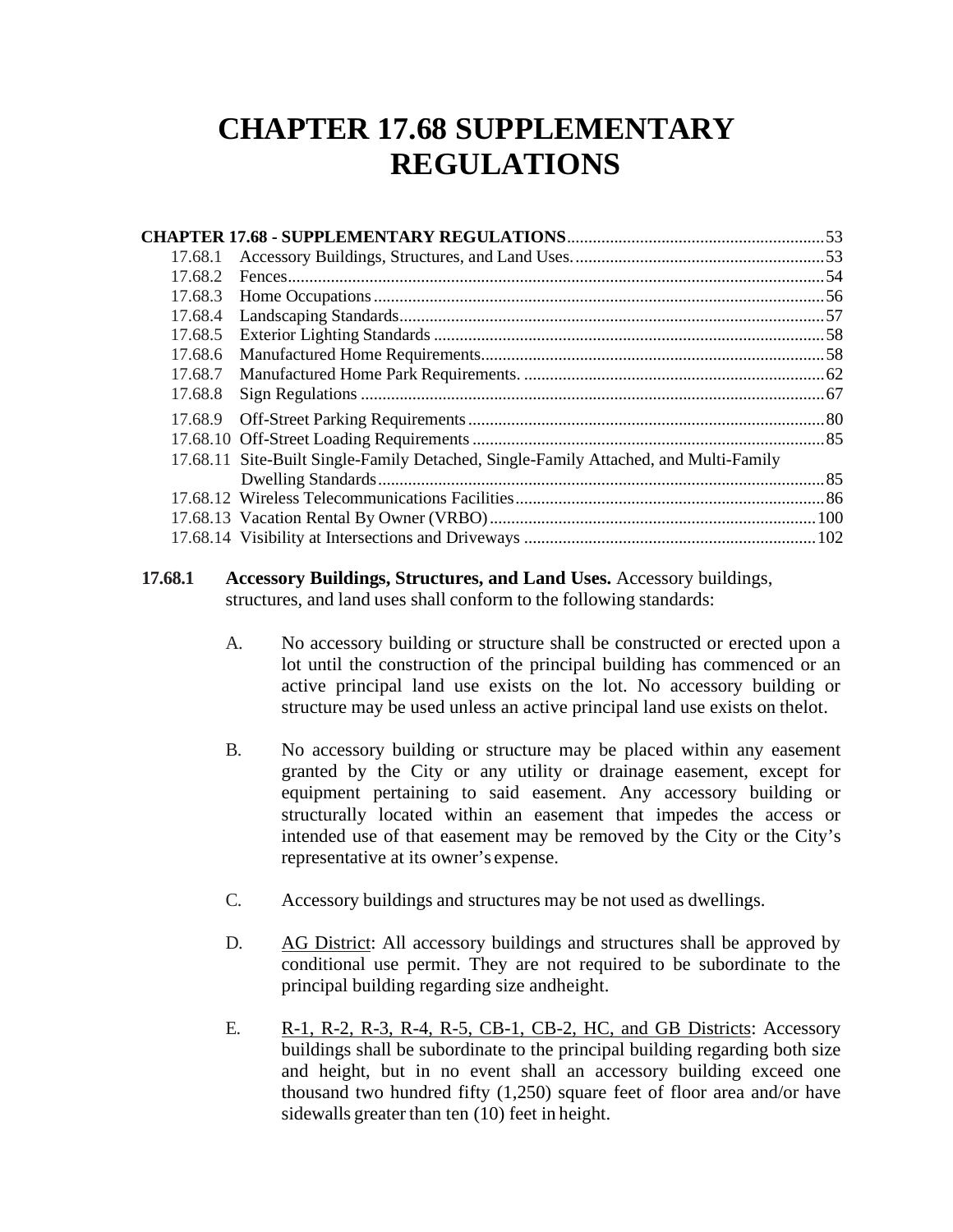Exception: Lots with an area of one (1) acre or greater may have one (1) accessory building up to two thousand (2,000) square feet with sidewalls no greater than ten (10) feet in height.

- F. I District: Accessory buildings are not required to be subordinate to the principal building regarding size andheight.
- G. Accessory buildings, structures, and land uses shall not be erected or maintained on lots designed as Undeveloped Land unless a conditional use permit is obtained in conformance with Chapter17.96.
- H. Home occupations, while an accessory use, shall conform to the requirements of Chapter 17.68.03.
- I. Fences, while an accessory structure, shall conform to the requirements of Chapter 17.68.02.
- J. Vacation Rental By Owner (VRBO) properties which constitute an accessory use shall conform to the requirements of Chapter 17.68.13.
- K. The roofing and siding materials of accessory buildings larger than one hundred-fifty (150) square feet shall be similar to the principal structure.
- L. No accessory building or structure shall be located within ten (10) feet of a principal building orstructure.
- M. Any accessory building which is entered directly from an alley shall not be closer than twenty (20) feet to the lot line abutting the alley.
- N. No accessory building shall be erected or located within any front yard in the R-1, R-2, R-3, R-4, and R-5Districts.
	- 1. Exception: An accessory building may be erected or located within the second front yard on a double frontage or corner lot, so long as it is not within the setback. It may be placed within the setback if approved by a conditional usepermit.

NOTE: In the R-2 and R-4 Districts, the front lot line shall be the lot line bounding the "ordinary high-water line" for littoral lots and the lot line on the lakeside of the lot for non-littoral lots. See Chapters 17.20.10 and 17.28.10.

- O. Accessory buildings shall be five (5) feet or more from all lotlines.
- **17.68.2 Fences.** Fences shall conform to the following standards:
	- A. Barbed wired fences may be erected or maintained in the AG, HC, GB,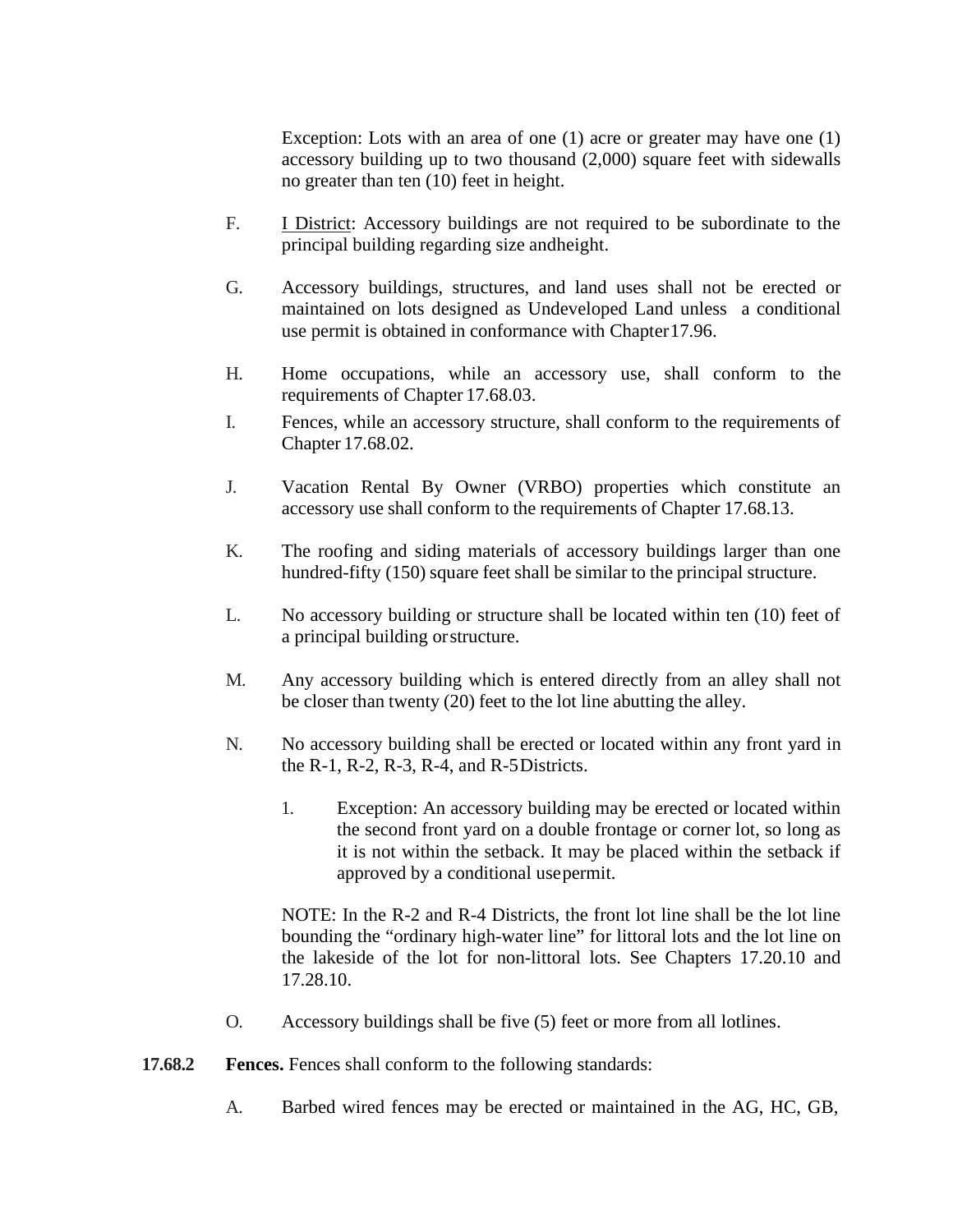and I Districts; however, any such fence constructed in the HC, GB, and I Districts may only be topped with barbed wire beginning at a height of at least six (6) feet above grade.

- B. Exposed electrical and other abnormally dangerous fences are prohibited within all zoning districts.
- C. No fence shall be erected or maintained in such manner as to unreasonably obstruct the view of others or their access to light or air.
- D. R-1, R-2, R-3, R-4, and R-5 Districts: Fences up to six (6) feet in height may be erected or maintained on any part of a lot other than in the front yard setback. Fences erected or maintained in the front yard setback may not exceed four (4) feet in height.

NOTE: In the R-2 and R-4 Districts, the front lot line shall be the lot line bounding the "ordinary high-water line" for littoral lots and the lot line on the lakeside of the lot for non-littoral lots. See Chapters 17.20.10 and 17.28.10.

- E. AG, CB-1, CB-2, HC, GB, and I Districts: Fences up to eight (8) feet in height may be erected or maintained on any part of the lot other than in the front yard setback. Fences erected or maintained in the front yard setback may not exceed four (4) feet in height.
- F. No fence shall be erected which violates Chapter 17.68.14 Visibility at Intersections andDriveways.
- G. To preserve the neighborhood character of the R-1, R-2, R-3, R-4, and R-5 Districts, fences constructed or maintained within the front yard shall be of a traditional open-faced design including, but not limited to, white picket, chain link, and split rail.

NOTE: In the R-2 and R-4 Districts, the front lot line shall be the lot line bounding the "ordinary high-water line" for littoral lots and the lot line on the lakeside of the lot for non-littoral lots. See Chapters 17.20.10 and 17.28.10.

- H. Chain link fences for tennis courts, basketball courts, baseball fields, or similar outdoor recreational uses may be erected or maintained to a maximum height of twelve (12) feet provided that the area to be enclosed is not located with either the front, side, or rear yardsetbacks.
- I. Fences that abut alleys shall be set back five (5) feet from the street/boulevard right-of-way.
- J. The side of the fence considered the face (facing as applied to fence post) should face abutting property.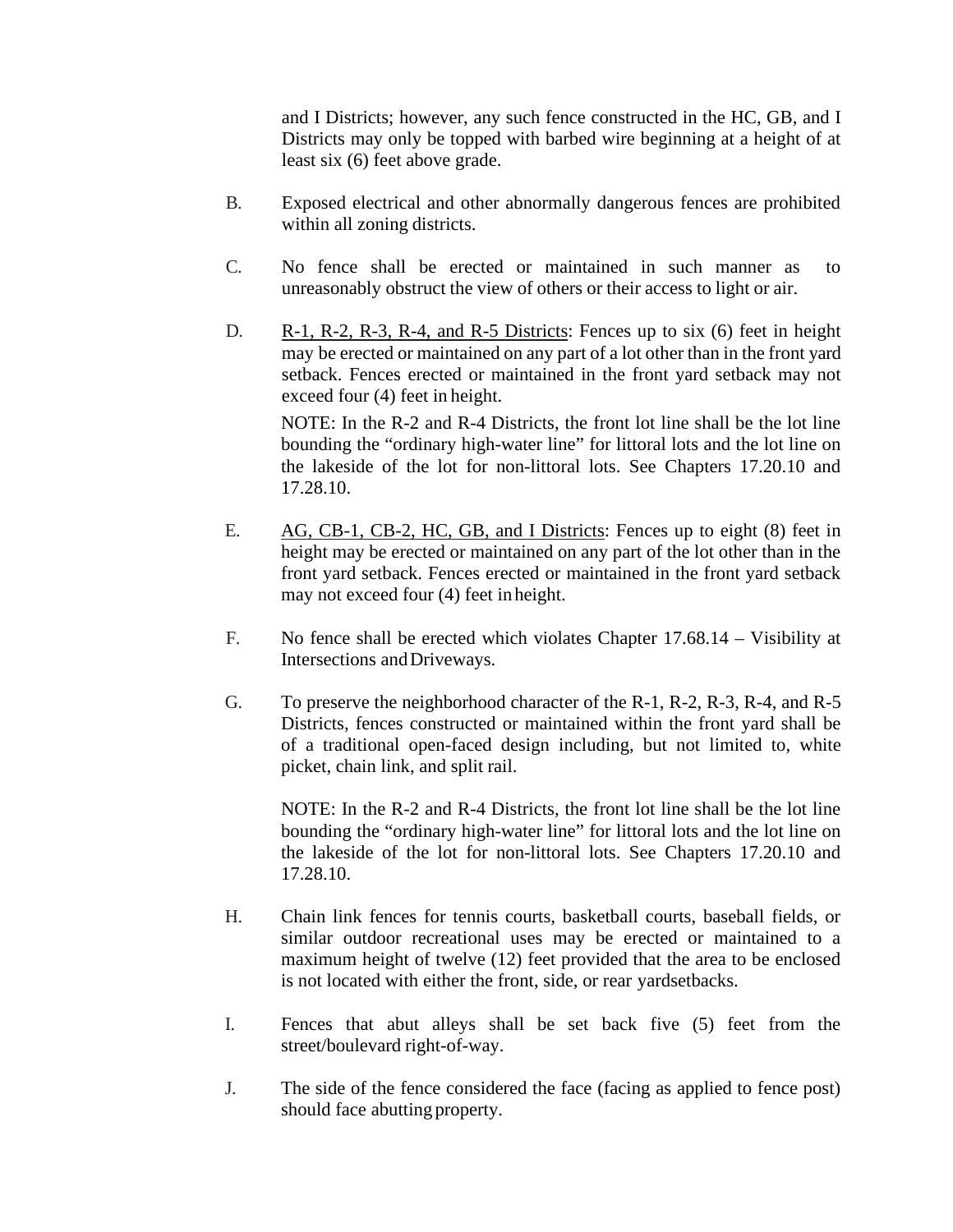- K. In the event a fence is to be constructed on a lot line, abutting property owners shall be notified prior to the issuance of a building permit. It is recommended, but not required, that the property owners sign a fence maintenance agreement and file it with the City and Union County Register of Deeds.
- L. The installation of a fence shall be in a manner as to which access to the City for the purposes of reading or maintaining utility meters is provided.
- M. Any fence placed within an easement that impedes the access or intended use of that easement may be removed by the City or the City's agent at its owner's expense. No fence shall be allowed in a drainage easement unless said fence is either ninety (90) percent open or at least two (2) inches above grade. However, in all cases, no fence shall be allowed in a drainage easement if the cumulative width of the easement is greater than twenty (20) feet wide.
- N. Walls, hedges, or similar plantings and structures which create a fence effect are subject to the same regulations asfences.
- **17.68.3 Home Occupations.** Home occupations shall conform to the following standards:
	- A. Minor home occupations. All home occupations shall meet the following criteria and standards:
		- 1. The occupation shall be conducted entirely within the dwelling and/or its accessory structures. It must be clearly secondary to its use to the lot's use as a residence.

Exception: Family day care occupations may extend into a connected fenced area on the same lot for outdoor recreational activities by the children.

- 2. The occupation shall be primarily owned and operated by at least one member of the family residing in the dwelling.
- 3. Employees of the occupation shall be limited to residents of the dwelling and one (1) non-resident employee, not to exceed three (3) employees working on site at any given time. The primary owner-operator(s) of the home occupation does not count as an employee for purposes of this calculation.
- 4. The operation of the home occupation shall not cause or encourage excess vehicular or pedestrian traffic not ordinarily associated with the residential area in which the home occupation is conducted.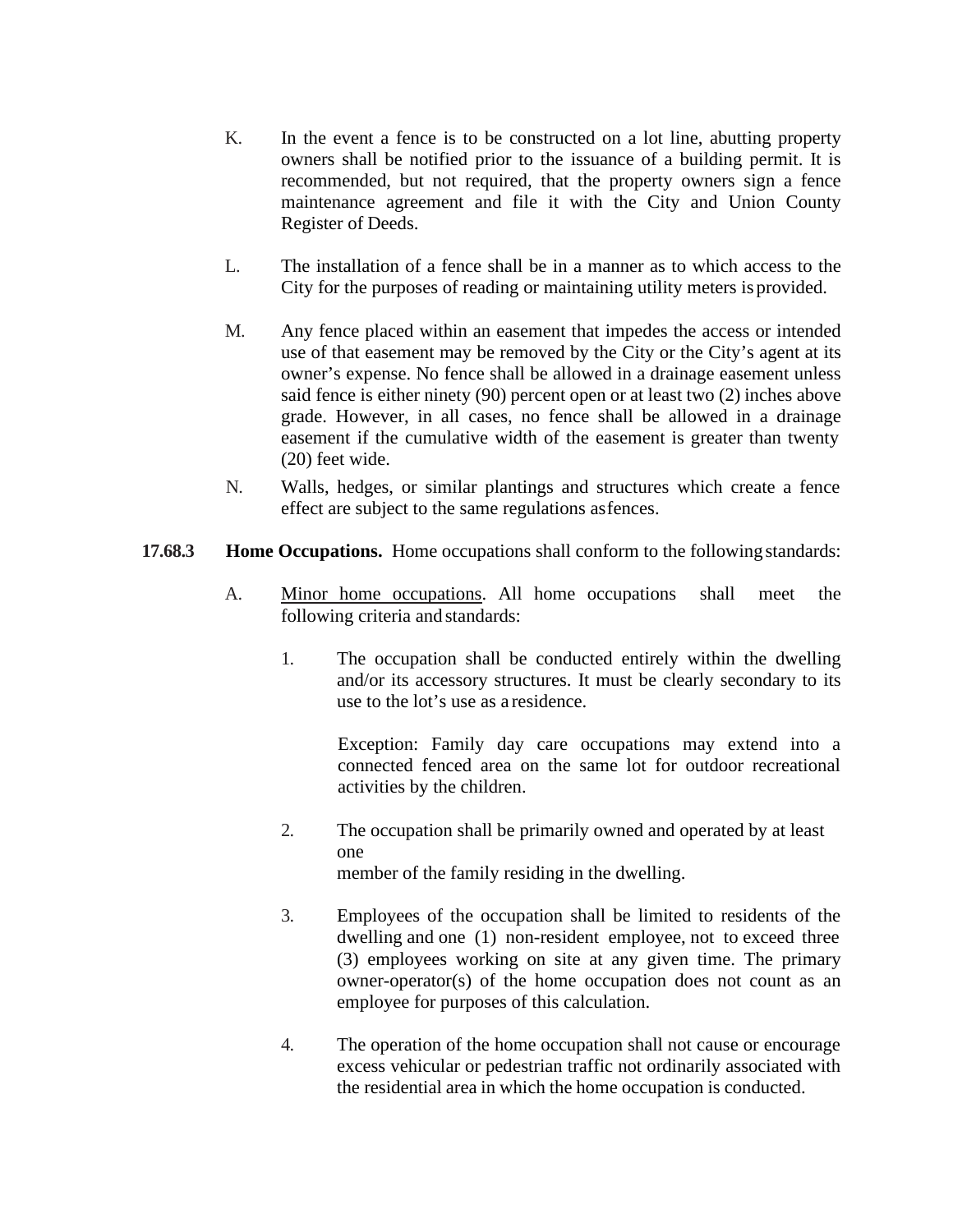- 5. Merchandise offered for sale shall be clearly incidental to the home occupation provided however, that, orders may be taken for later delivery off the premises.
- 6. On-premises advertising shall be limited to one (1) non-illuminated sign not exceeding two (2) square feet. The legend shall show only the name of the occupant and type of occupation and shall be neutral in color.
- 7. Such occupations shall not require substantial internal or external alterations or involve construction features not customary in a dwelling. No home occupation shall require external alteration of the residence or other visible evidence of the conduct of such home occupation.
- 8. No toxic, explosive, flammable, combustible, corrosive, radioactive, or other restricted materials shall be stored on site. This does not preclude any substances commonly available to consumers including, but not limited to, varnishes, paints, cleaning products, etc.
- 9. No activity shall be conducted which would interfere with radio or television transmission in the area, nor shall there be any offensive noise, smoke, dust, or heat noticeable beyond the premises.
- 10. Home occupations shall be restricted to the hours of 6:00 a.m. to 9:00 p.m.
- B. Major home occupations. Any proposed home occupation which does not meet the criteria as established in Chapter 17.68.03(A) is deemed a major home occupation and shall require a conditional use permit in conformance with Chapter 17.96.
- **17.68.4 Landscaping Standards.** To assist in these objectives, the following minimum standards for landscaping areprescribed:
	- A. Except as provided herein, at least ninety (90) percent of each lot's front yard setback shall be landscaped and maintained with living ground cover except for the portion necessary for hard surfaced driveways and parking lots as permitted by this Ordinance. For purposes of this Chapter, hard surfacing includes concrete, gravel, stone, and similar semi-pervious and impervious materials.

Exception: In the R-2 and R-4 Districts, the front lot line shall be the lot line bounding the "ordinary high-water line" for littoral lots; therefore, the rear yard is typically on the opposite/street side of the lot from the front yard. As such, the above requirement shall apply to the rear yard on littoral lots in the R-2 and R-4 Districts. See Chapters 17.20.10 and17.28.10.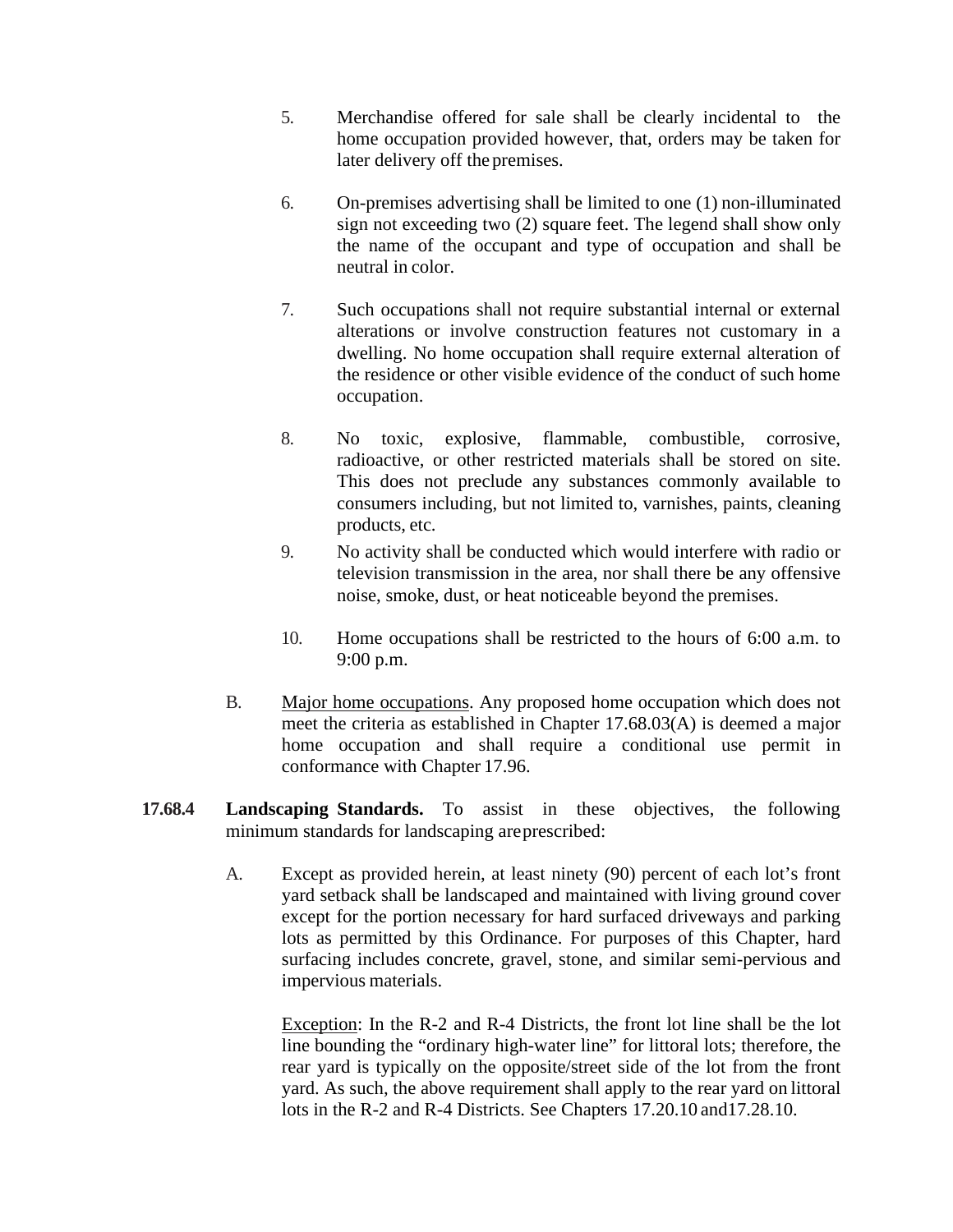- B. The unpaved portion of a dedicated public right-of-way abutting any lot shall be landscaped with sod, seed, or other living ground cover.
- C. Screening: A fence, wall, or shrubbery six (6) feet in height and of a character necessary for adequate screening shall be installed or planted when a parking lot is adjacent to or abuts residentially zoned or used property or across the right-of-way from residentially zoned or used property (unless the right-of-way is an arterial street). Berms or other landscaping techniques may be used for all or part of the six (6) foot screening if they have a maximum grade of three (3) feet horizontal to one (1) foot vertical and sodded or planted with other acceptable living ground cover. For purposes of this section, the term "residentially zoned or used property" does not include a lot whose principal use is designated as mixed-use commercial/residential.
- D. Parking Lot Buffer Areas: A setback of at least five (5) feet shall be provided between a parking lot and residentially zoned or used properties.

Exception: If proper screening is provided, the setback may be two (2) feet.

- **17.68.5 Exterior Lighting Standards.** All exterior lighting shall be designed and installed to maintain adequate, safe illumination levels in public areas and on private lands, utilizing durable light fixtures and minimal mounting heights in order to minimize objectionable off-siteglare.
- **17.68.6 Manufactured Home Requirements.** Manufactured homes shall conform to the following standards:
	- A. Manufactured homes shall conform to current manufactured home construction and safety standards, HUD Safety I Standards Act of 1974, effective 1979, also known as the National Manufactured Housing Construction and Safety Standards Act of 1974, 42 U.S.C. 5401-5462, as amended, and related regulations.
	- B. Every manufactured home shall contain thefollowing:
		- 1. A kitchen sink in sound working condition and properly connected to both hot and cold water lines in an approved manner. The finish shall be free of scratched and chipped enamel and rusted fixtures and drains so they can be maintained in a clean and sanitary condition.
		- 2. A room affording privacy to its occupant which is equipped with a flush water closet; a handwashing lavatory, basin, or sink; and a bathtub or shower; all of which are in good working condition and properly connected to both hot and cold water lines in an approved manner. The finish shall be free of scratched and chipped enamel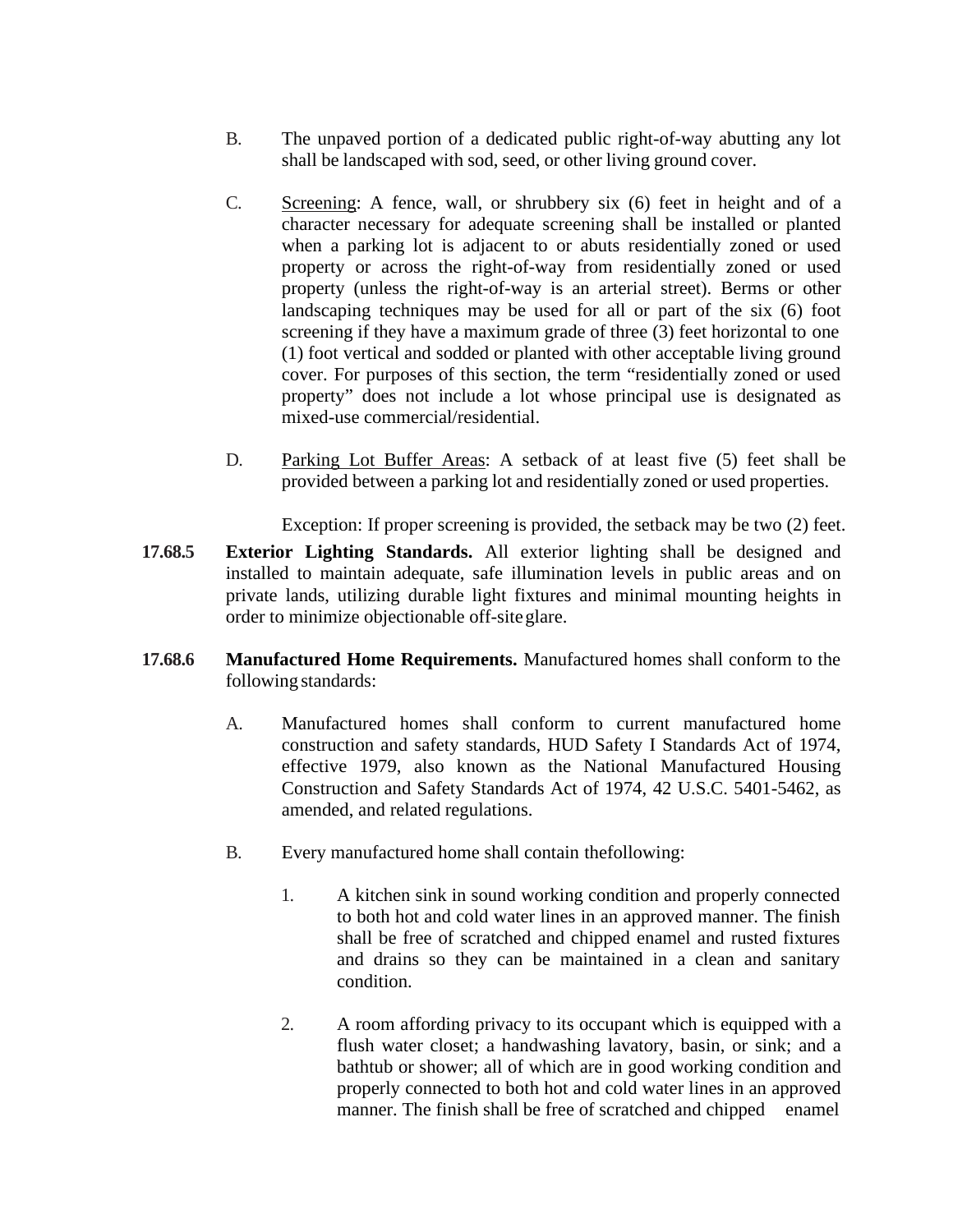and rusted fixtures and drains so they can be maintained in a clean and sanitary condition.

- 3. Every habitable room shall contain one (1) electrical convenience outlet for each twenty (20) lineal feet, or major fraction thereof, measured horizontally around the room at the base floor line, except that in each habitable room one (1) supplied electric light fixture shall be accepted in lieu of one (1) of the required electrical convenience outlets, provided that each habitable room contains at least one (1) electrical convenience outlet. A minimum of sixty (60) amp service is required and no excessive splicing is allowed. Every outlet and fixture shall be installed in an approved manner and maintained in good and safe working condition.
- 4. Every water closet compartment, bathroom, laundry room, kitchen, and furnace room shall contain at least one (1) ceiling or wall-type electrical light and fixture. Every outlet and fixture shall be installed in an approved manner and maintained in good and safe working condition.
- 5. Every habitable room shall have at least one (1) window or skylight facing directly to the outdoors. The minimum total window area measured between stops, for every habitable room will be eight percent (8%) of the floor area in such room. One (1) egress window shall be in each bedroom with sill height not to exceed thirty-six (36) inches.
- 6. Every habitable room shall have at least one (1) window or skylight that can be easily opened, or such other device which will adequately ventilate the room. The total openable window area in each habitable room shall be equal to at least forty-five percent (45%) of the minimum window area size of minimum skylighttype window size, as required in subsection (5) above, except where there is supplied some other device affording adequate ventilation and approved by the city building inspector.
- 7. Every bathroom and water closet compartment will have at least one (1) window or skylight facing directly to the outside in order to provide adequate ventilation, or a mechanical-type ventilation system provided it produces one (1) complete air change every five (5) minutes.
- 8. Water heating facilities which are installed in an approved manner, with cold water shutoff; gas cock shutoff union; and drip leg and three- quarter (3/4) inch pop-off safety valve; all of which are maintained and operated in safe and good working condition. All hot water lines shall be capable of heating water to such a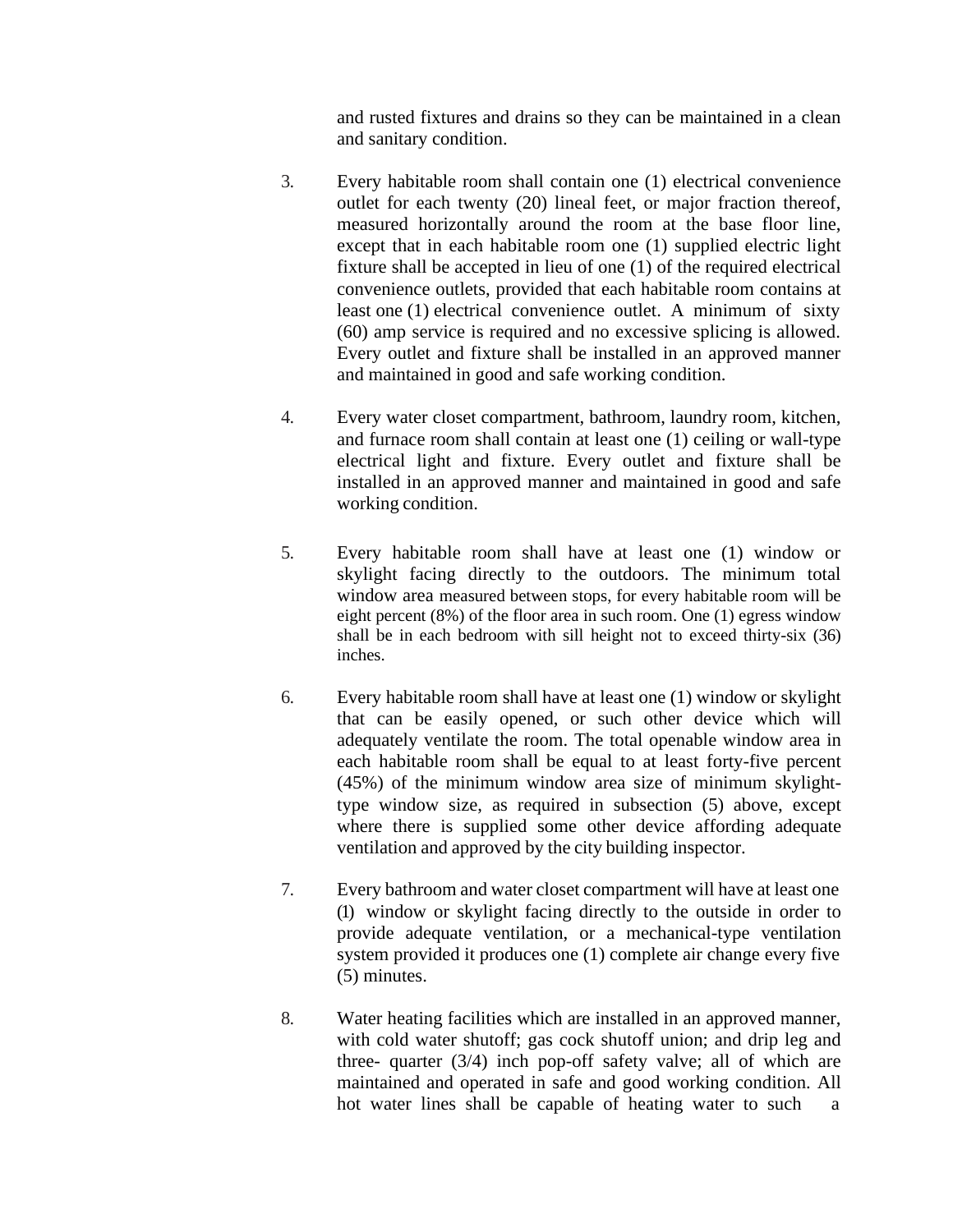temperature as to allow an adequate amount of water to be drawn at every required kitchen sink, lavatory basin, bathtub or shower at a temperature of not less than one hundred ten (110) degrees Fahrenheit. Water heaters shall not be located in kitchens, bathrooms, or near openflame.

- 9. Heating facilities that are capable of safely and adequately heating all habitable rooms, bathrooms, and water closet compartments to a temperature of at least sixty-eight (68) degrees Fahrenheit at a distance of three (3) feet above floor level when the temperature outside is a minus twenty (-20) degrees Fahrenheit. Such heating equipment shall be operated as reasonably necessary to maintain a temperature in all habitable rooms at sixty-eight (68) degrees Fahrenheit. All heating facilities shall be installed in an approved manner, including chimney, fire vents with proper clearances, and maintained in safe and good working condition.
- 10. A street address or space number in conformance with the numbering system approved by the Planning Commission as part of the manufactured home park's conditional use permit. The numbers shall be displayed or affixed to the home in a conspicuous location and be no smaller than three (3) inches in height.
- C. Each manufactured home shall contain at least one hundred fifty (150) square feet of floor space for the first occupant thereof and at least one hundred (100) additional square feet of floor space for every additional occupant thereof, the floor space to be calculated on the basis of total habitable room area will be counted in determining the maximum permissible occupancy up to ten (10) percent of the total habitablearea.
- D. Every habitable room will have a ceiling height of at least seven (7) feet and six and a half (6.5) foot ceiling heights for halls and foyers.
- E. Manufactured homes having a width of less than fourteen (14) feet are prohibited.
- F. Every manufactured home of two (2) or more rooms will contain one (1) room with a minimum of one hundred fifty (150) square feet, every room occupied for sleeping purposes by one (1) occupant will contain at least fifty (50) square feet of floor space and each sleeping room with two occupants will contain at least ninety (90) square feet of floor space, and for each additional person occupying the room for sleeping purposes the room will contain at least fifty (50) additional square feet of floor space.
- G. No manufactured home containing two (2) or more sleeping rooms will have such room arrangement that access to a bathroom or water closet compartment intended for use by occupants of more than one (1) sleeping room can be had only by going through another sleeping room; nor will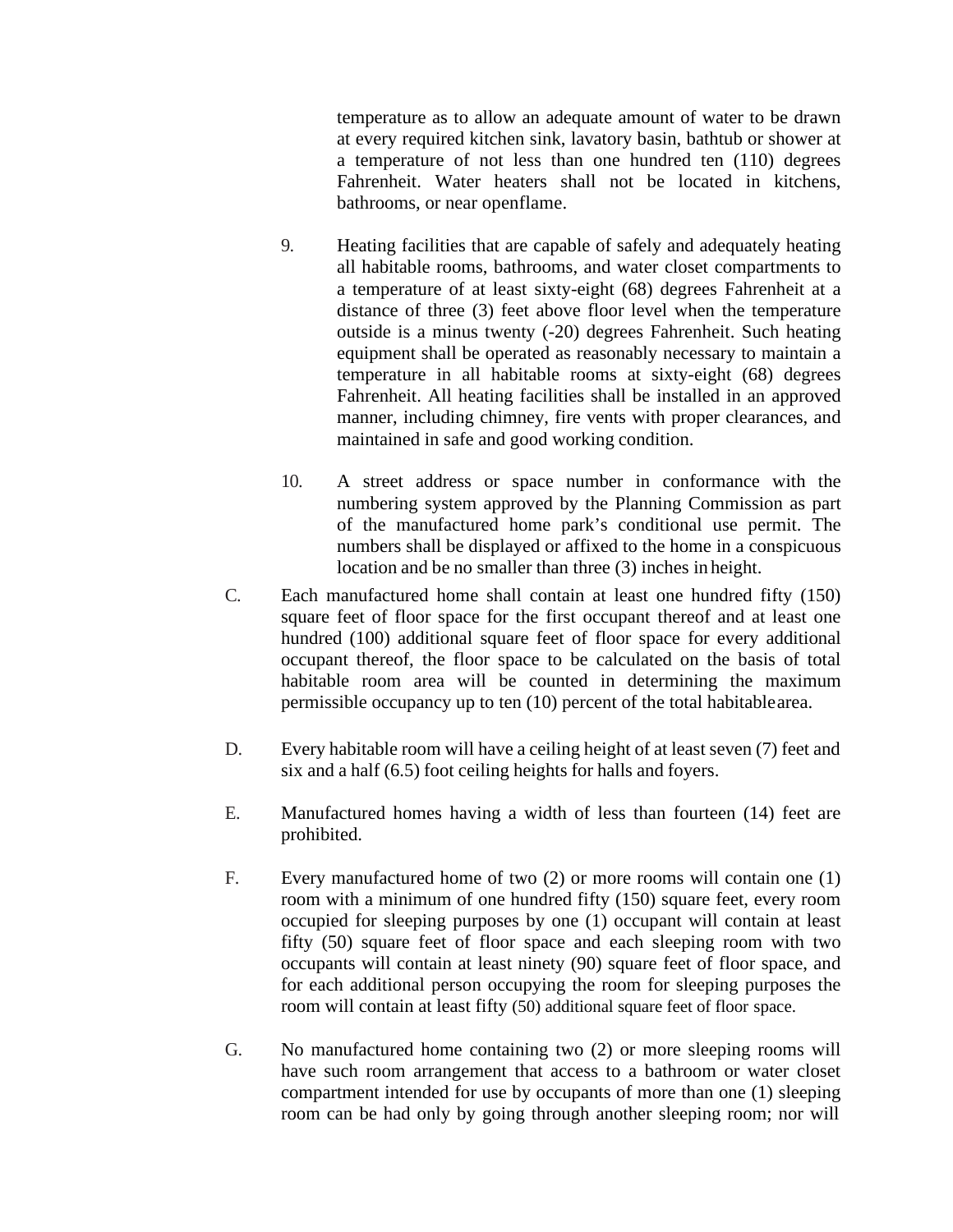room arrangements be such that access to a sleeping room can be had only by going through another sleeping room or a bathroom or water closet compartment.

- H. Each manufactured home shall be properly secured to the ground with either a permanent foundation extending no less than four (4) feet below grade or with tie downs installed as recommended by the manufacturer. Any tie downs shall be installed prior to occupancy. In no event shall they be more than twelve (12) feet apart along the perimeter of the structure or extend down less than four (4) feet below grade.
- I. Each manufactured home shall be skirted with material approved by the Authorized Official. Skirting shall be installed prior to occupancy and in a manner recommended by the manufacturer. Skirting shall be of a material which is compatible with the appearance and condition of neighboring dwelling units. Appropriate materials shall include commercially manufactured colored steel, fiberglass, plastic, brick, or other similar materials.
- J. Every skirting, exterior wall, and roof shall be substantially weather tight and rodent proof, and will be kept in sound condition and good repair.
- K. Every floor, interior wall, and ceiling shall be kept in sound condition and good repair.
- L. Every window and exterior door shall be reasonably weather tight, water tight, and rodent proof and will be kept in sound working condition and goodrepair.
- M. Every outside stairway shall be maintained in safe and sound condition and good repair.
- N. Every plumbing fixture and water and waste pipe will be installed in an approved manner and maintained in good, sanitary working condition, free from leaks andobstructions.
- O. Every water closet compartment, floor surface, bathroom floor surface, kitchen floor surface and countertop will be constructed and maintained so as to be reasonably impervious to water, and so as to allow such floor and countertop to be easily kept in a clean and sanitary condition. Only kitchen or bath carpeting that is specifically manufactured for such use shall be allowed.
- P. Every supplied facility, piece of equipment, or utility shall be so constructed and installed so that it will function safely and effectively, and will be maintained in satisfactory working condition.
- Q. Exists shall have twenty-eight (28) inches by seventy-four (74) inches of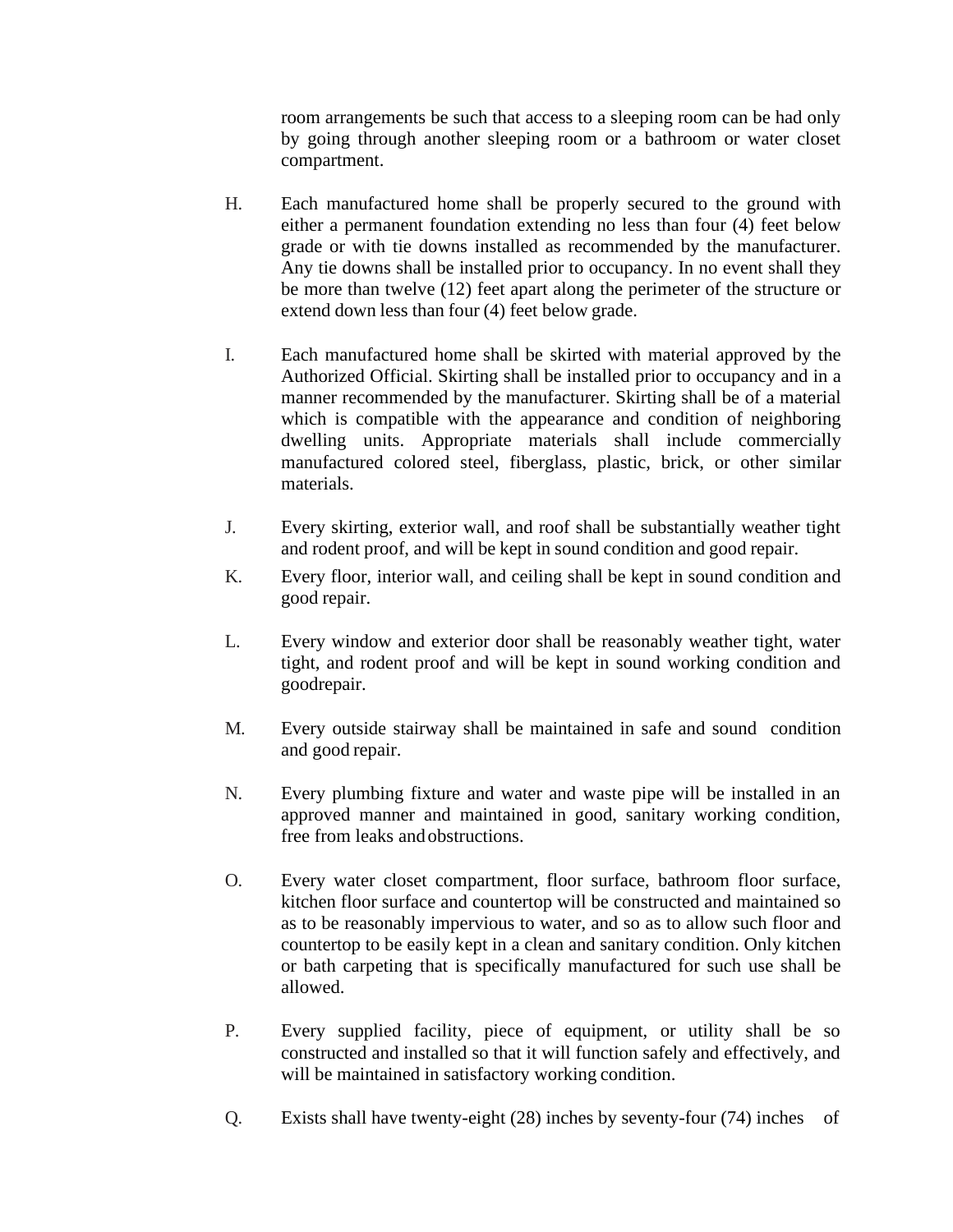clear opening for exterior exit doors. Dead bolts shall be on exterior doors and shall be capable of being opened without a key from the interior of the building. Outswinging doors shall have a safety doorcheck.

- R. Bath and toilet rooms shall have privacy locks. Room dimension minimum shall be five (5) feet. Toilet compartment shall be thirty (30) inches wide with twenty-four (24) inches in front of thetoilet.
- S. Two (2) exterior doors shall be accessible from rooms without locks: twenty (20) feet center to center for double wide, and twelve (12) feet center to center for single wide. An exit door cannot be over thirty-five (35) feet from a bedroom door.
- T. Interior passage doors will be openable by single effort if doors are unlocked. If lockable, doors will be openable from the opposite side in case of emergency.
- U. Hallways shall be a minimum of twenty-eight (28) inches wide.
- V. Each manufactured home shall be connected to the municipal wastewater collection system and municipal water supplysystem.
- Y. No manufactured home to be placed within the municipal boundaries of the City may exceed fifteen (15) years from its date ofmanufacture.
- Z. No owner or occupant will cause any service, facility equipment, or utility that is required under the manufactured home park's conditional use permit to be removed from, shut off, or discontinued in any occupied manufactured home, except for such temporary interruption as may be necessary while actual repairs or alterations are in progress, or during temporaryemergencies.

#### <span id="page-9-0"></span>**17.68.7 Manufactured Home Park Requirements.**

- A. Park License Required.
	- 1. It shall be unlawful to operate a manufactured home park within the City unless a valid annual license has been issued. A licensed issued pursuant to a duly authorized conditional use permit will expire on June  $30<sup>th</sup>$  of each year. Application for a license and license renewal will be made in writing to the Finance Officer on a form furnished by the City and accompanied by a copy of park rules and regulations, and any and all fees payable to the City. The amount of the annual fee for a manufactured home park license shall be set by resolution of the City Council. No application shall be considered, nor license issued until the application is determined to contain complete information and all fees due to the City have been paid infull.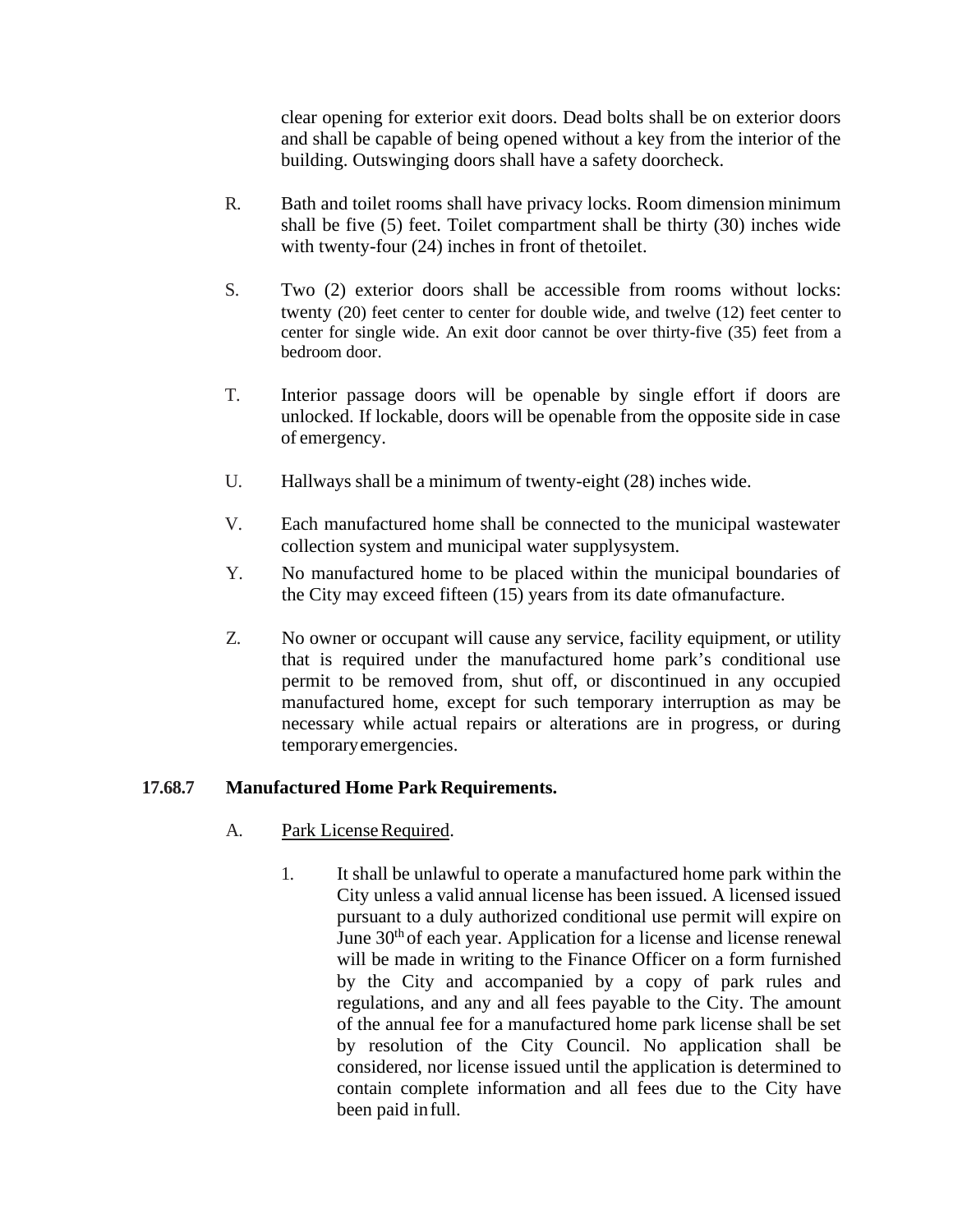The annual license requirement is in addition to any required conditional use permits.

2. The deadline for filing the license application will be thirty (30) days prior to the expiration of such license. An application for the new license shall be filed thirty (30) days prior to the effective date of the license. An application filed after the expiration date of the license shall be charged, in addition to the license fee, a reinstatement fee equal tofifty

(50) percent of the annual license fee.

B. Park License Revocation or Refusal. A manufactured home park license may be revoked or renewal refused for failure to comply with any of the requirements of this Ordinance or any other condition approved pursuant to the issuance of the conditional use permit. By revoking or declining to renew the permit, the City shall grant the licensee a reasonable time to return to compliance. Failure to do so may result in the review of the conditional use permit pursuant to Chapter 17.96.08.

Nothing in this provision shall be interpreted as precluding the Board of Adjustment from immediately reviewing the conditional use permit pursuant to Chapter 17.96.08 or as having suspended enforcement of this Ordinance if the licensee continues to operate the manufactured home park while the license is revoked or otherwise invalid.

- C. Transfer of License. The licensee shall give notice in writing to the Authorized Official within thirty (30) days after having sold, transferred, given away, or otherwise disposed of any interest in or control of the manufactured home park. This notice will include the name, address, and phone number of the new owners.
- D. Conditional Use Permit Application Requirements. In addition to the requirements of Chapter 17.96.02 for all conditional use permit applications, the following information isrequired:
	- 1. A site plan of the manufactured home park drawn to scale which shows each mobile home space and the dimensions thereof; the water, electrical, and sewer lines serving each manufactured home space; and the location of garbage cans, water hydrants, fire hydrants, service buildings, driveways, walkways, recreation areas, required yards, parking facilities, lighting andlandscaping.
	- 2. A space and street name and numbering system for the manufactured home park. This may be included as part of the site plan required in subsection 1 above or as part of a separate document.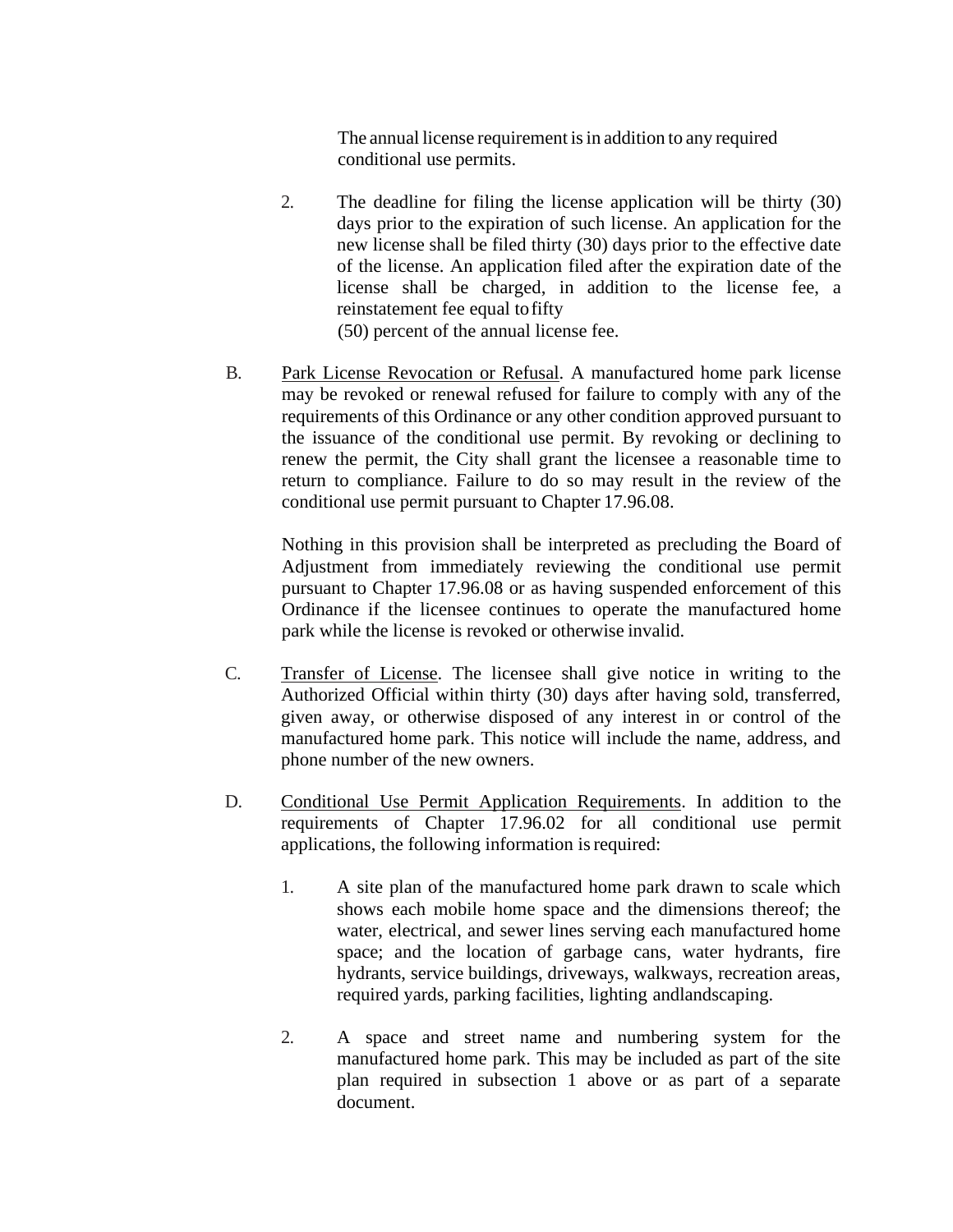- 3. A scaled drawing of the park's name sign which shall clearly indicate its proposed size, height, and specific location at each of its main entrances. See Chapter17.68.08(E)(3).
- E. Minimum Standards. Unless changed, removed, or otherwise altered by the terms and conditions of the conditional use permit issued pursuant to Chapter 17.96, all manufactured home parks shall meet the following requirements:
	- 1. Each park shall be a minimum of two (2) acres and a maximum of fifteen (15) acres in size.
	- 2. Each park shall maintain an office, denoted by proper signage, in which a person or persons in charge of its management and operations shall be located. Additionally, the office shall at all times have a copy of the park license, the park occupant register, a map showing the location of each space, and a copy of the space and street numbering system approved by the Board of Adjustment as part of the conditional usepermit.
	- 3. The park shall erect and maintain a sign displaying its name and office address at each of its main entrances. The size, height, and specific location of this sign shall be approved by the Board of Adjustment as part of the conditional usepermit.
	- 4. The minimum lot space for each manufactured home shall be four thousand five hundred (4,500) square feet and shall measure at least fifty (50) feet by ninety (90) feet.
	- 5. Manufactured homes shall be located on each space so that there will be at least a twenty (20) foot clearance between each manufactured home; and a five (5) foot open space between the manufactured home (including any permanent enclosed appendage) and any driveway, walkway, or space boundary. Additionally, manufactured homes shall be located at least twenty-five (25) feet from the front space boundary line(s) and at least ten (10) feet from all other space boundary lines, whether side orrear.
	- 6. A manufactured home shall be located at least thirty (30) feet from any public right-of-way, whether located inside or outside of the manufactured home park.
	- 7. Off-street parking availability shall be two (2) parking spaces per space.
	- 8. Each manufactured home space shall be anchored to the ground as required by the City's adopted Building Code.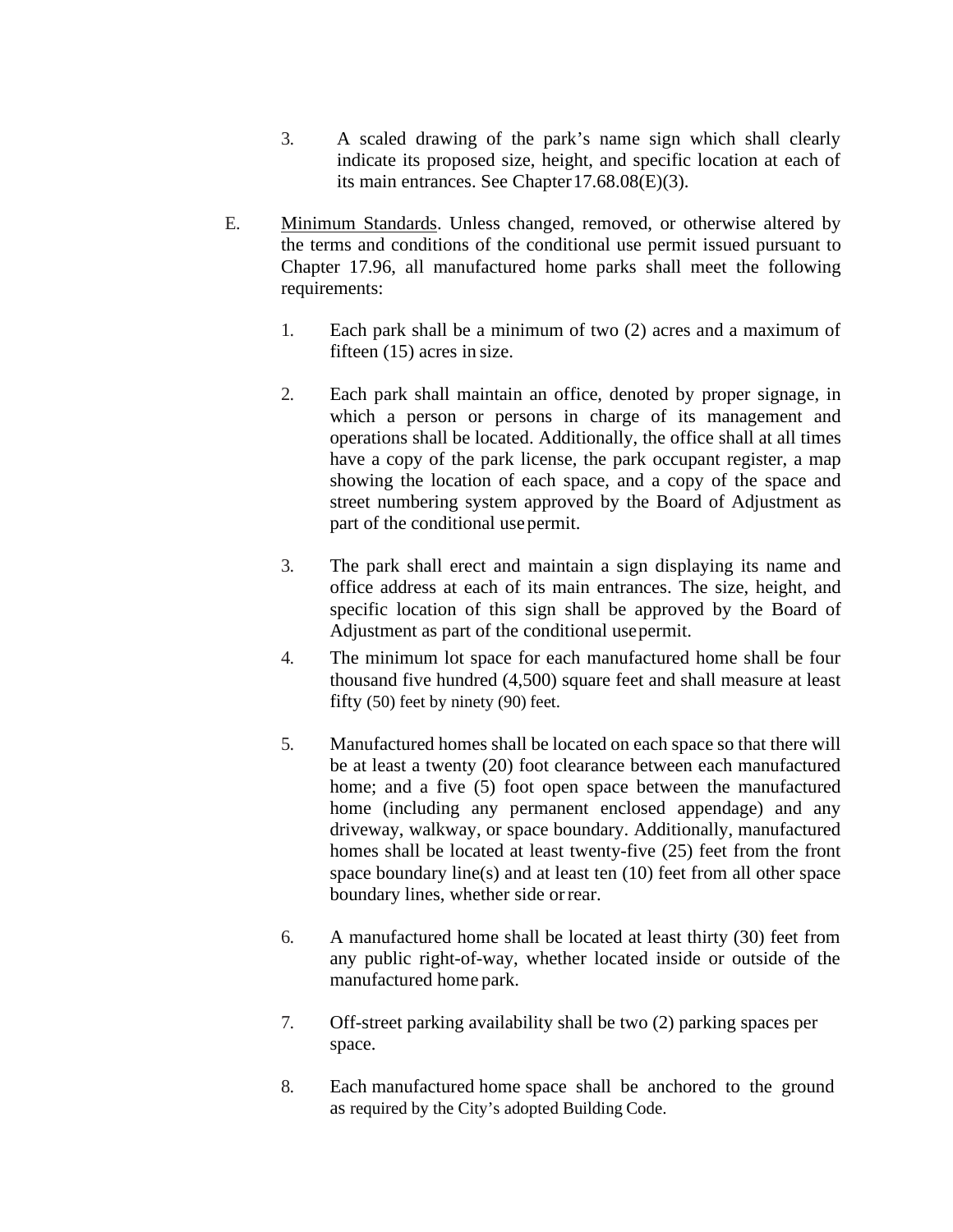- 9. All dead-end streets shall terminate in an open space having a sixty (60) foot minimum diameter. No dead-end streets shall exceed five hundred(500) feet in length.
- 10. An accessible, adequate, safe, and potable supply of water shall be provided in each manufactured home park capable of furnishing a minimum of one hundred twenty-five (125) gallons per day per manufactured home space. All water shall be supplied by the City. A back-flow preventer shall be installed at each new or replacement unit so as to provide an adequate supply of potable water to each individual manufactured home unit and furnished through a pipe distribution system connected directly with the city water system. A city water metering device provided by the city shall be installed at the lot line for each water line hooked onto the city water distribution system. In addition, a city water metering device provided by the city will be installed in a manner and method approved by the city prior to entering each individual manufactured home unit. The water service provided to each individual manufactured home unit shall be metered in the owner's or renter's name who shall be responsible for all water and sewer service charges and for complying with all other city ordinances regarding use of the city water supply and sewerservices.

The park's owner(s) shall be responsible for the payment of water service charges calculated as the metered use difference between each lot line meter and the total metered use of all of the manufactured home units serviced by that line. Water meters for new manufactured home parks shall be installed before a manufactured home park license is issued.

- 11. All plumbing in the manufactured home park shall comply with the plumbing code as adopted by the City and all applicable state codes.
- 12. All waste from showers, toilets, laundries, faucets, and lavatories will be deposited into a sewer system extended from and connecting with the city sewersystem.
- 13. The storage, collection, and disposal of refuse in the park will be so managed as to create no health hazards, rodent harborage, insect breeding areas, accident hazards, air pollution, or other related nuisances as prescribed in the City Code. All refuse shall be stored in fly tight, weather tight, rodent proof containers in sufficient number and capacity to prevent any refuse fromoverflowing.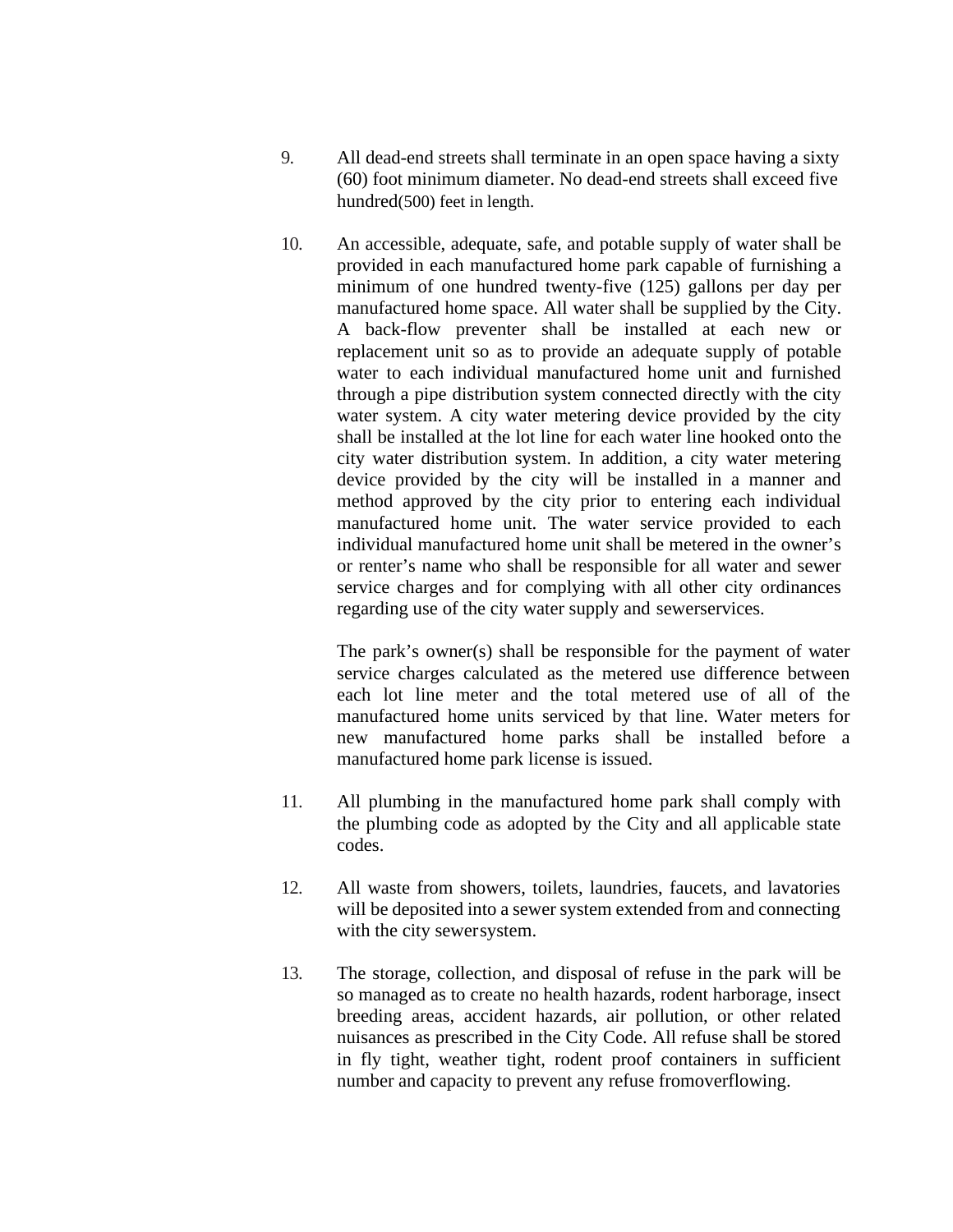- 14. Insect and rodent control measures to safeguard public health, as recommended by the Building Inspector, will be applied in the park. Skirting of manufactured homes will be done in such a manner as to prevent rodent harborage and as directed by the Building Inspector.
- 15. The park's electrical writing system shall be constructed and maintained in compliance with city and state electrical codes. Additionally, it is further required that:
	- a. Service equipment will be weatherproofed in safe condition and adequate for the load served.
	- b. Supply cords and receptacles approved for the purpose used shall be in safe condition and have over-current protection at not more than their rating. Supply cords will not be spliced except in an approved box under the manufacturedhome.
	- c. Overhead conductors will have a clearance of three (3) feet from the manufactured home and any projections such as a television antenna.
- 16. All parks shall comply with all federal, state, and municipal fire protection laws and regulations.
- F. Responsibilities of ParkLicensee.
	- 1. The licensee shall be responsible for verifying and certifying that all manufactured homes placed in the park meet or exceed minimum housing code standards established by theCity.
	- 2. The licensee shall be responsible for verifying that all manufactured homes placed in the park shall be provided with a HUD approved tie- down system.
	- 3. The licensee shall be responsible for ensuring that all plumbing, heating, and electrical connections, alterations, and additions comply with the requirements of the conditional use permit; that all street signs and address numbers are installed; and that all relevant permits for all buildings and structures located on the lot, even those owned by residents, have been obtained.
	- 4. The licensee shall be responsible for ensuring the proper placement of each manufactured home onto spaces within the manufactured home park. He or she shall also notify the City when manufactured homes are brought into or removed from thepark.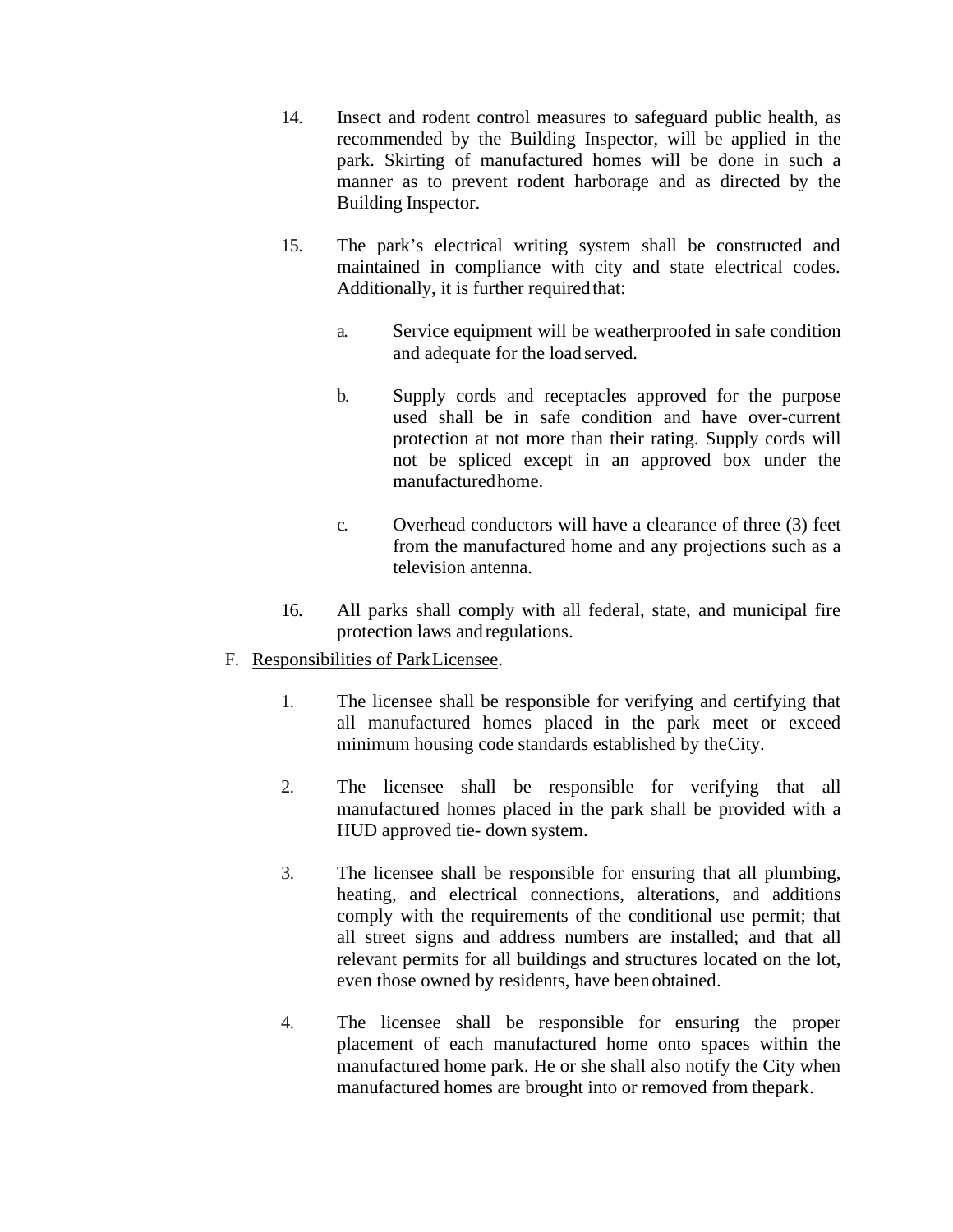- 5. The licensee shall be responsible for informing the park's residents of all applicable provisions of the conditional use permit and their responsibilities thereunder.
- 6. The licensee shall provide the City with the name, address, and phone number of the local park management (ifdifferent).

## G. Manufactured Home PlacementPermit.

- 1. It shall be unlawful for any manufactured home to be move into or relocated within the licensed manufactured home park unless the manufactured home meets the requirements of Chapter 17.68.06, is situated on a designated manufactured home space in compliance with an approved site plan, and a placement permit has been issued for the home as provided herein.
- 2. At least five (5) days prior to the move in or relocation date of the manufactured home within the manufactured home park, its owner(s) shall file an application for a placement permit with the Authorized Official. Once submitted, he or she shall schedule an inspection of the manufactured home and manufactured home space to verify compliance with all requirements of this Ordinance and any applicable portions of the manufactured home park's conditional use permit. The amount of the fee for a manufactured home placement permit shall be set by resolution of the City Council.

#### <span id="page-14-0"></span>**17.68.8 Sign Regulations.**

A. Purpose and Intent. Signs use private land and the sight lines created by public rights-of-way to inform and persuade the general public by conveying a message. The purpose of this Chapter is to prevent the uncontrolled use of signs through reasonable, consistent, and nondiscriminatory sign standards. These regulations are not intended to censor speech or to regulate viewpoints, but instead are intended to address the secondary effects of signs, specifically those that impact aesthetics, traffic, and pedestrian safety. They are not intended to regulate objects that are not traditionally considered signs for purposes of governmentalregulation.

The principal feature of this Chapter is the restriction on the total sign area permissible per lot. All signs shall be erected, altered, relocated, and/or maintained in conformance with the standards prescribed herein. The general objectives of these standards are to promote health, safety, and welfare, and to achieve the following:

1. Safety: To promote safety of persons and property by providing that signs: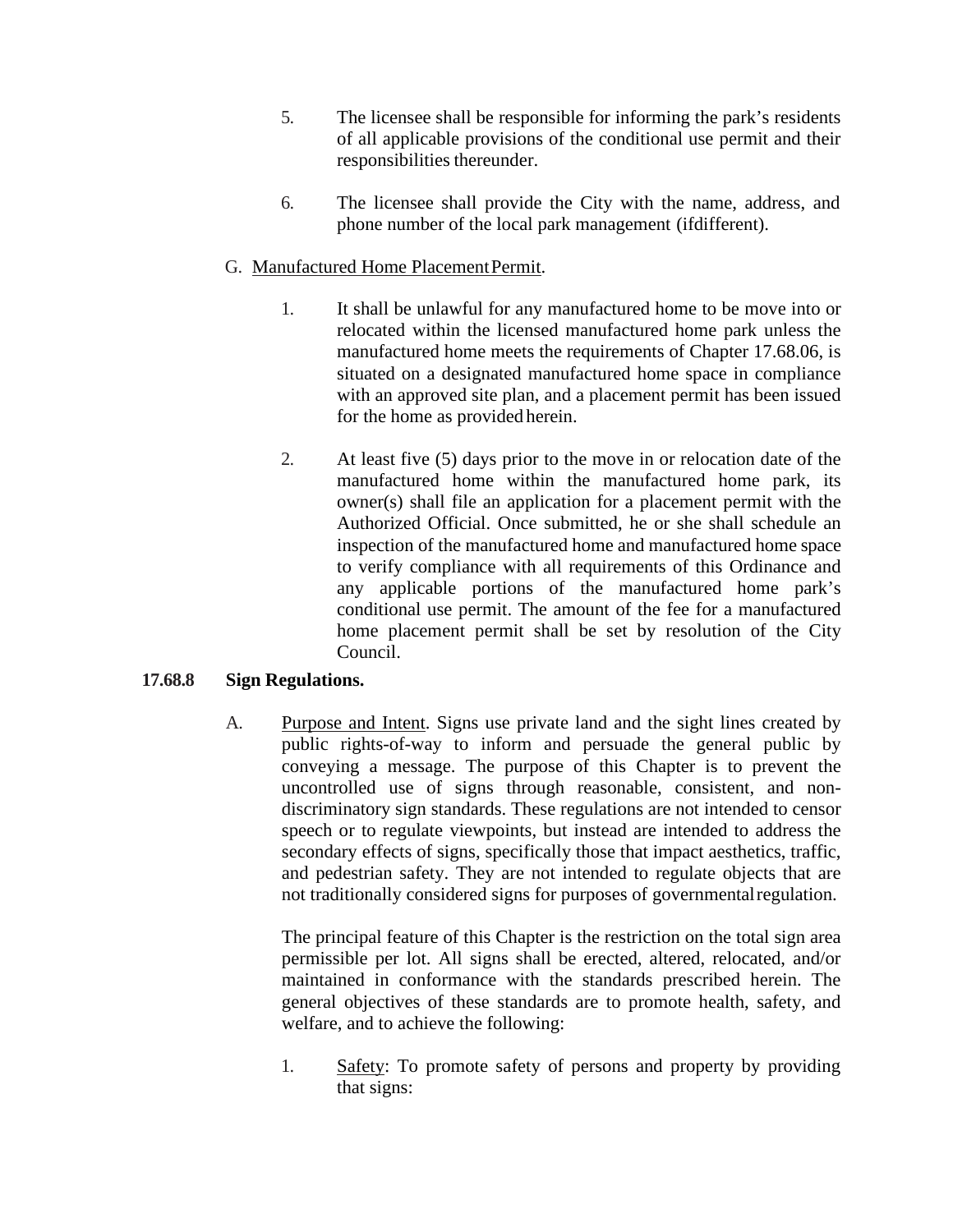- a. Do not create a hazard due to collapse, fire, collision, decay, or abandonment; and
- b. Do not create traffic hazards by confusing or distracting motorists; or by impairing the driver's ability to see pedestrians, obstacles, or other vehicles; or to see and interpret any official traffic sign, signal, ordevice.
- 2. Communication Efficiency: To promote the efficient transfer of information by providing that:
	- a. Business and services may identifythemselves;
	- b. Customers and other persons may locate a business or service; and
	- c. No person or group is arbitrarily denied the use at the sight line from public rights-of-way for communication purposes.
- 3. Landscape Quality and Preservation: To protect the public welfare and to enhance the appearance and economic value of the landscape by providing that signs:
	- a. Do not create a nuisance to persons using the public rightsof- way; and
	- b. Do not constitute a nuisance to occupancy of adjacent and contiguous property by their brightness, size, height, movement, or other physical characteristics.

#### B. Sign Contractors.

- 1. No person, firm, or corporation shall perform any work or services for compensation in connection with the erection, construction, enlargement, alteration, repair, moving, improvement, demolition, maintenance, or conversion of any sign, unless such person, firm, or corporation shall have obtained an annual sign contractor's license from the City and paid the license fees provided for herein. A sign contractor's license shall not be required for the demolition of a sign when such demolition is carried on in conjunction with the demolition of a principal or accessory structure on the lot and a demolition permit has been obtained pursuant to the provisions of the CityCode.
- 2. The amount of the fee for the annual sign contractor's license shall beset by resolution of the City Council.
- 3. Licenses shall not be transferable. Licenses shall expire on January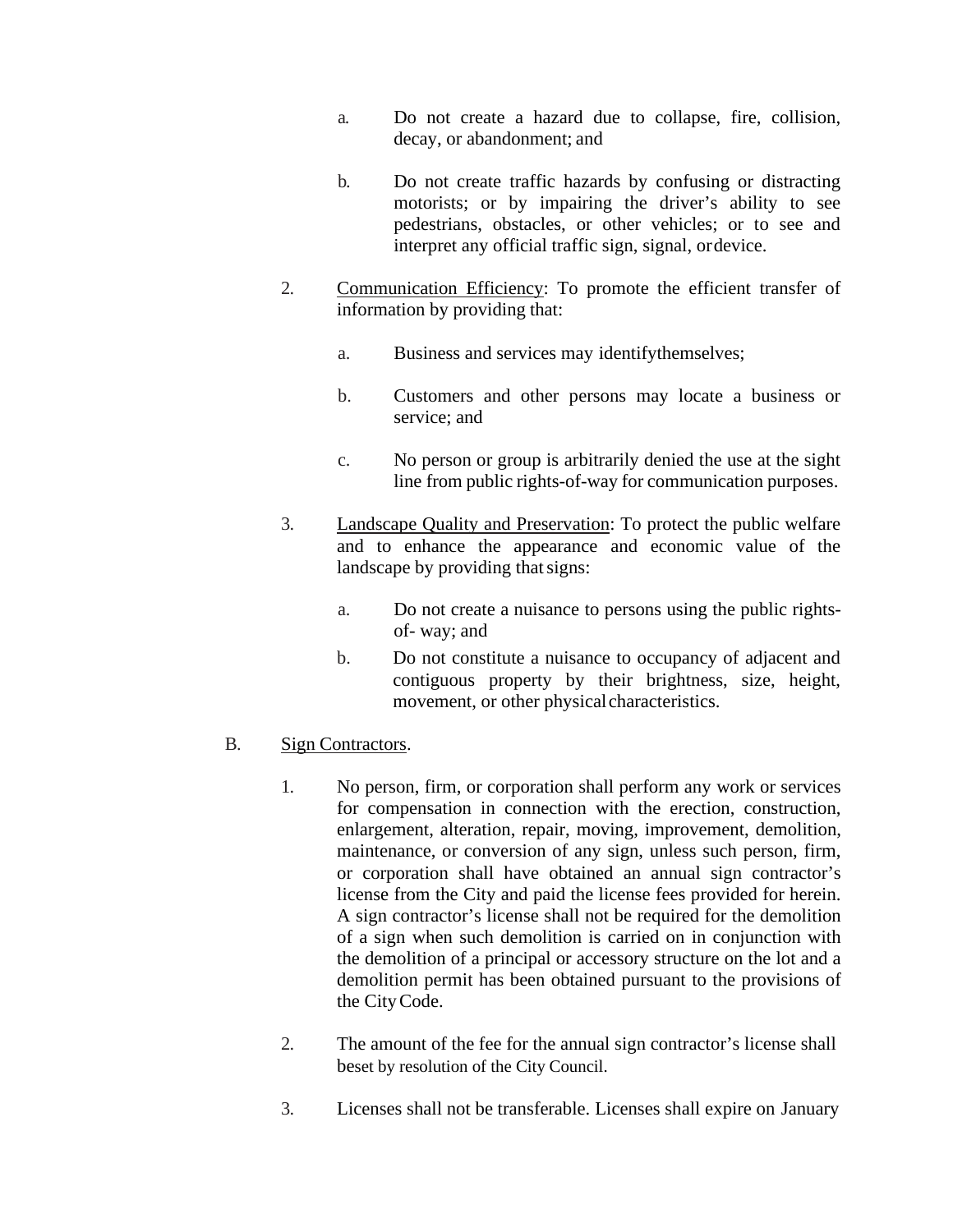1st of each year and are not renewable except as providedherein.

- 4. Every applicant for a sign contractor's license shall file a bond with the City in the amount of ten thousand dollars (\$10,000.00), with sureties to be approved by the City Attorney, the conditions of such bond to be faithfully in compliance with all other provisions of this Ordinance. Applicants shall file with the Finance Officer an executed agreement whereby applicant agrees to defend, at its own expense, indemnify and hold harmless the City, its employees, and officers from any and all claims, suits, losses, damages, costs or expenses, including attorney's fees and court costs, by reason of liability imposed upon the City, its employees, and officers for damages because of bodily injury, including death, at any time resulting therefrom, sustained by any person or persons, or on account of damage to property, both real and personal, including the loss of use thereof, arising out of or the consequence of the applicant's performance as a sign contractor, except only such injury or damage as shall be occasioned by the sole negligence of the City, its employees, orofficers.
- 5. The bond shall be kept in force and effect for a period of one (1) year after cancellation or termination of the license. The bond shall run concurrent with the sign contractor's license and expire on the first day of January of each year. The conditions of the bond to be faithfully in compliance with all other provisions of this Chapter.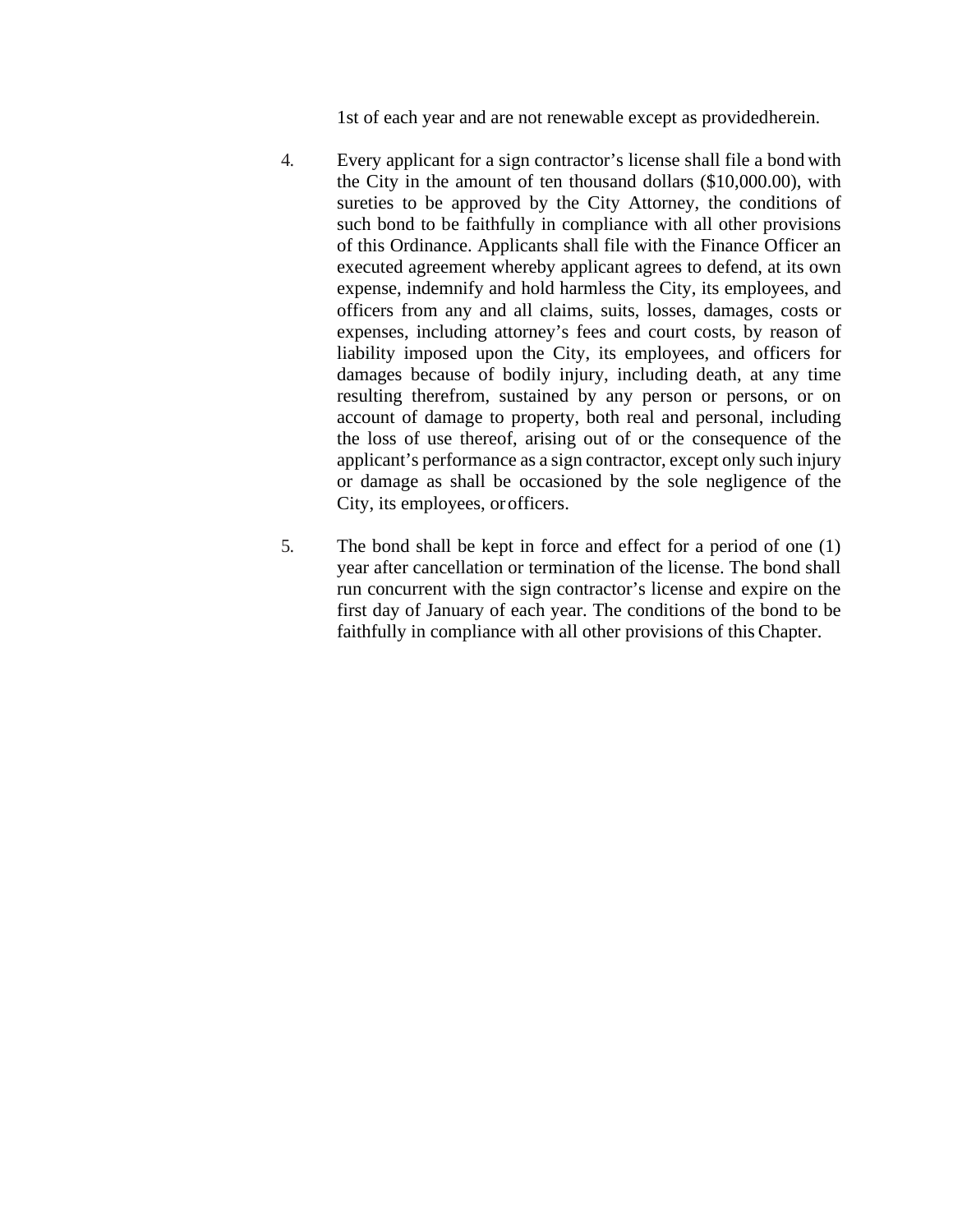# C. Sign Painters.

- 1. No person, firm, or corporation other than a licensed sign contractor shall perform any work or services for compensation as a sign painter without first obtaining a sign painter's license from the Finance Officer and paying the license fee provided herein. This license covers sign painting only.
- 2. The amount of the fee for the annual sign painter's license shall be set by resolution of the City Council.
- 3. Licenses shall not be transferable. Licenses shall expire on January 1st of each year and are not renewable except as providedherein.
- 4. Every applicant for a sign painter's license shall file a bond with the City in the amount of ten thousand dollars(\$10,000.00) kept in full force and effect for a period of one year after cancellation or termination of the license. The bond shall run concurrent with the sign painter's license and expire on the first day of January each year. The conditions of the bond to be faithfully in compliance with all other provisions of this Chapter.

# D. Sign Permit.

- 1. Permit Required. Except as otherwise provided herein, it shall be unlawful for any person to erect, alter, relocate, or maintain any sign without obtaining a sign permit from the City.
- 2. Permit Application. An application for a sign permit shall be submitted to the Authorized Official on a form as he or she may prescribe and shall include all information as may be required for a complete understanding of the proposed sign and all other information to show full compliance with this Ordinance and all other federal, state, and local laws.

If the Authorized Official determines that the proposed sign conforms to the requirements of this Ordinance and all other federal, state, and local laws, he or she shall issue the permit as soon as practicable.

- 3. Validity of Permit. The issuance or granting of a sign permit shall not be construed to be a permit for, or an approval of, any violation of any of the provisions of this Ordinance or of any other federal, state, or local law. Permits presuming to give authority to violate or cancel the provisions of this Ordinance or of any other federal, state, or local law shall not be valid.
- 4. Expiration. Every sign permit issued shall expire after one hundredeighty (180) days unless the sign authorized by such permit is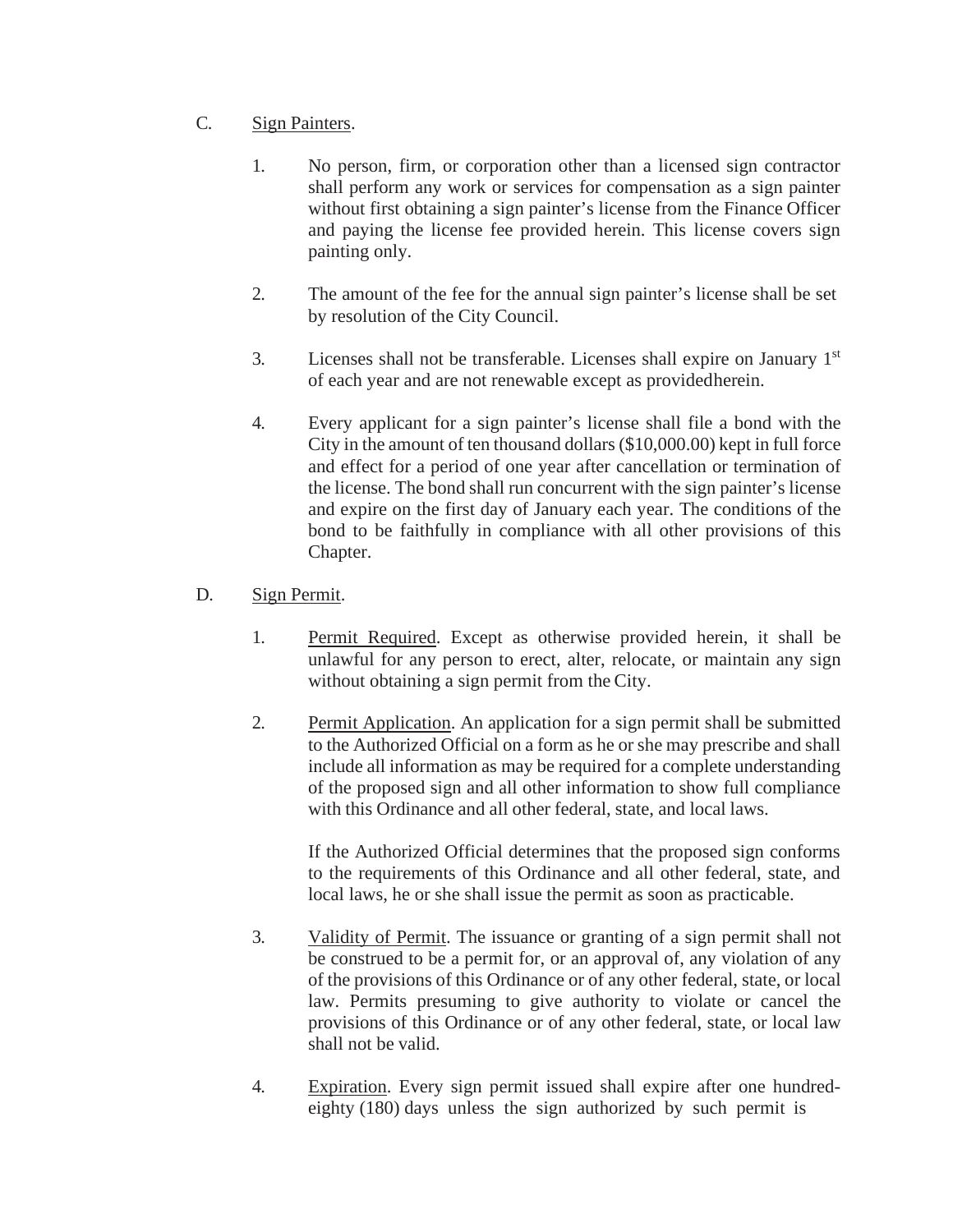completely erected, altered, or relocated within that time. If an inspection has not been requested after one hundred-eighty (180) days of permit issuance and the permit has not been extended, the permit shall expire without notice. The Authorized Official is authorized to grant, in writing, one (1) extension of time for a period of not more than one hundred-eighty (180) days. The extension shall be requested in writing and justifiable causedemonstrated.

- 5. Suspension or Revocation. The Authorized Official is authorized to suspend or revoke a sign permit issued under the provisions of this Ordinance whenever the permit has been issued in error; on the basis of incorrect, inaccurate, or incomplete information supplied by the applicant; or if he or she determines that the sign subject to the permit was erected, altered, relocated, or maintained in violation of this Ordinance or of any other federal, state, or locallaw.
- 6. Application Fee. An application fee shall be paid to the City for each sign permit required by this Chapter in an amount set by resolution of the City Council. All applicable fees shall be paid prior to the Authorized Official's review of theapplication.
- 7. Sign Maintenance. Maintenance of legally permitted signs or signs existing prior to the effective date of this Ordinance is allowed and shall not require a sign permit. Sign maintenance includes, but is not limited to, the replacement or repair of a part or portion of a signed required by wear, tear, or damage, with like material, color, and design.
- 8. Non-Issuance Due to Existing Illegality. Unless necessary to protect the health, safety, and general welfare of the community, a permit for a new sign shall not be issued for a lot upon which there exists an illegal sign.
- 9. Assignment. A current and valid permit is freely assignable to a successor as owner of the lot.
- 10. Building Permit Not Required. If a permit has been issued pursuant to this Chapter, the applicant is not required to obtain a separate building permit for the sign.
- E. Signs Not Regulated. The following signs shall be allowed in addition to the signs expressly permitted by this Ordinance. They do not require a sign permit, but shall be in conformance with all other federal, state, and local laws.
	- 1. Names of buildings, dates of erection, monumental citations, commemorative tablets and the like, of permanent-type construction and made an integral part of the buildingstructure.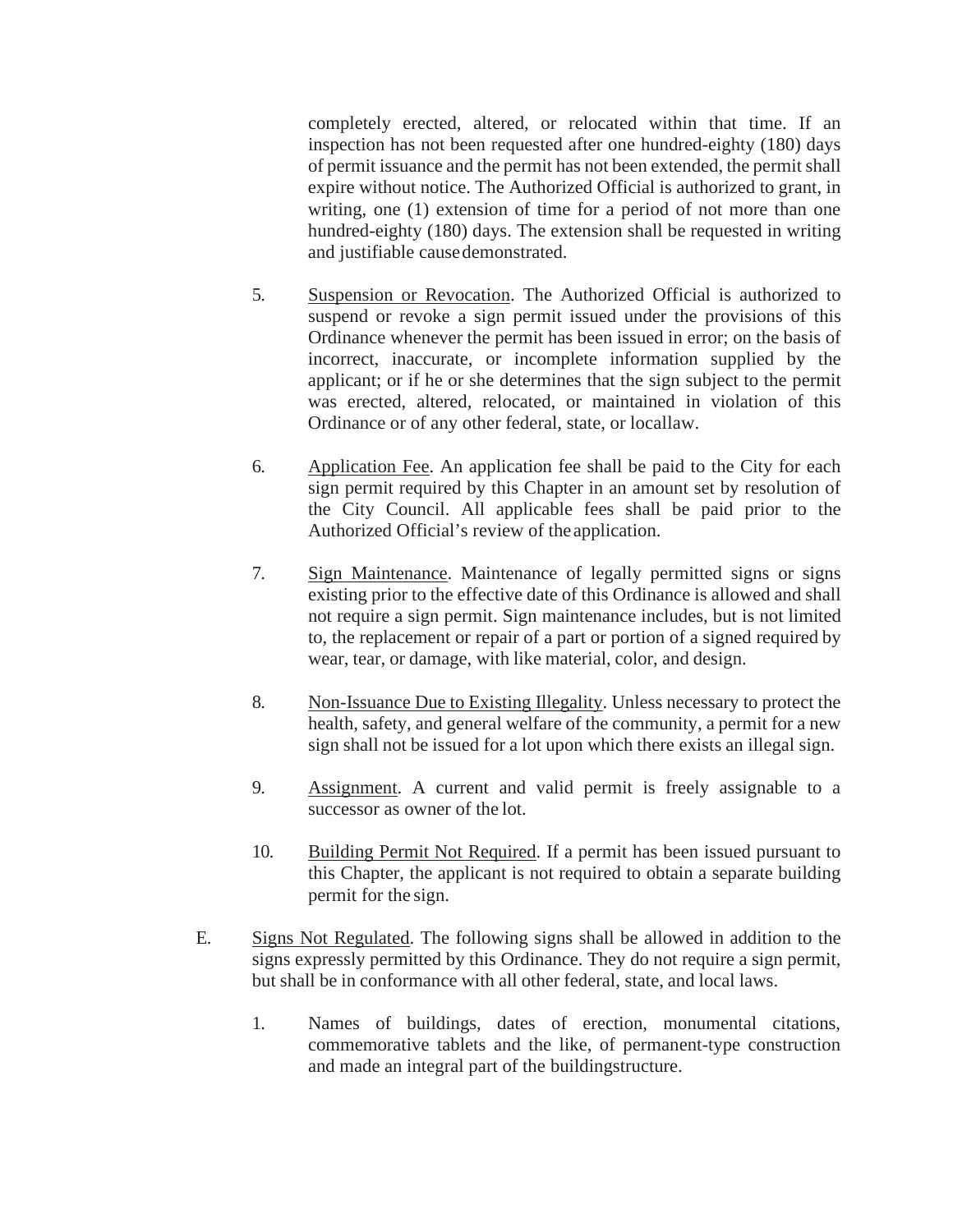- 2. Street address or building identification signs necessary for first responders and other emergency personnel to locate the building or lot as necessary to respond to any fire or public safetyemergency.
- 3. Signs located entirely inside of a building or other enclosed place.
- 4. Signs affixed to or painted on a displaywindow.
- 5. Signs erected by the City or other governmentalentity.
- 6. Signs regulated, approved, or otherwise required by state or federal agencies including, but not limited to, historical marker signs, official traffic control devices, etc.
- 7. Signs on vehicles regularly and customarily used to transport persons or property so long as they are not parked or otherwise located on a lot primarily for the purpose of displaying thesigns.
- 8. Holiday lights and decorations displayed during the appropriate time of year.
- 9. National, state, or historical flags or their emblem or insignia.

# F. Prohibited Signs.

- 1. Signs that imitate an official traffic sign or signal or that are of a size, location, movement, content, coloring, or manner of illumination that may be confused with or construed as a traffic controldevice.
- 2. Signs attached to trees, telephone poles, public benches, street lights, street signs, or placed on any public property or public right-of-way unless permission is granted in writing by the City.
- 3. Signs which obstruct any required ingress or egress from a building or structure.
- 4. Abandoned signs.
- 5. Signs placed on vehicles or trailers which are parked or otherwise located on a lot primarily for the purpose of displaying the signs.
- 6. Any sign that is not protected by either federal or state law, or otherwise allowed by this Ordinance.
- G. General Regulations. The following regulations shall apply to all signs unless otherwise indicated: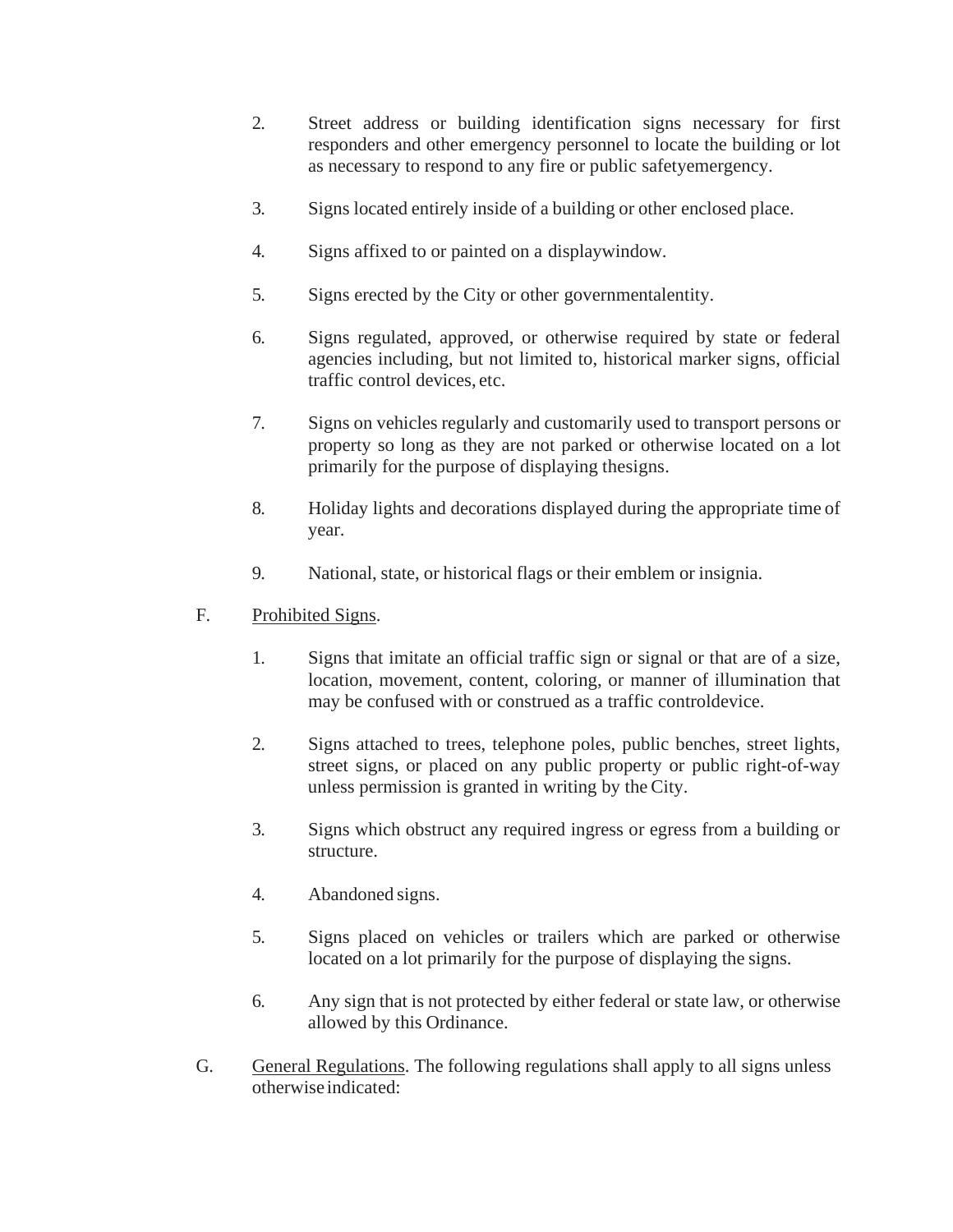- 1. Except as required by law, no sign may be displayed without the consent of the legal owner of the lot on which the sign is located. For purposes of this Chapter, the term "owner" shall mean the holder of the legal title to the lot and any party and person holding a present legal right to possession, control, or use of thelot.
- 2. Except as required by law or otherwise permitted by the City, any sign installed or placed on public property or within the public rights-of-way shall be deemed illegal and shall be forfeited to the public and subject to confiscation. In addition to other remedies hereunder, the City shall have the right to recover from the owner or person placing such sign the cost of removal and disposal of the suchsign.
- 3. A projecting sign may project no more than five (5) feet from the building or structure face. In such situations, the sign shall have a minimum clearance of ten (10) feet above any yard or sidewalk and sixteen (16) feet above any road, alley, ordrive.
- H. Permanent Signs. The requirements set forth herein shall apply to all permanent signs:
	- 1. General Standards. All permanent signs shall conform to the following standards:
		- a. All signs shall be constructed of permanent materials and shall be permanently attached to the ground, a building, or another structure by direct attachment to a wall, frame, or other sign structure.
		- b. All signs shall be constructed to withstand a wind load ofthirty (30) pounds per square foot.
		- c. Signs shall be maintained in a safe and legible condition at all times. Signs which are not maintained shall be deemed to be either unsafe or unlawful by the Authorized Official and shall be removed unless brought into compliance immediately upon written notice. Any expense incurred by the City during the removal of a private sign shall be the responsibility of its owner.
	- 2. Lots Containing a Single-Family Detached Dwelling or Single-Family Attached Dwelling(s).
		- a. Each lot containing a single-family detached dwelling, singlefamily attached dwelling, or manufactured home may have one (1) wall sign per dwelling unit if there is an approved Home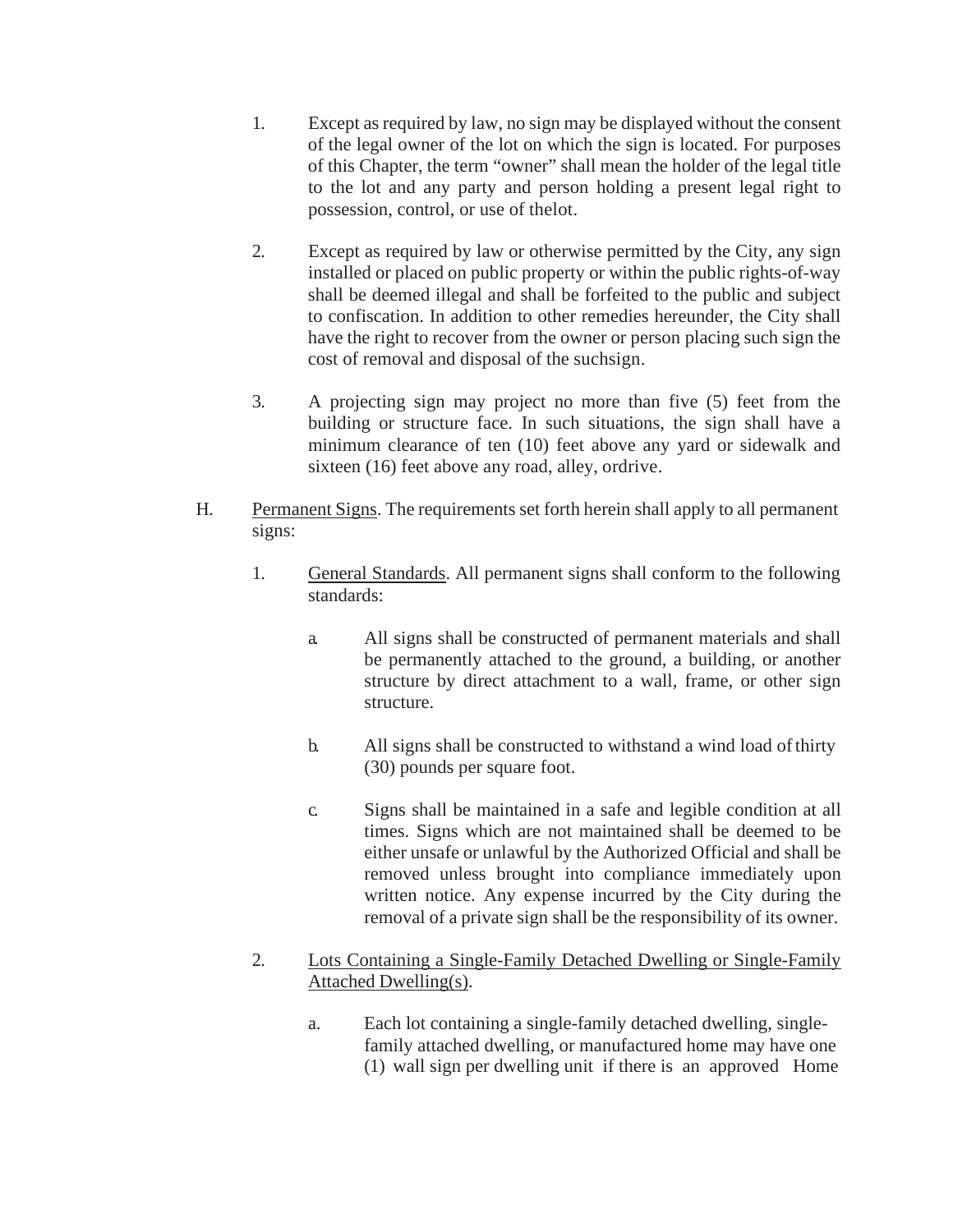Occupation. Each sign shall be a maximum of two (2) square feet in area.

- 3. Lots Containing a Manufactured Home Park. Signs within manufactured home parks shall be regulated in conformance with Chapters 17.68.06 and 17.68.07.
- 4. Lots Containing a Multiple-Family Dwelling.
	- a. One (1) wall sign may be attached to each principal building. However, principal buildings with two (2) or more frontages shall be allowed to have one (1) wall sign for each frontage. No more than one (1) sign shall face any one (1) frontage. Each sign shall have a maximum area of thirty-two (32) square feet.
	- b. One (1) freestanding sign shall be permitted per lot. It shall not exceed thirty-two (32) square feet in area and be taller than six (6) feet above grade.
	- c. Each individual dwelling unit within a multi-family dwelling if immediately accessed through an exterior door may have one (1) wall sign per dwelling unit if there is an approved Home Occupation. Each sign shall be a maximum of two (2) square feet in area.
- 5. Lots Containing a House of Worship or School.
	- a. One (1) wall or freestanding sign not exceeding one hundred (100) square feet. If placed as a freestanding sign, it shall not exceed nine (9) feet above grade.
	- a. One (1) additional wall sign shall have a maximum area of twenty-five (25) square feet.
	- b. One (1) additional freestanding sign not exceeding thirty-two (32) square feet in area and no taller than six (6) feet above grade.
	- c. If more than one (1) freestanding sign is erected on the lot, the signs shall be spaced at least fifty (50) feetapart.
- 6. AG Lots Not Containing a Dwelling, House of Worship, or School.
	- a. One (1) wall sign may be attached to each principal building. It shall have a maximum area of one (1) square foot per two (2) feet of lineal street frontage with a total maximum of twenty-two (22) square feet.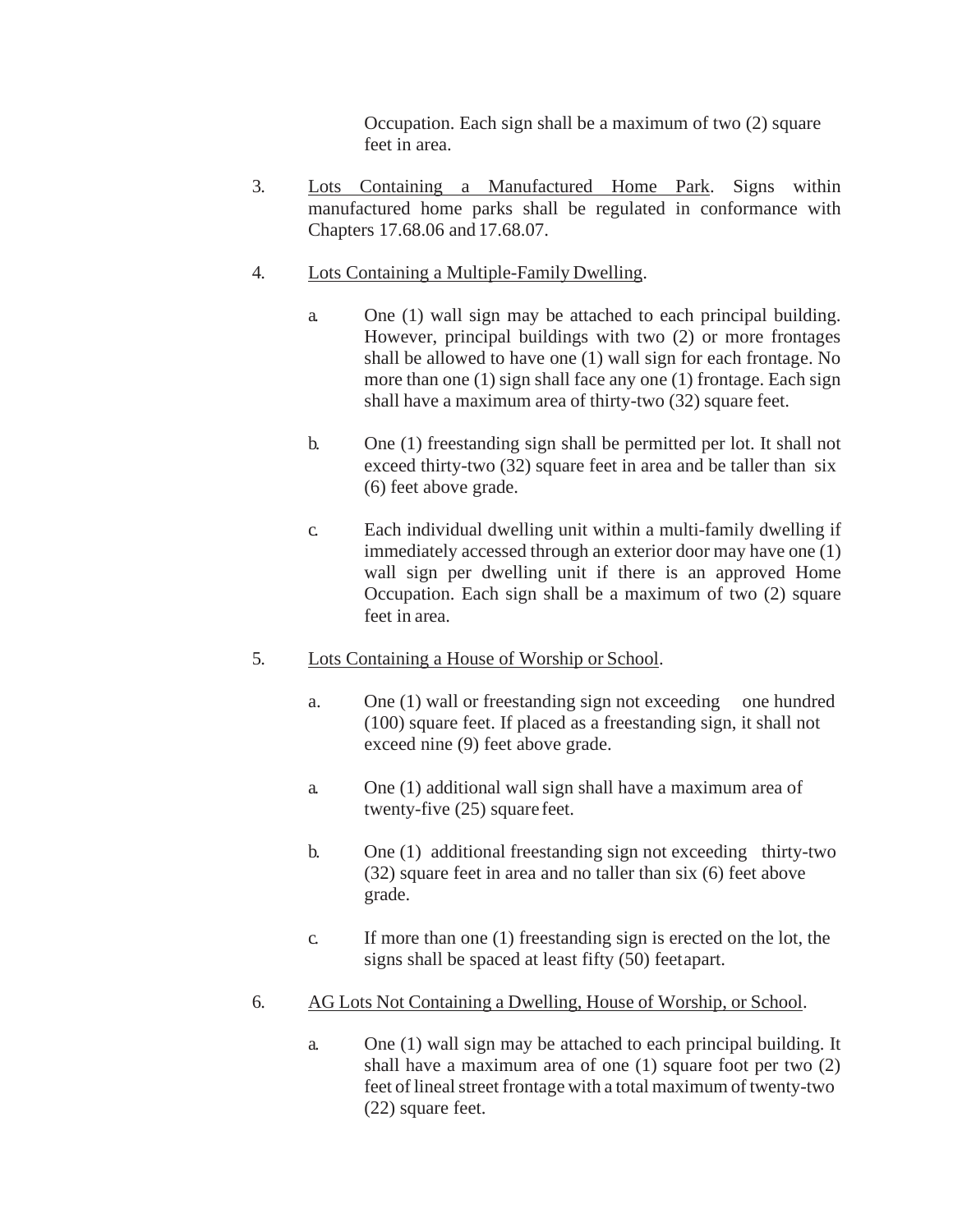- b. One (1) freestanding sign shall be permitted per lot. It shall not exceed thirty-two (32) square feet in area and be no taller than eight (8) feet above grade.
- 7. R-1, R-2, R-3, R-4, and R-5 District Lots Not Containing a Dwelling, House of Worship, or School.
	- a. One (1) wall sign may be attached to each principal building. It shall have a maximum area of ten (10) squarefeet.
	- b. One (1) freestanding sign shall be permitted per lot. It shall not exceed thirty-two (32) square feet in area and be no taller than six (6) feet above grade.

#### 8. CB-1 Lots.

- a. Wall, roof, and projecting signs shall be permitted so long as their cumulative area per lot does not exceed two (2) square feet per one (1) foot of lineal street frontage with a total maximum of two hundred (200) square feet. No portion of any wall, roof, or projecting sign may exceed the height of the building or structure to which it isattached.
- b. Freestanding signs shall be permitted so long as their cumulative total area per lot does not exceed one (1) square foot per one (1) foot of lineal street frontage with a total maximum of two hundred (200) square feet. No freestanding sign shall be taller than forty-five (45) feet abovegrade.
- c. Freestanding signs shall be limited to one (1) per street frontage. However, lots with multiple frontages or corner lots may erect one (1) sign on each frontage. For corner lots, neither sign may cross over the assumed vertical plane which bisects the angle of the corner.

#### 9. CB-2 Lots.

- a. Wall, roof, and projecting signs shall be permitted so long as their cumulative area per lot does not exceed two (2) square feet per one (1) foot of lineal street frontage with a total maximum of two hundred (200) square feet. No portion of any wall, roof, or projecting sign may exceed the height of the building or structure to which it isattached.
- b. Freestanding signs shall be permitted so long as their cumulative total area per lot does not exceed one (1) square foot per one (1)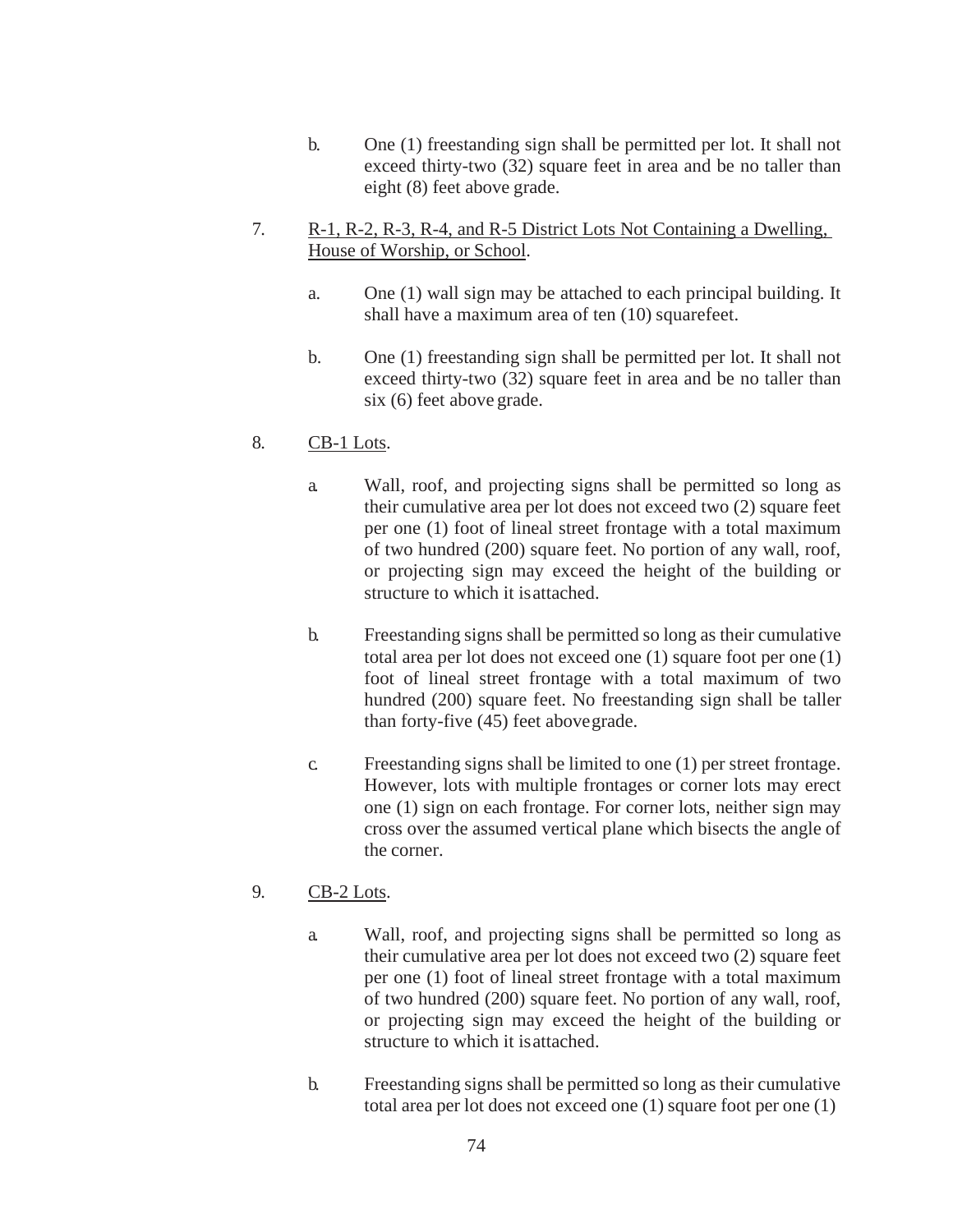foot of lineal street frontage with a total maximum of two hundred (200) square feet. No freestanding sign shall be taller than eighteen (18) feet above grade.

c. Freestanding signs shall be limited to one (1) per street frontage. However, lots with multiple frontages or corner lots may erect one (1) sign on each frontage. For corner lots, neither sign may cross over the assumed vertical plane which bisects the angle of the corner.

## 10. HC District Lots.

- a. Wall, roof, and projecting signs shall be permitted so long as their cumulative area per lot does not exceed either three (3) square feet per one (1) foot of lineal building frontage or one (1) square foot per one (1) foot of lineal street frontage, whichever is less. Roof and projecting signs may not be located higher than five (5) feet above the building's roofline.
- b. Freestanding signs shall have a maximum permitted sign area and height as set forth below:

| <b>Street</b>    | $1-50'$      | $51-100'$ | $101 - 150'$ | $151 - 200'$ | $201 - 250'$ | $251 - 300'$ | $300'+$ |
|------------------|--------------|-----------|--------------|--------------|--------------|--------------|---------|
| <b>Frontage</b>  |              |           |              |              |              |              |         |
| <b>Maximum</b>   | 32           | 64        | 96           | 128          | 160          | 192          | 300     |
| Sign Area        |              |           |              |              |              |              |         |
| $\int$ (sq. ft.) |              |           |              |              |              |              |         |
| <b>Maximum</b>   | $20^{\circ}$ | 25'       | 25'          | 25'          | 45'          | 45'          | 45'     |
| <b>Sign</b>      |              |           |              |              |              |              |         |
| <b>Height</b>    |              |           |              |              |              |              |         |

#### 11. GB District Lots.

- a. Wall, roof, and projecting signs shall be permitted so long as their cumulative area per lot does not exceed three (3) square feet per one (1) foot of lineal street frontage with a total maximum of two hundred (200) square feet. Roof and projecting signs may not be located higher than the building's roof line.
- b. Freestanding signs shall be permitted so long as their cumulative total area per lot does not exceed one (1) square foot per one (1) foot lineal street frontage with a total maximum of two hundred (200) square feet. If more than one (1) freestanding sign is erected on the lot, the signs shall be spaced at least fifty (50) feet apart. No freestanding sign shall be taller than twenty (20) feet above grade.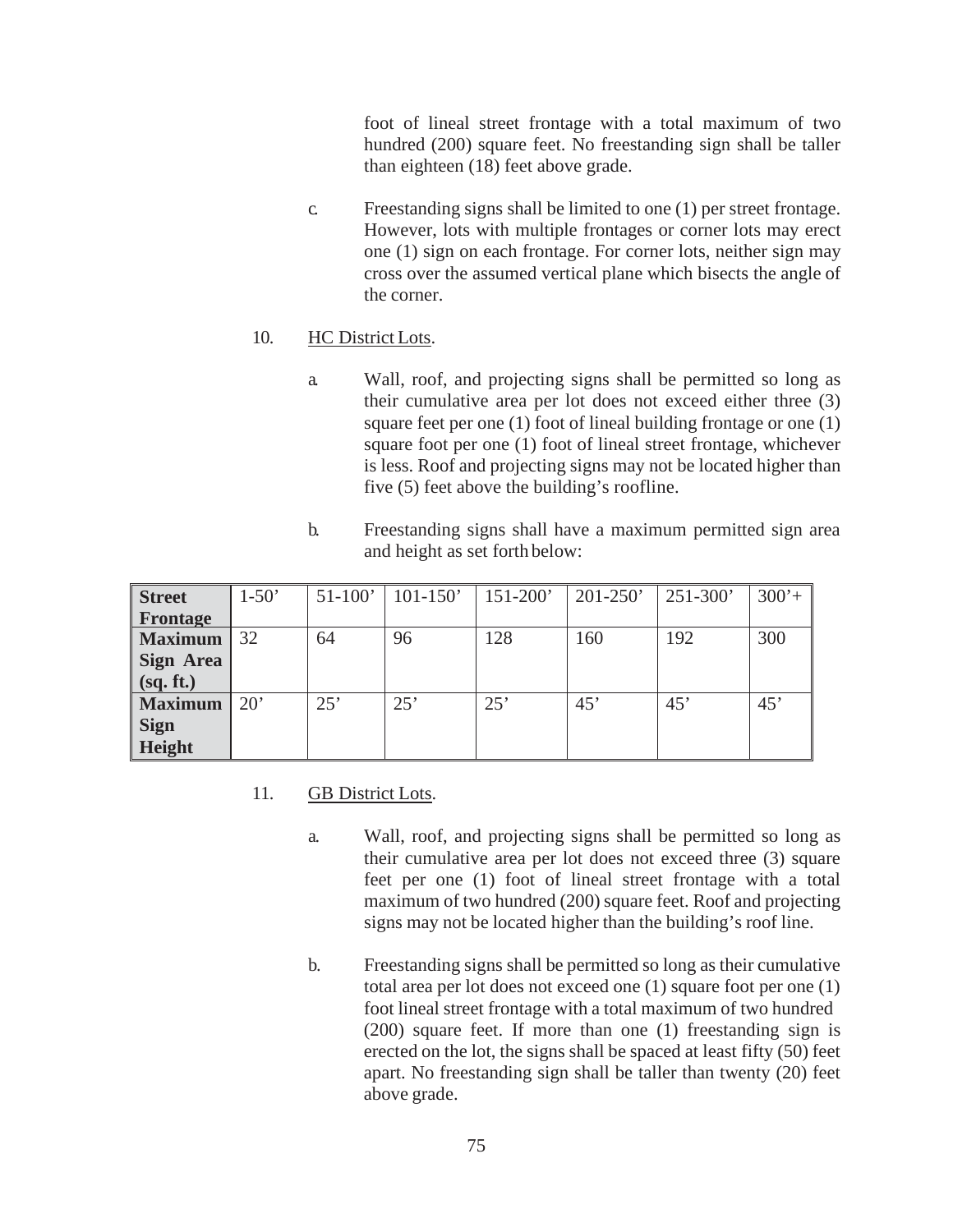## 12. I District Lots.

- a. Wall, roof, and projecting signs shall be permitted so long as their cumulative area per lot does not exceed one (1) square foot per three (3) feet of lineal streetfrontage.
- b. Freestanding signs shall have a maximum permitted sign area and height as set forth below:

| <b>Street</b>    | $1-100'$ | $101 - 150'$ | $151 - 200'$ | $201 - 300'$ | $300'+$ |
|------------------|----------|--------------|--------------|--------------|---------|
| <b>Frontage</b>  |          |              |              |              |         |
| <b>Maximum</b>   | 32       | 48           | 64           | 80           | 100     |
| <b>Sign Area</b> |          |              |              |              |         |
| (sq. ft.)        |          |              |              |              |         |
| <b>Maximum</b>   | 18'      | 20'          | $20^{\circ}$ | 25'          | 25'     |
| <b>Sign</b>      |          |              |              |              |         |
| Height           |          |              |              |              |         |

If more than one (1) freestanding sign is erected on the lot, the signs shall be spaced at least fifty (50) feet apart.

c. Any sign that exceeds two hundred (200) square feet in area must be located at least five hundred (500) feet from a residentially zoned district or another sign two hundred (200) square feet in area orlarger.

#### I. Temporary Signs.

- 1. General Standards. All temporary signs shall conform to the following standards:
	- a. No temporary sign may be illuminated in anymanner.
	- b. Any temporary sign large than nine (9) square feet in area shall be located at least ten (10) feet from all lotlines.
	- c. Signs shall be kept in good repair. Faded, torn, damaged, or otherwise unsightly signs must be repaired or removed. Signs which are not maintained shall either be removed or brought into compliance immediately upon written notice. Any expenses incurred by the City during the removal or maintenance of a private sign shall be the responsibility of its owner.
	- d. Signs shall be securely attached to a sign support, building, or otherstructure.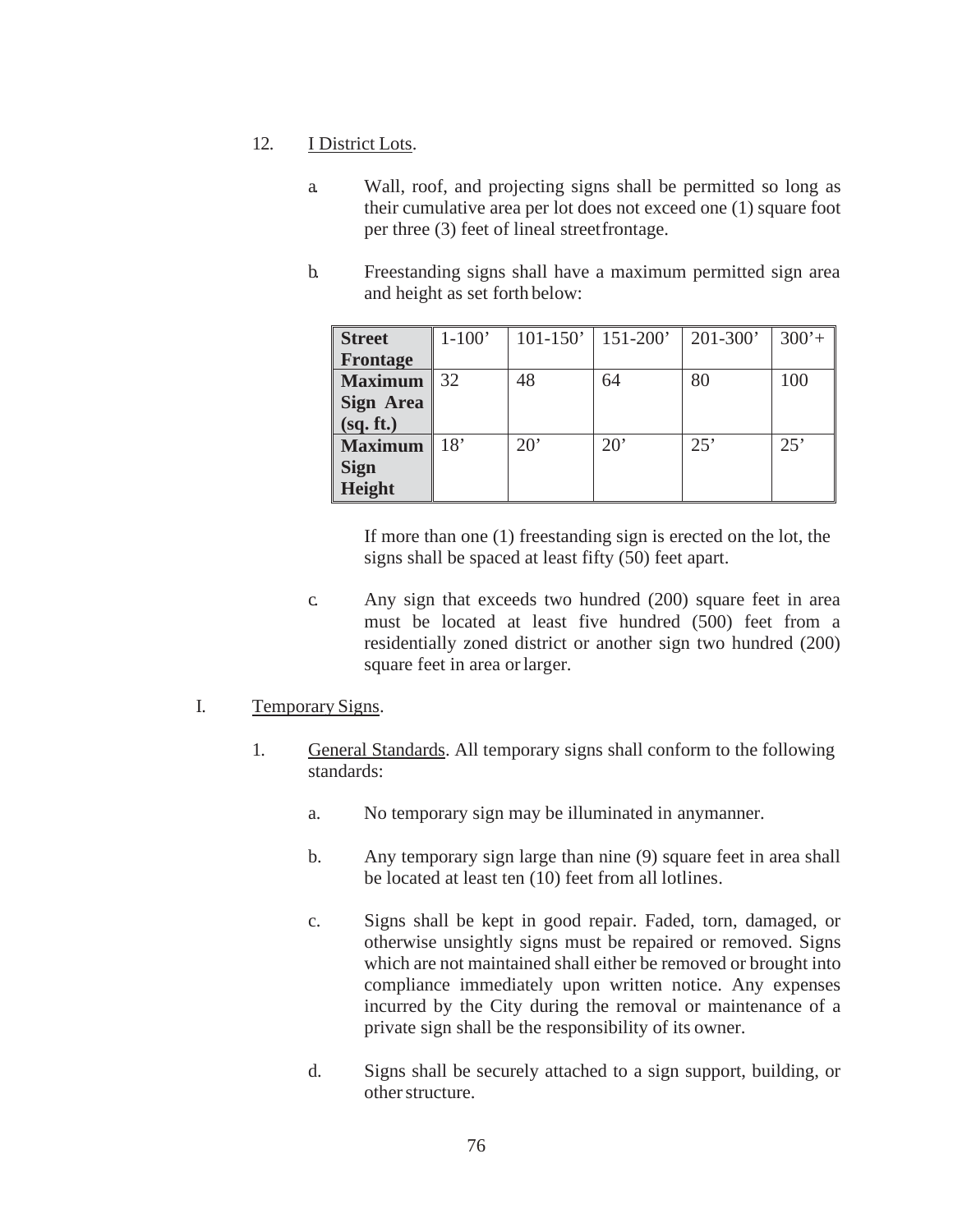- 2. Temporary Signs Requiring a Permit. Unless it is exempt from requiring a permit in conformance with Chapter 17.68.08(I)(3), a lot's temporary signs shall be limited to the following:
	- a. R-1, R-2, R-3, R-4, and R-5 Districts.
		- (1) One (1) wall or freestanding signing shall be allowed for up to sixty (60) days if it is larger than nine (9) square feet, but equal to or less than thirty-two (32) square feet in area. If it is a freestanding sign, it cannot be taller than four (4) feet above grade.
	- b. AG, CB-1, CB-2, HC, GB, and IDistricts.
		- (1) Two (2) temporary signs shall be allowed per calendar year so long as they do not cumulatively exceed two hundred (200) square feet in area. Any such temporary sign shall be allowed for no longer than sixty (60) days. Any such temporary sign shall be located at leastfifteen (15) feet from all lot lines.
- 3. Temporary Signs Not Requiring a Permit. A temporary sign that complies with the following standards does not require apermit.
	- a. R-1, R-2, R-3, R-4, and R-5 Districts.
		- (1) One (1) wall or freestanding sign shall be allowed per lot for up to sixty (60) days per calendar year so long as it does not exceed nine (9) square feet in area. If it is a freestanding sign, it cannot be taller than four (4) feet above grade.
		- (2) One (1) additional wall or freestanding sign shall be allowed per lot for up to thirty (30) consecutive days during a special event so long as it does not exceed nine (9) square feet in area. If it is a freestanding sign, it cannot be taller than four (4) feet above grade.
		- (3) One (1) additional wall or freestanding sign shall up to nine (9) square feet in area shall be allowed per lot during any period of time in which the lot is available for sale, lease, or rent. If it is a freestanding sign, it cannot be taller than four (4) feet abovegrade.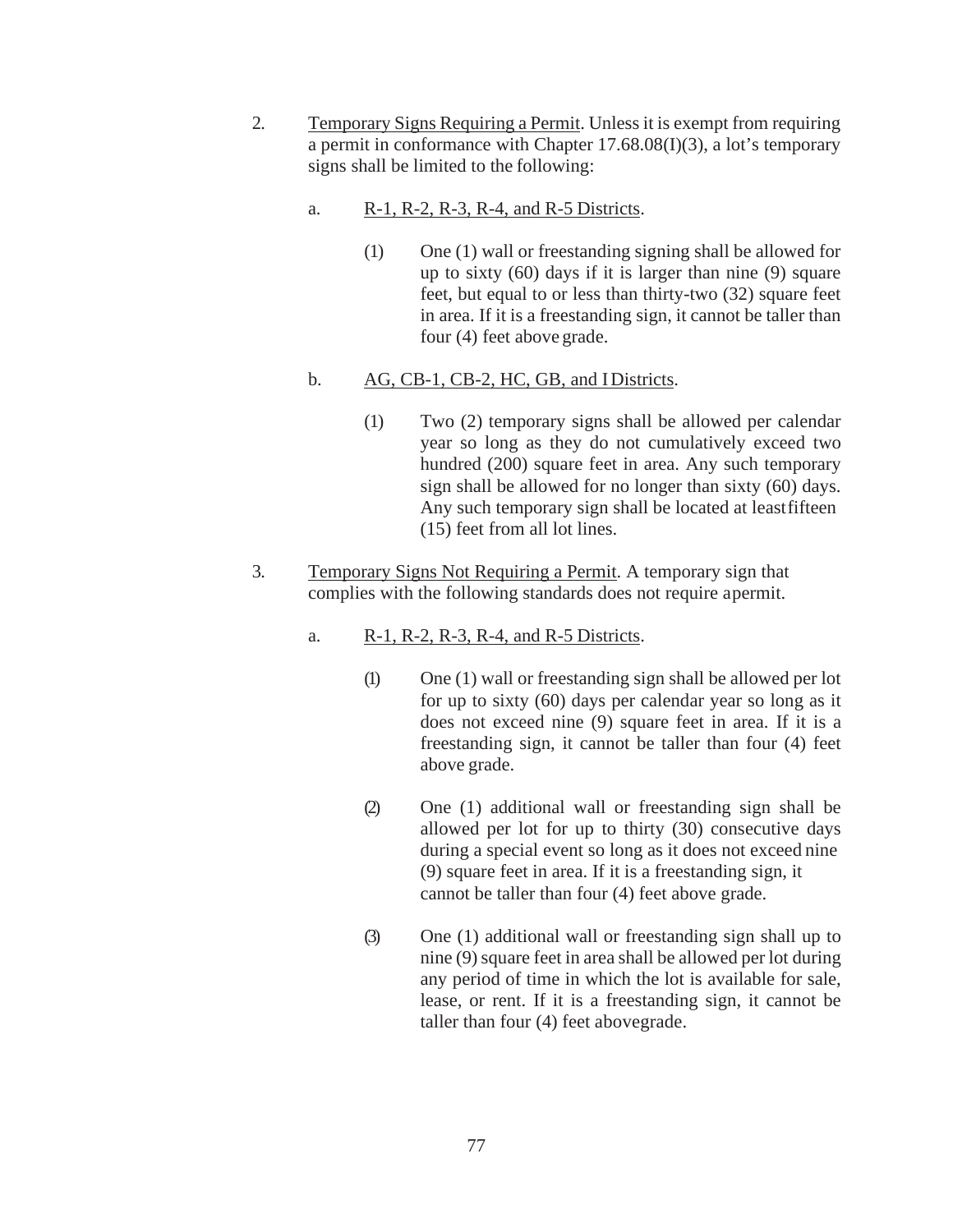#### b. AG, CB-1, CB-2, HC, GB, and I Districts.

- (1) Two (2) wall or freestanding signs shall be allowed per lot for up to sixty (60) days per calendar year so long as no individual sign exceeds nine (9) square feet in area. If either or both is a freestanding sign, it cannot be taller than five (5) feet above grade.
- (2) Two (2) additional wall or freestanding signs shall be allowed per lot for up to (30) consecutive days during a special event so long as no individual sign exceeds thirty (30) square feet in area. If either or both is a freestanding sign, it cannot be taller than five (5) feet above grade.
- (3) One (1) additional wall or freestanding sign up to fortyfive (45) square feet in area shall be allowed per lot during any period of time in which the lot is available for sale, lease, or rent. If it is a freestanding sign, it cannot be taller than five (5) feet abovegrade.
- J. Portable Signs. A permit is required prior to the placement of a portable sign. The applicant may, after obtaining a permit therefor from the City, locate a portable sign in the permitted location for a period not to exceed sixty (60) days per calendar year. A separate permit shall be required for each sign. Permits may be issued for terms of either fifteen (15) or thirty (30) days and permit holders will be charged for the full term for which the permit is issued. Subsequent permits shall not be issued until thirty (30) days have elapsed following the expiration of fifteen (15) day periods and sixty (60) days following a thirty (30) day permit. Permits for two (2) or more portable signs may be issued at a permitted location if the permits are of equal duration and run concurrently.

Portable signs shall meet the following standards:

- 1. No portable sign may be located on a lot containing a single-family attached or detached dwelling.
- 2. Sign shall not exceed thirty-two (32) square feet in area.
- 3. Sign shall not be located closer than ten (10) feet to a lot line.
- 4. Portable signs shall be adequately secured to prevent overturning.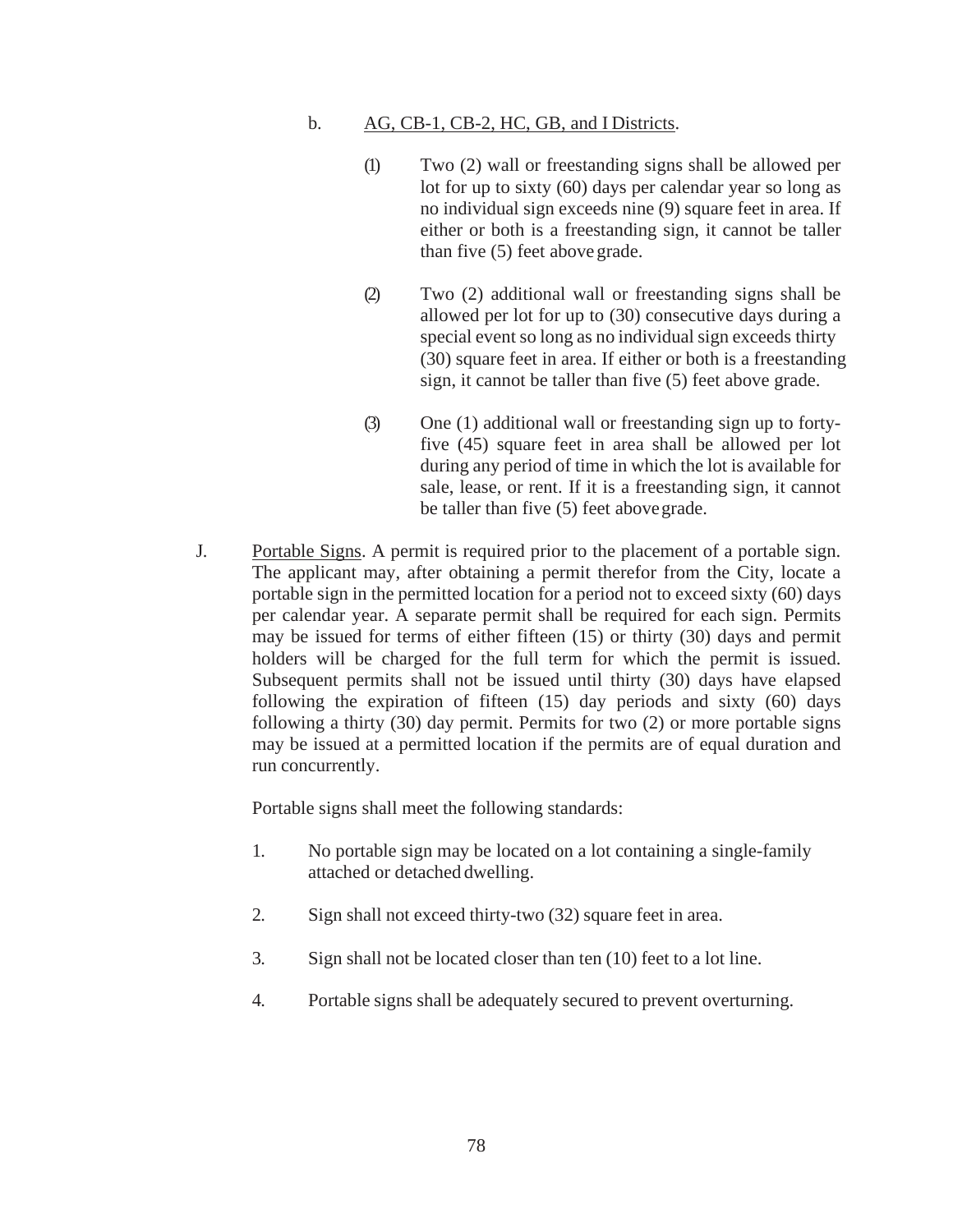- K. Inflatable Signs. High flying, helium, ground, and roof inflatable signs shall meet the following standards:
	- 1. No inflatable sign may be located on a lot containing a single-family attached or detached dwelling.
	- 2. On lots with a total street frontage of less than three hundred (300) feet, including corner lots, only one (1) inflatable sign may be allowed at a time. Lots with a total street frontage equal to or more than three hundred (300) feet may display a maximum of two (2) inflatable signs at a time.
	- 3. The maximum size of a ground-mounted inflatable sign shall be fifteen (15) feet wide by thirty (30) feet high. The maximum size of a roofmounted inflatable sign shall be twenty-five (25) feet wide by thirty (30) feet high. The maximum volume of a high-flying inflatable sign shall be five hundred (500) cubic feet.
	- 4. Inflatable signs shall not be located closer than ten (10) feet to a lot line.
	- 5. No roof-mounted inflatable signs shall be permitted in the ARO: Airport-Restricted OverlayDistrict.
	- 6. Inflatable signs shall be adequately secured. Cabling, tie-downs, or tether lines shall not be located on or across public property.
- L. Electronic Message Signs. Any permitted signs may be, or may include as an individual component of the total allowable sign area, electronic message signs, except that such signs displaying a flashing or traveling message are prohibited. Electronic messages or graphic displays may be changed at periodic intervals by various entry and exit display modes, provided that the maximum message time for a multiframe message shall be ten (10) seconds with up to five (5) display changes persequence.

All electronic signs located in or within one hundred fifty (150) feet of a residential zoning district shall require a conditional use permit.

- M. Illumination Standards. Regulations regarding the illumination of signs shall be asfollows:
	- 1. Shading. The light from any illuminated sign shall be so shielded, shaded, or directed so that the light intensity shall not adversely affect surrounding or facing lots or safe vision of operators of vehicles on public or private roads.
	- 2. Blinking and Flashing. Blinking, flashing, pulsating, or fluttering lights, or other illuminated devices, which have a changing light, shall be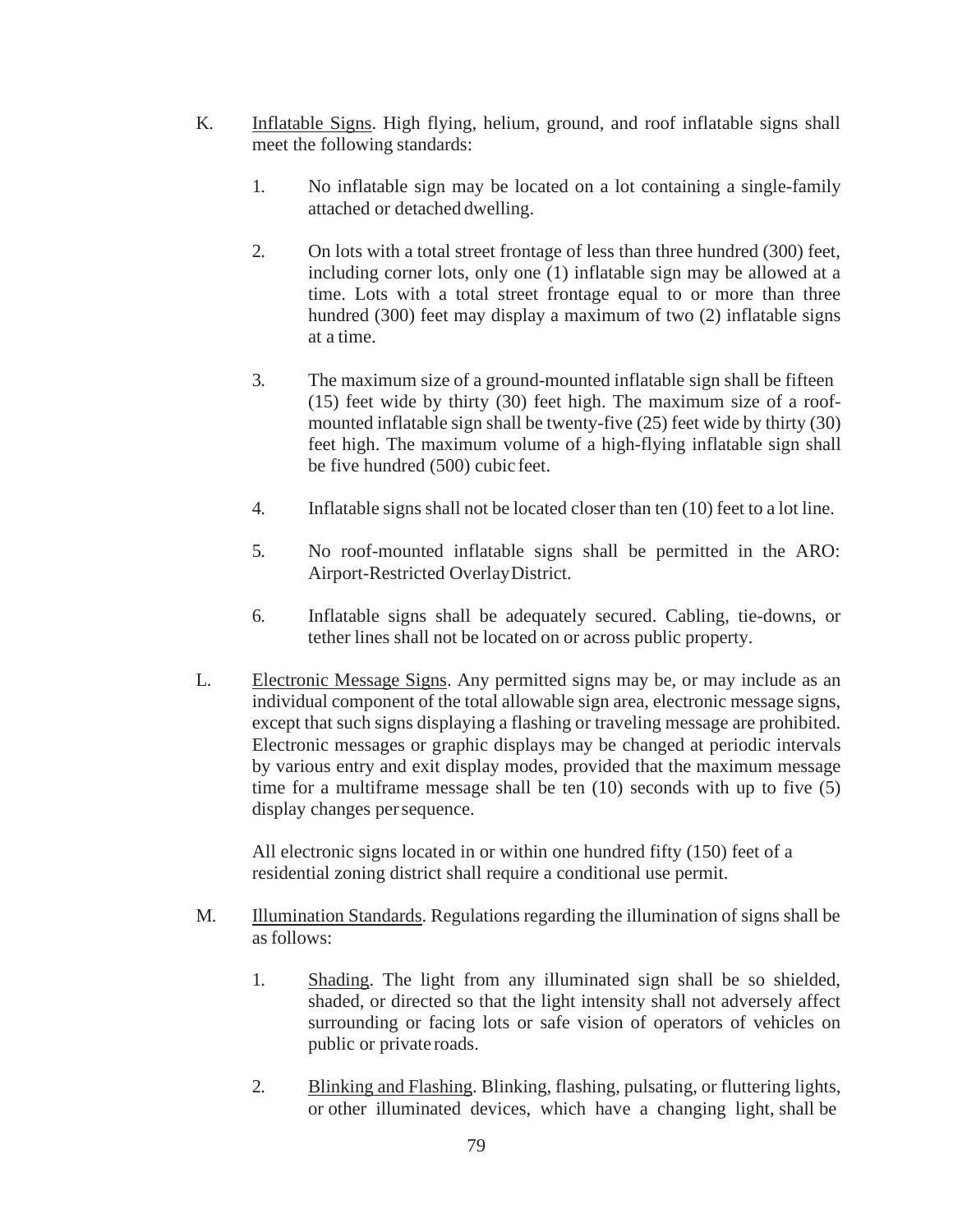permitted by conditional use permit. All such signs located in or within one hundred fifty (150) feet of a residential zoning district shall require a conditional use permit.

#### M. Removal of Unsafe, Unlawful, or AbandonedSigns.

- 1. Unsafe or Unlawful Signs.
	- a. Upon written notice from the City, the sign's owner shall either bring the sign into compliance with the terms of this Ordinance or remove the sign when it becomes unsafe, is in danger of falling, becomes so deteriorated that it no longer serves a useful purpose of communication, the City determines it to be a nuisance, it is deemed unsafe by the City, or it is unlawfully erected in violation of this Chapter.
	- b. The City may remove or cause to be removed the sign at the expense of its owner if the sign has not been brought into compliance with the terms of this Ordinance within thirty (30) days of the date of the notice. In the event the sign poses an immediate danger to the public, the City may remove the sign immediately upon the issuance of notice to its owner.

# 2. Abandoned Signs.

- a. It shall be the responsibility of the owner of any lot upon which an abandoned sign is located to remove such sign within one hundred-eighty (180) days of the sign becoming abandoned as defined in this Ordinance. Removal of an abandoned sign shall include the removal of the entire sign copy. If it is a temporary or portable sign, the entire sign structure shall be removed as well.
- b. Where the owner of the lot upon which an abandoned sign is located fails to remove such sign in one hundred-eighty (180) days, the City may remove such sign. Any expense directly incurred in the removal of such sign shall be charged to the owner of the lot.

# <span id="page-28-0"></span>**17.68.9 Off-Street Parking Requirements.**

- A. General Requirements.
	- 1. Front Yard.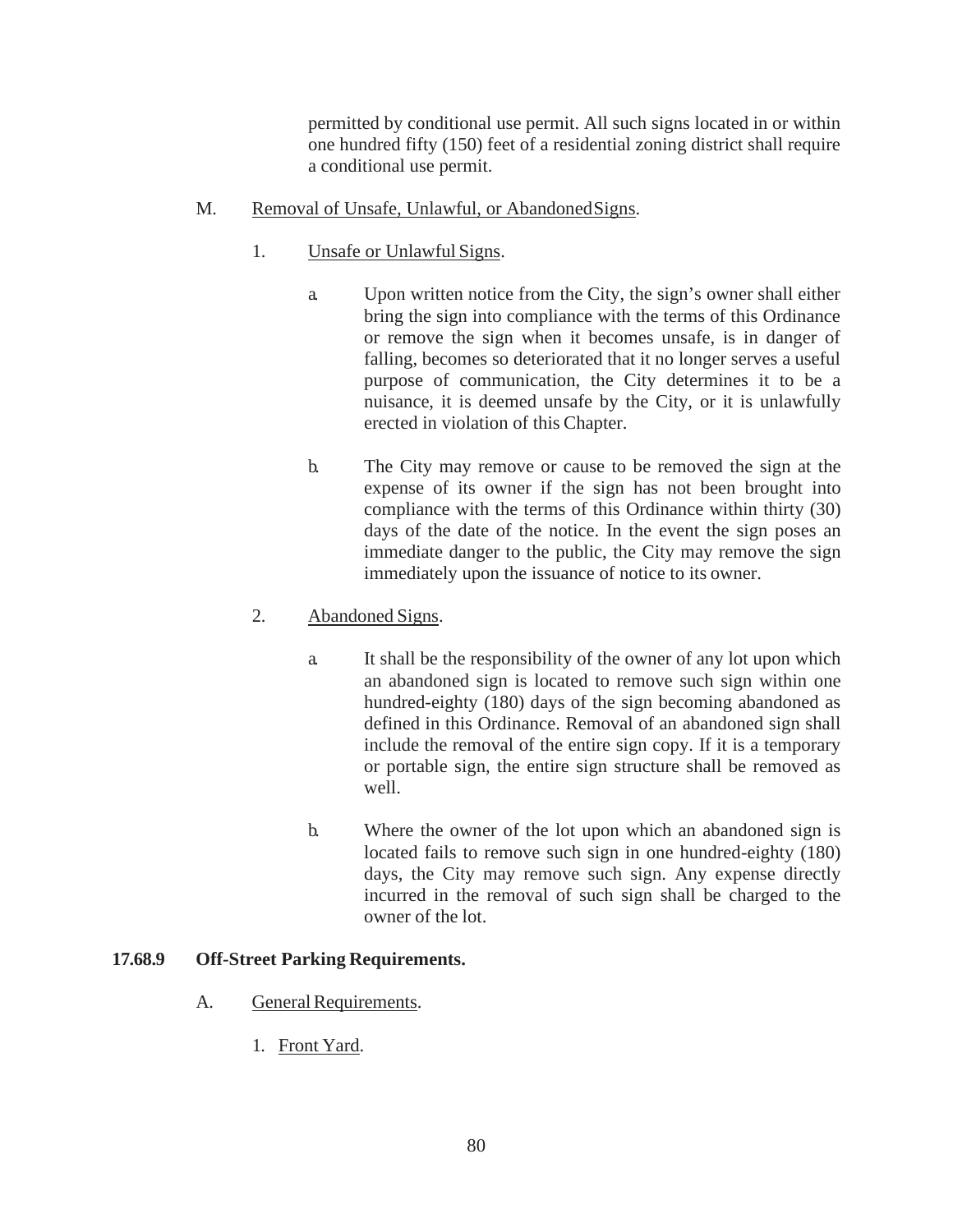- a. AG District: Parking spaces are allowed; parking spaces within the setback are allowed only by conditional use; all required parking spaces shall be hard surfaced.
- b.  $R-1$ ,  $R-3$ , and  $R-5$  Districts: Parking spaces are allowed within the front yard and setback. All parking spaces shall be hard surfaced. If R-5, see subsection (d) below, ifapplicable.
- c. R-2 and R-4 Districts: Parking is prohibited within the front yard and setback. For purposes of this Chapter, the front lot line shall be the lot line bounding the "ordinary high-water line" for littoral lots and the lot line on the lakeside of the lot for nonlittoral lots. See Chapters 17.20.10 and 17.28.10.
- d. Manufactured Home Parks in the R-5 District: Parking spaces within manufactured home parks shall be regulated in conformance with Chapter 17.68.07.
- e. CB-1, CB-2, HC, and GB Districts: Parking spaces are allowed within the front yard and setback. All parking spaces shall be hard surfaced.
- f. I District: Parking spaces are allowed within the front yard and setback. All required parking spaces shall be hardsurfaced.

# 2. Side Yard.

- a. AG, R-1, R-2, R-3, R-4, and R-5 Districts: Parking spaces are allowed, so long as they are not within three (3) feet of the lot line. Any parking space, parking pad, or driveway in the side yard shall be hard surfaced and be located next to a garage or on only one (1) side of a house with nogarage.
- b. Manufactured Home Parks in the R-5 District: Parking spaces within manufactured home parks shall be regulated in conformance with Chapter 17.68.07.
- c. CB-1, CB-2, HC, and GB Districts: Parking spaces are not allowed within the setbacks; however, they are allowed within the side yard and shall be hardsurfaced.
- d. I District: Parking spaces within the side yard and setbacks are allowed. Any required parking spaces within the side yard shall be hard surfaced.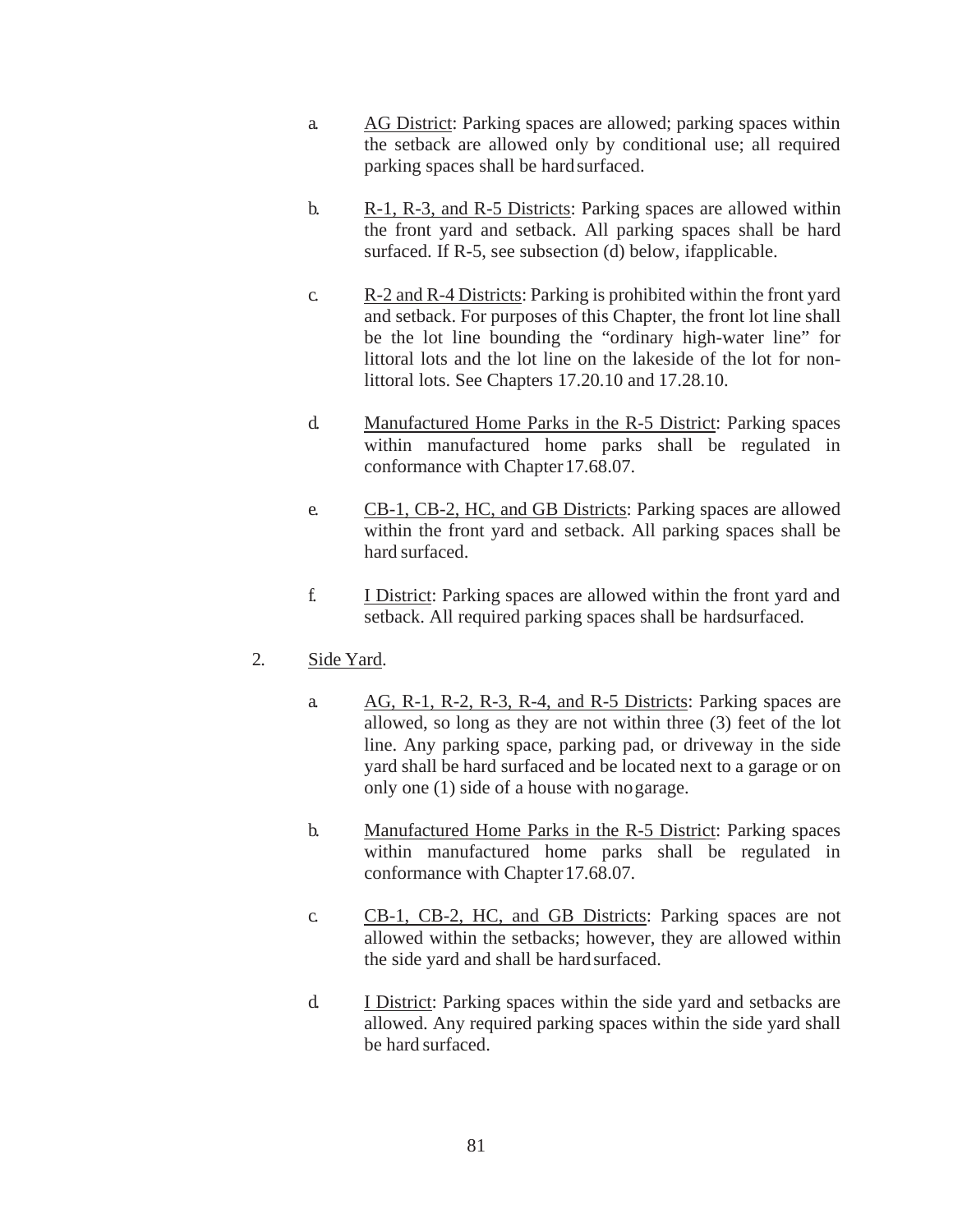- 3. Rear Yard.
	- a. AG, R-1, R-3, and R-5 Districts: Parking spaces are not allowed within the setback; however, they are allowed within the rear yard only by conditional use and shall be hard surfaced. If R-5, see subsection (c) below, ifapplicable.
	- b. R-2 and R-4 Districts: Parking spaces are allowed within the rear yard and setback. For purposes of this Chapter, the front lot line shall be the lot line bounding the "ordinary high-water line" for littoral lots and the lot line on the lakeside of the lot for nonlittoral lots; therefore, the rear yard is typically on the opposite/street side of the lot from the front yard. See Chapters 17.20.10 and 17.28.10.
	- c. Manufactured Home Parks in the R-5 District: Parking spaces within manufactured home parks shall be regulated in conformance with Chapter 17.68.07.
	- d. CB-1, CB-2, HC, and GB Districts: Parking spaces are allowed so long as they are not within the setback. All parking spaces shall be hard surfaced.
	- e. I District: Parking spaces within the rear yard and setback are allowed. All required parking spaces in the rear yard shall be hard surfaced.
- 4. CB-1, CB-2, HC, and GB Districts: Loading areas, access aisles, and maneuvering and drive areas may be located within setbacks only by conditional use permit and shall be hardsurfaced.
- 5. I District: Loading areas, access aisles, and maneuvering and drive areas shall be hard surfaced and may be located within the side and rear setbacks. Loading areas, access aisles, and maneuvering and drive areas shall be hard surfaced and may be located within the front yard setback only by conditional use permit.
- 6. No driveway(s) shall exceed a width of thirty (30) feet or half of the width of the lot at the lot line, whichever isless.
	- a. Exception for I District: The total cumulative width of driveways per lot shall not exceed eighty (80) feet at the lot line.
- 7. Each parking space shall be of sufficient size to park a standard consumer automobile or at least two hundred fifty (250) square feet, whichever is greater. All parking spaces shall be provided with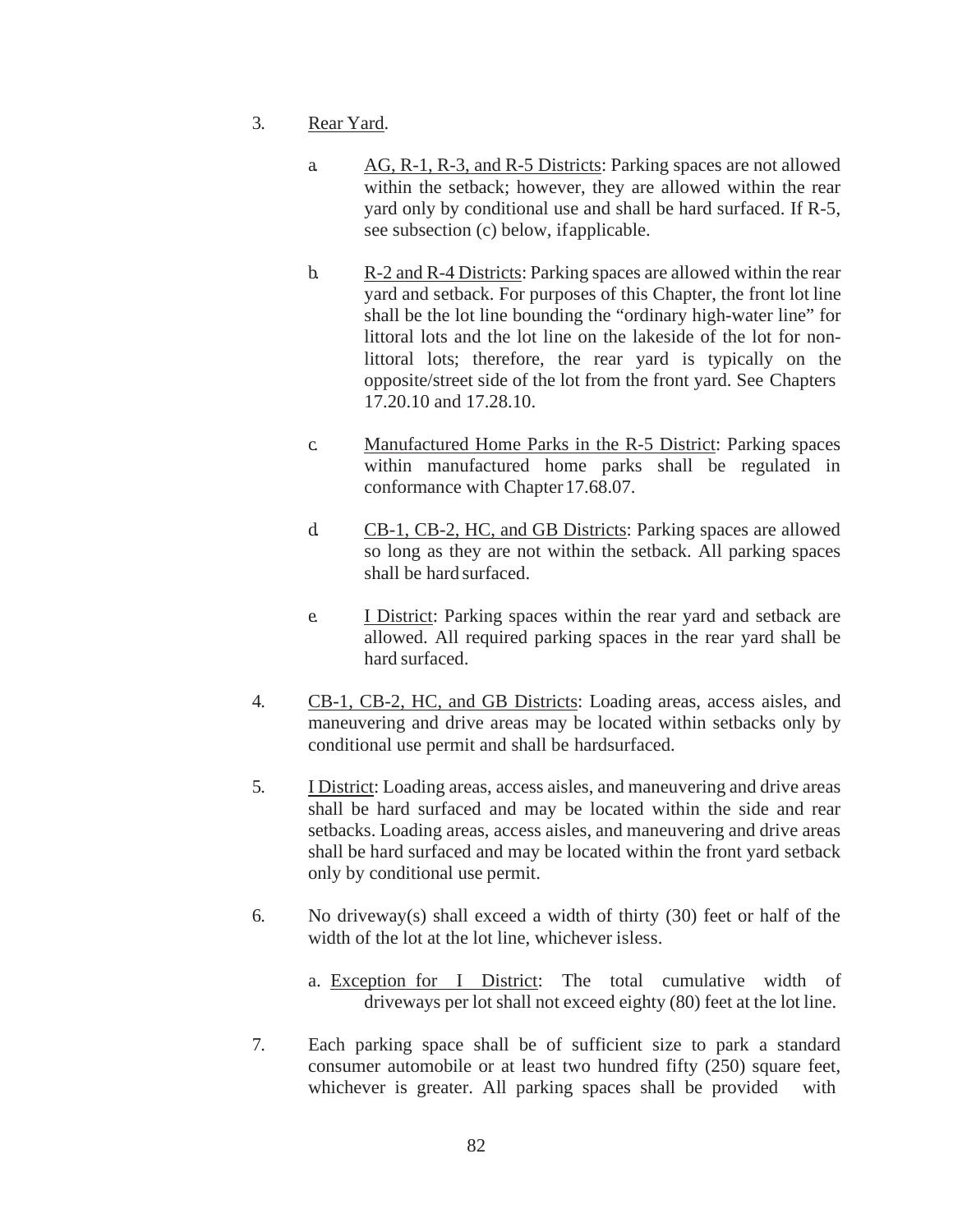vehicular access to a street, whether directly through a driveway or indirectly through one (1) or more access aisles.

- 8. Except in conjunction with a legal non-conforming business, it is unlawful for any person to park, store, leave, or permit the parking, storage, or leaving of any commercial vehicle, with a manufacturer's gross vehicle weight rating over ten thousand (10,000) pounds on an AG, R-1, R-2, R-3, R-4, or R-5 District lot, unless the vehicle is parked in connection with the performance of a service. The transferring of refuse from a smaller satellite vehicle to a large packer garage truck is prohibited.
- 9. Automobile vehicles or trailers of any kind or type without current license plates shall not be parked or stored on any residentially zoned lot other than in completely enclosedbuildings.
- 10. All required off-street parking and loading space requirements shall be located on the same lot as its principal building, structure, or use unless the Board of Adjustment determines that either or both cannot be reasonably provided as such. In such an event, the Board of Adjustment may allow by conditional use permit either or both to be located on another lot within four hundred (400) feet of the primary entrance to the principal building, structure, or use to which the space(s) are provided. See Chapter 17.96.
- B. Required Parking Spaces.

In computing the number of required off-street parking spaces, the floor area shall mean the gross floor area of the specific use, excluding any floor or portion used for parking. Where fractional spaces result, the parking spaces required shall be the nearest whole number. For the number of off-street parking and loading spaces required in all Districts, see Table 2below:

| <b>Uses &amp; Structures</b>                             | <b>Minimum Parking Requirements</b>                                                                                                              |  |  |
|----------------------------------------------------------|--------------------------------------------------------------------------------------------------------------------------------------------------|--|--|
| Single-Family and Two-<br><b>Family Dwellings</b>        | Two (2) spaces for each dwelling unit.                                                                                                           |  |  |
| Multiple-Family<br>Dwellings                             | One $(1)$ space for each dwelling unit of two $(2)$<br>bedrooms or less. Two (2) spaces for each dwelling<br>unit of three (3) bedrooms or more. |  |  |
| <b>Vacation Rentals By Owner</b><br>(VRBO <sub>s</sub> ) | One $(1)$ space for each two $(2)$ occupants over the age<br>of eighteen $(18)$ .                                                                |  |  |

TABLE 2: Minimum Off-Street Parking Space Requirements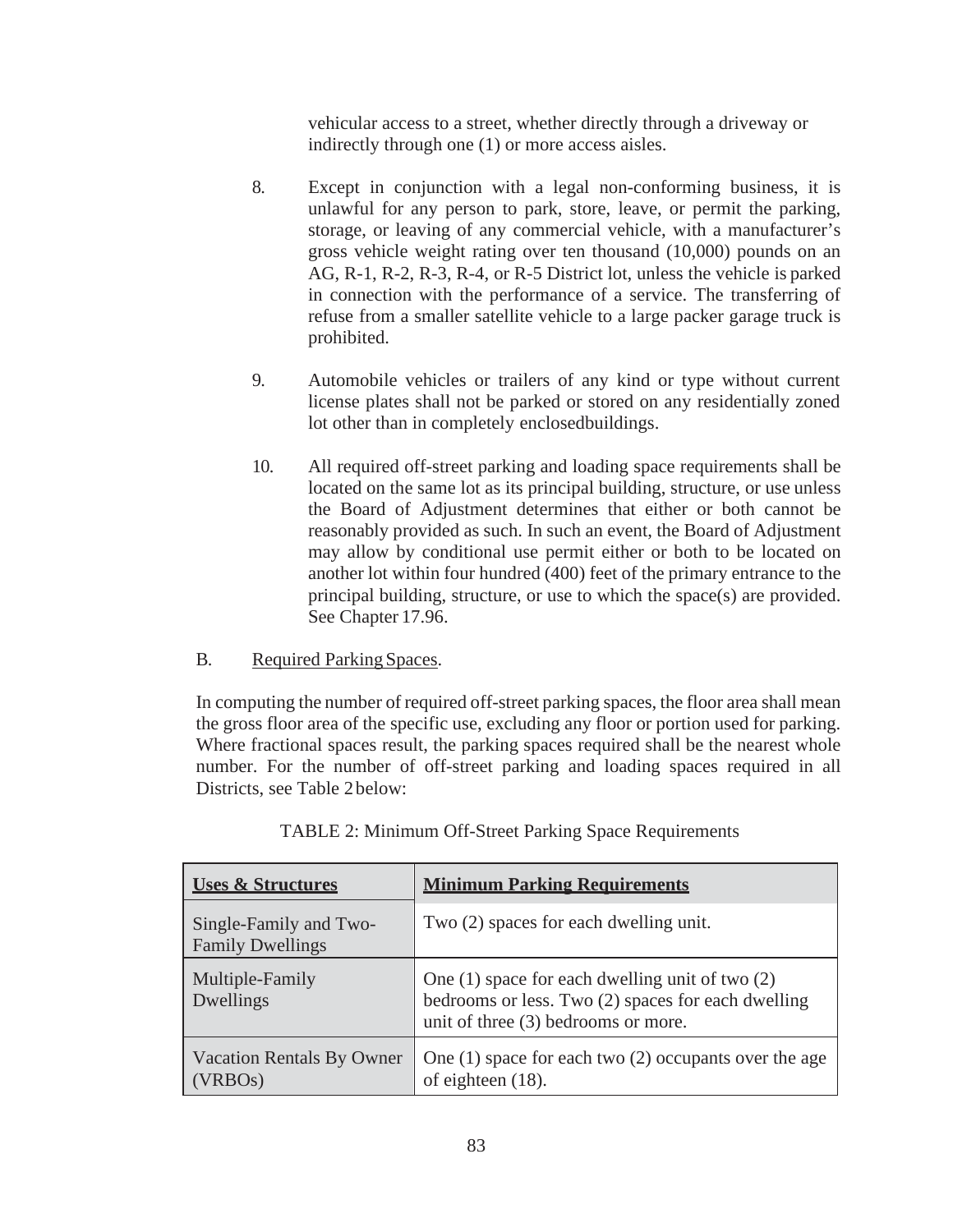| <b>Golf Courses</b>                                           | Three $(3)$ spaces for each golf hole, plus one $(1)$<br>space for each two (2) employees.                                                                                                                              |  |  |
|---------------------------------------------------------------|-------------------------------------------------------------------------------------------------------------------------------------------------------------------------------------------------------------------------|--|--|
| House of Worship                                              | One $(1)$ space for each four $(4)$ seats in main setting<br>area.                                                                                                                                                      |  |  |
| Private Club or Lodge                                         | One (1) parking space for each three hundred (300)<br>square feet of floor area.                                                                                                                                        |  |  |
| Elementary, Middle, and<br><b>High Schools</b>                | Four (4) spaces for each classroom or office room,<br>plus one (1) for each one hundred fifty (150) square<br>feet of seating area in any auditorium or gymnasium<br>or cafeteria intended to be used as an auditorium. |  |  |
| Eating and Drinking<br>Establishments                         | One (1) space for each one hundred (100) square<br>feet of gross floor area or one (1) space for each<br>three (3) seats, whichever is greater.                                                                         |  |  |
| Hospitals                                                     | One (1) space for each bed.                                                                                                                                                                                             |  |  |
| Nursing, Convalescent, and<br><b>Rest Homes</b>               | One $(1)$ space for each three $(3)$ beds.                                                                                                                                                                              |  |  |
| Auditoriums, Theaters and<br><b>Places of Public Assembly</b> | One $(1)$ space for each four $(4)$ seats of design<br>capacity.                                                                                                                                                        |  |  |
| <b>Hotels and Motels</b>                                      | One $(1)$ space for each two $(2)$ rental rooms.                                                                                                                                                                        |  |  |
| <b>Funeral Homes</b>                                          | One $(1)$ space for each four $(4)$ seats in the chapel.                                                                                                                                                                |  |  |
| <b>Retail Sales</b><br>Establishments                         | One (1) space for each three hundred (300) square<br>feet of floor area.                                                                                                                                                |  |  |
| <b>Medical and Dental</b><br>Clinics                          | One $(1)$ space for each two $(2)$ staff members and<br>full-time employees, plus one (1) space for each six<br>hundred (600) square feet of gross floor area.                                                          |  |  |
| <b>Manufactured Home Parks</b>                                | Two (2) spaces for each manufactured home lot.                                                                                                                                                                          |  |  |
| <b>Industrial Uses</b>                                        | One and one-half $(1 \frac{1}{2})$ spaces for each two $(2)$<br>employees on the maximum working shift.                                                                                                                 |  |  |
| <b>Service Establishments</b>                                 | One (1) space for each three hundred (300) square<br>feet of floor area.                                                                                                                                                |  |  |
| <b>Wholesale and Distribution</b><br>Establishments           | One $(1)$ space for each two $(2)$ employees on the<br>maximum working shift.                                                                                                                                           |  |  |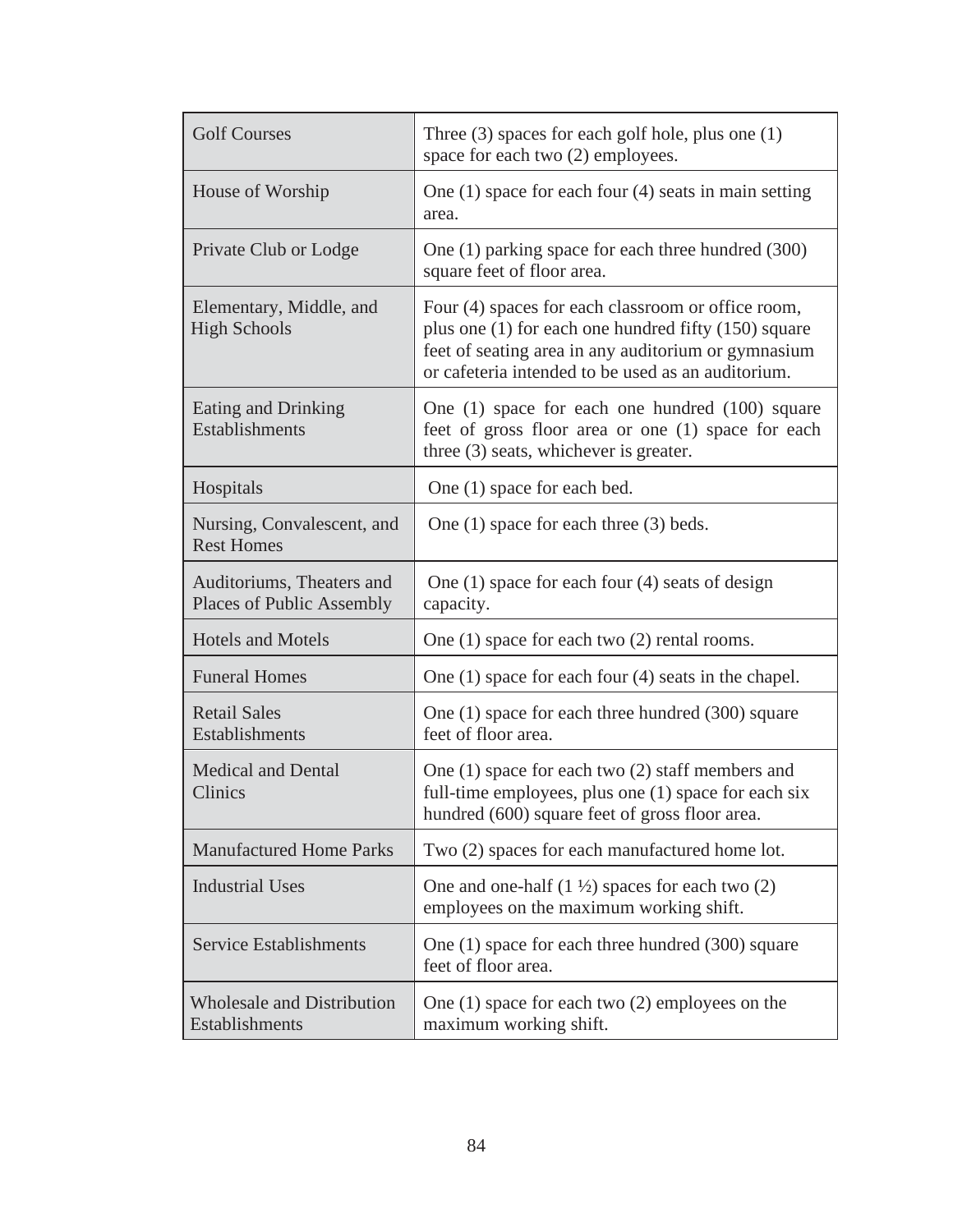All other uses not specified above shall have minimum off-street parking and off-street loading spaces as determined by the Board of Adjustment.

For Conditional Uses, the number of required off-street parking spaces may be adjusted by the Board of Adjustment in order to protect the health, safety, and welfare of the public.

**17.68.10 Off-Street Loading Requirements.** There shall be provided at the time any building is erected or structurally altered, off-street loading spaces for the following uses:

| <u>Use</u>                                                                                | <b>Gross Square Feet Floor</b><br><b>Area</b>                     | <b>Number of Off-Street</b><br><b>Loading Spaces (Located</b><br><b>Next to Building</b> |
|-------------------------------------------------------------------------------------------|-------------------------------------------------------------------|------------------------------------------------------------------------------------------|
| <b>Office Buildings</b>                                                                   | $25,000 - 50,000$ every<br>additional 75,000                      | One 14' x 35' space<br>Add one 14' x 35' space                                           |
| Retail, Service and Trade<br>Establishments and<br>Industrial and Wholesale<br>Commercial | $5,000 - 20,000$<br>$20,000 - 100,000$<br>Every additional 75,000 | One 14' x 35' space<br>Two 14' x 35' spaces<br>Add one 14' x 35' space                   |

TABLE 3: Minimum Off-Street Loading Area & Space Requirements

For Conditional Uses, the off-street loading requirements may be adjusted by the Board of Adjustment in order to protect the health, safety, and welfare of the public.

- **17.68.11 Site-Built Single-Family Detached, Single-Family Attached, and Multiple-Family Dwelling Standards.** Site-built single-family detached, single-family attached, and multi-family dwellings shall conform to the following standards:
	- A. All dwellings must be placed on a permanent foundation and the space between the foundation and the bottom of the home shall be enclosed by concrete, approved concrete products, or another commercially acceptable material suitable for the same purpose.
	- B. All dwellings shall be oriented on the lot so that the primary pedestrian entrance faces the street or access easement.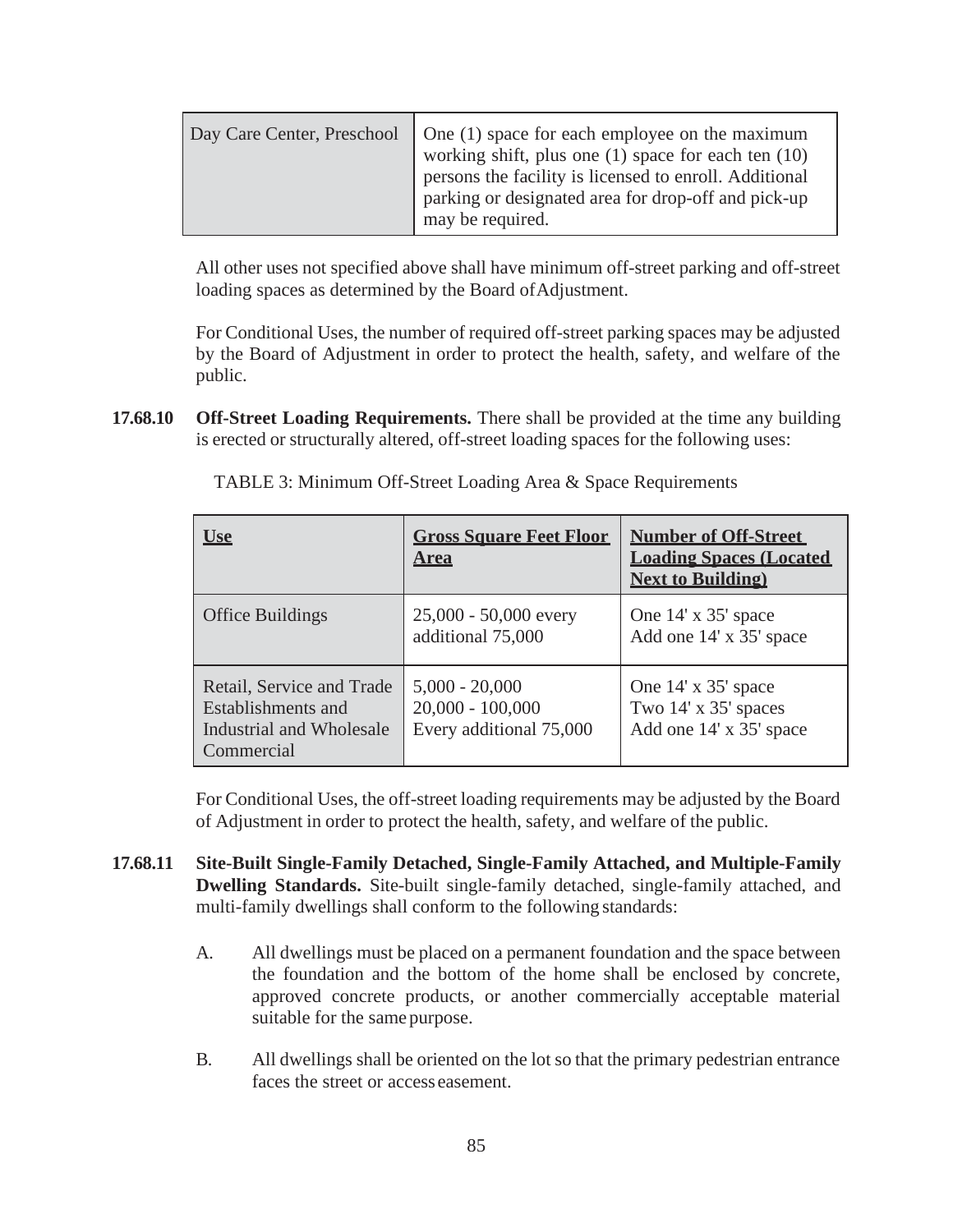- C. The pitch of the main roof shall not be less than one (1) foot of rise for each four (4) feet of horizontal run. Corrugated metal is not a permitted roofing material.
- D. Exterior walls shall be constructed of materials commonly used on the exterior walls of residential structures, such as: brick, concrete composite board, artificial or natural stone, exterior grade natural or composite wood, stucco, or residential lap siding made of vinyl, steel, or aluminum with no exposed fasteners.

If these standards conflict with or fall below the standards of the current building codes adopted by the City, the standards contained within the building codes shallcontrol.

## **17.68.12 Wireless Communications Facilities.**

A. Purpose. The purpose of this Chapter is to establish reasonable, uniform, and comprehensive standards and procedures wireless communication facility deployment, installation, collocation, modification, operation, relocation, and removal within the City, consistent with and to the extent permitted by federal and state law. The standards and procedures contained in this Chapter are intended to, and should be applied to, protect and promote the public health, safety, and welfare, and also balance the benefits of a robust, advanced wireless network with the City's localvalues.

This Chapter is not intended to, nor shall it be interpreted or applied to:

- 1. Prohibit or effectively prohibit any personal wireless service provider's ability to provide personal wireless services to the community;
- 2. Unreasonably discriminate amongst providers of functionally equivalent services;
- 3. Deny any request for authorization to place, construct, or modify any wireless communication facility on the basis of the environmental effects of radio emissions to the extent that the facility complies with the FCC's regulations concerning such emissions;or
- 4. Prohibit any collocation or modification that the City may not deny under federal or state law.
- B. General. This Chapter applies to all existing wireless communication facilities within the City and all applications and requests for approval to construct, install, modify, collocate, relocate, or otherwise deploy such facilities on privately owned lots within the City. Notwithstanding the aforementioned, the provisions of this Chapter shall not be applicable to: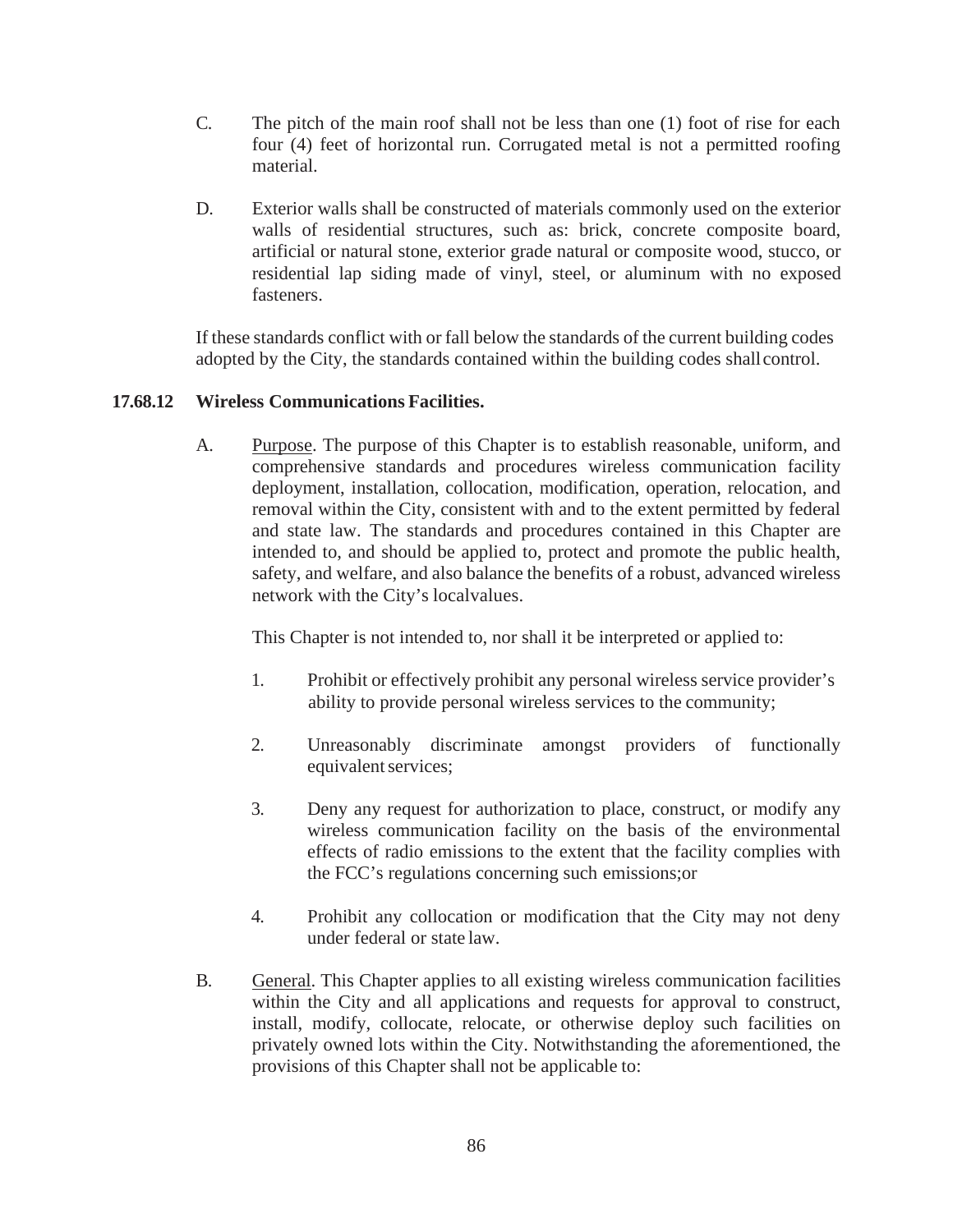- 1. Wireless communications facilities owned and operated by the City for public purposes.
- 2. Any tower, or the installation of any antenna, that is forty (40) feet or less in height and is owned and operated by a federally-licensed amateur radio station operator from the operator's residence, or is used exclusively as a receive-onlyantenna.
- 3. Any wireless facility for which a permit has been properly issued that was lawfully erected prior to the effective date of this Ordinance shall not be required to meet the requirements of Chapter 17.68.12(C)(3) unless there has been a cessation of operations for six (6) months.
- 4. Wireless communications facilities installed completely indoors and intended to extend signals of personal wireless services in a residence or business.
- 5. Small cell wireless communications facilities installed in the public rights-of-way or entirely within enclosed buildings.

# C. New Wireless Communication Facility Requests.

- 1. Permit Required. No new wireless communication facility shall be installed until an applicant or operator has obtained a conditional use permit, which meets the requirements of Chapter  $17.68.12(C)(3)$  below.
- 2. Permit Application. In addition to the requirements of Chapter 17.96 for all conditional use permit applications, the following information is required:
	- a. Documented evidence that the applicant holds all current licenses and registrations from the FCC and any other applicable regulatory body where such license(s) and/or registration(s) are necessary to provide wireless communications services utilizing the proposed facility.
	- b. An inventory of the applicant's existing facilities that are either within the City or within one-quarter (1/4) mile of the City's boundary, including a map showing the location of the lot that is the subject of the application. The inventory shall provide specific information about the location, height, power rating, frequency range, and design of each facility.
	- c. A list of all existing structures considered as alternatives to the proposed location, together with a general description of the site design considered at each location. The applicant must also provide a written explanation for why the alternatives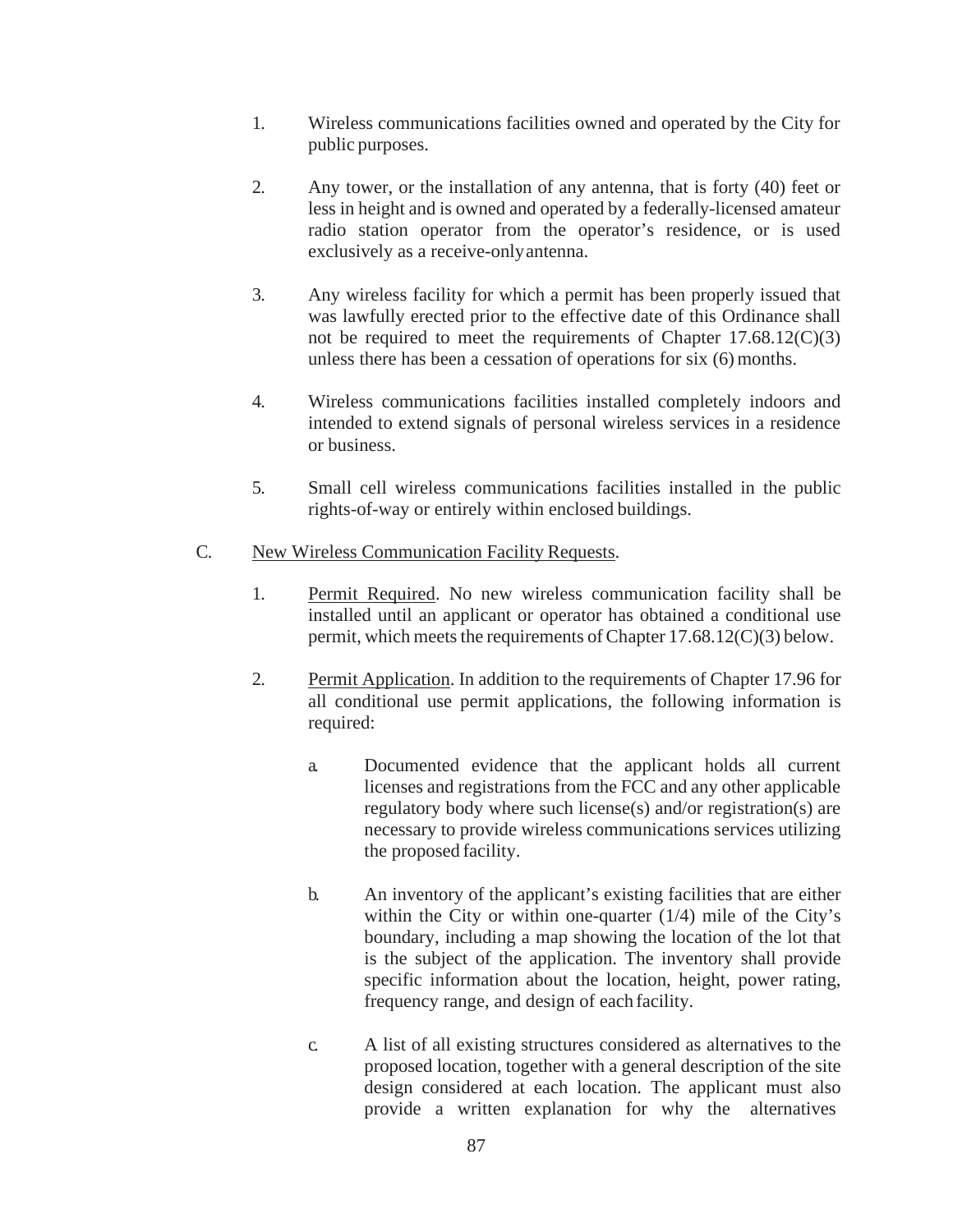considered were either unacceptable, infeasible, unavailable, or otherwise inconsistent with the requirements of Chapter  $17.68.12(C)(3)$ . If an existing wireless facility is listed among the alternatives, the applicant must specifically address why the collocation or modification of that facility is not a viable option.

- d. Photographs and photo simulations showing the proposed facility superimposed on the site and surroundings from reasonable line-of-site locations from public streets or other adjacent viewpoints, together with a map that identifies that photo location of each viewangle.
- e. All site plans, photographs, and photo simulations shall include a scaled depiction of the maximum permitted increase as authorized by Section 6409(a) of the 2012 Middle Class Tax Relief Act, as amended, using the proposed facility as a baseline.
- f. A written statement of the applicant's willingness to allow other carriers to collocate on the proposed facility whenever technically feasible and aesthetically desirable.
- 3. General Requirements. Wireless facilities shall be designed and maintained asfollows:
	- a. All new facilities shall be located at least three hundred (300) feet from a residentially zoned or used property, as measured from the base of the facility (including accessory equipment) to the lot line.
	- b. Wireless telecommunication towers and base stations over ninety (90) feet in height shall not be located within one-quarter (1/4) mile from any existing tower or base station that is over ninety (90) feet in height.
	- c. The maximum height of wireless telecommunication towers shall not exceed one hundred (100) feet for single service providers or two hundred (200) feet for two or more service providers. If such a structure is located within an airport approach zone, Federal Aviation Administration approval will be required prior to the issuance of anypermits.
	- d. Roof-mounted or façade-mounted facilities shall not exceed or project more than fifteen (15) feet above the existing height of the base station.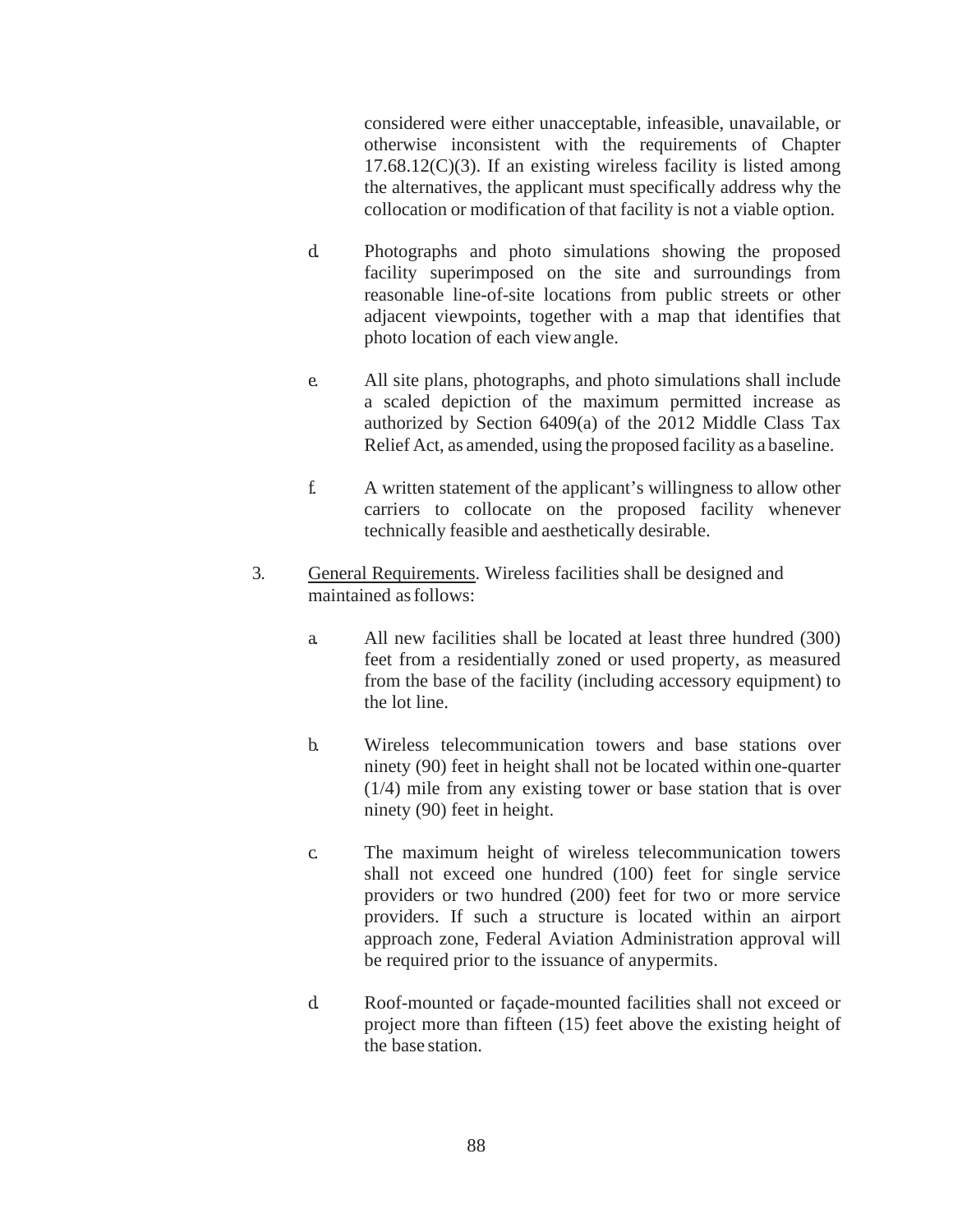- e. Facilities shall have subdued colors and non-reflective materials which blend with the materials and colors of the surrounding area and structures.
- f. The facilities shall bear no signage except those required by law.
- g. To the extent feasible and aesthetically compatible, all facilities should be designed and sited in a manner that accommodates future collocations and equipment installations that can be integrated into the proposed wireless facility or its associated structures with no or negligible visual changes to its outward appearance.
- h. All cables and connectors for telephone, primary electric, and other similar utilities must be routed underground to the extent feasible in conduits large enough to accommodate future collocated wireless facilities. Meters, panels, disconnect switches, and other associated improvements must be placed in inconspicuous locations where possible. The Board of Adjustment shall not approve new overhead utility lines or service drops merely because compliance with the undergrounding requirements would increase the cost of the project.
- i. All wireless telecommunication towers shall be enclosed by security fencing not less than six (6) feet in height and shall also be designed in such a manner or equipped with an appropriate device to make it inaccessible for unauthorized persons to climb.
- j. Facilities shall not be artificially lighted, unless required by the FAA or another governmental entity. If lighting is required, the Board of Adjustment shall review the available lighting alternatives and approve the design that would cause the least disturbance to adjacent and abuttinglots.
- 4. Application Review. Each conditional use permit application shall be submitted to the Authorized Official. Under federal law, the Authorized Official, within thirty (30) days of the receipt of the application, shall either: (1) inform the applicant in writing of the specific reasons why the application is incomplete and does not meet the submittal requirements; or (2) deem the application complete and meet with the applicant. If the Authorized Official informs the applicant of an incomplete application within thirty (30) days, the overall timeframe for review is suspended until such time that the applicant provides the requested information.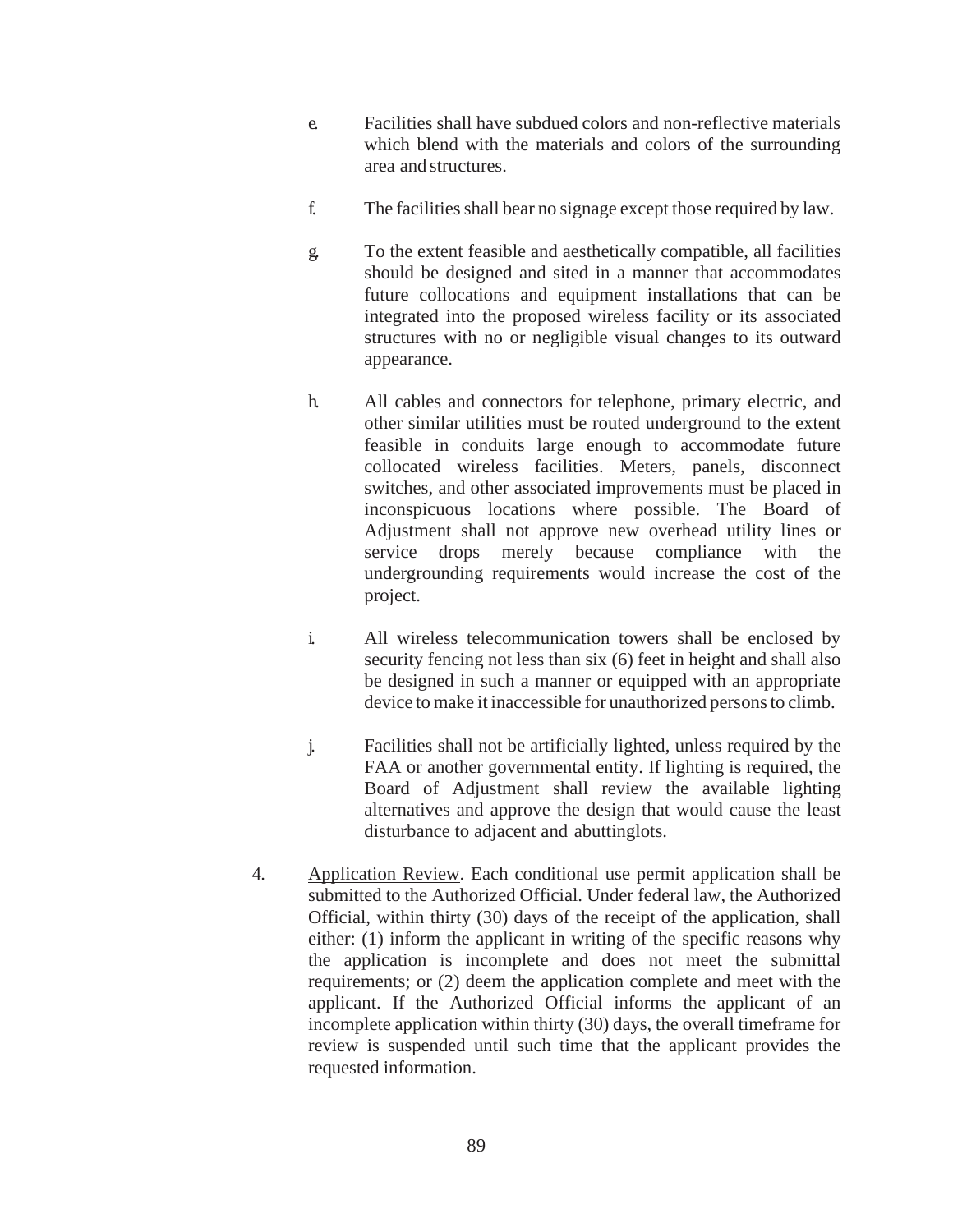If the application is deemed incomplete, an applicant may submit additional materials to complete the application An applicant's failure to complete the application within sixty (60) business days after receipt of written notice shall constitute a withdrawal of the application.

After meeting with the applicant, the Authorized Official shall review the substantive contents of the application and make a recommendation to the Board of Adjustment to either approve or deny the application. The Authorized Official's recommendation shall include a summary of the application, and the reasons and justifications for either approval or denial of the application.

The Authorized Official shall set the date, time, and place for a public hearing to be held by the Board of Adjustment. No less than ten (10) days prior to the scheduled public hearing, the Authorized Official shall notify the landowner and applicant by mail, post notices at City Hall and on the lot effected by the proposed conditional use permit, and publish notice of the public hearing in the City's legal newspaper(s).

The public hearing shall be held. Any applicant may appear in person, or by agent or attorney. Minutes of the public hearing shall be recorded and kept in the records of the Board ofAdjustment.

The Board of Adjustment with an affirmative vote of the majority of its members, may grant the conditional use permit with such conditions and safeguards as are appropriate to protect the health, safety, and welfare of the community. The decision of the Board of Adjustment shall be filed unless an appeal is filed in conformance with Chapter17.96.09.

The Board of Adjustment shall either issue the conditional use permit or issue a written statement of denial within one hundred fifty (150) days of the submission of the initial application unless:

- a. The Authorized Official notified applicant that its application was incomplete within thirty (30) days of filing. If so, the remaining time from the one hundred fifty (150) day total review time is tolled until the applicant provides the missing information; or
- b. An extension of time is agreed to by the applicant and City.

Failure to approve the conditional use permit or issue a written denial within one hundred fifty (150) days shall constitute an approval of the application, but, instead, shall create only a rebuttable presumption that the failure to act timely was not reasonable under 47 U.S.C.  $332(c)(7)(B)(ii)$ .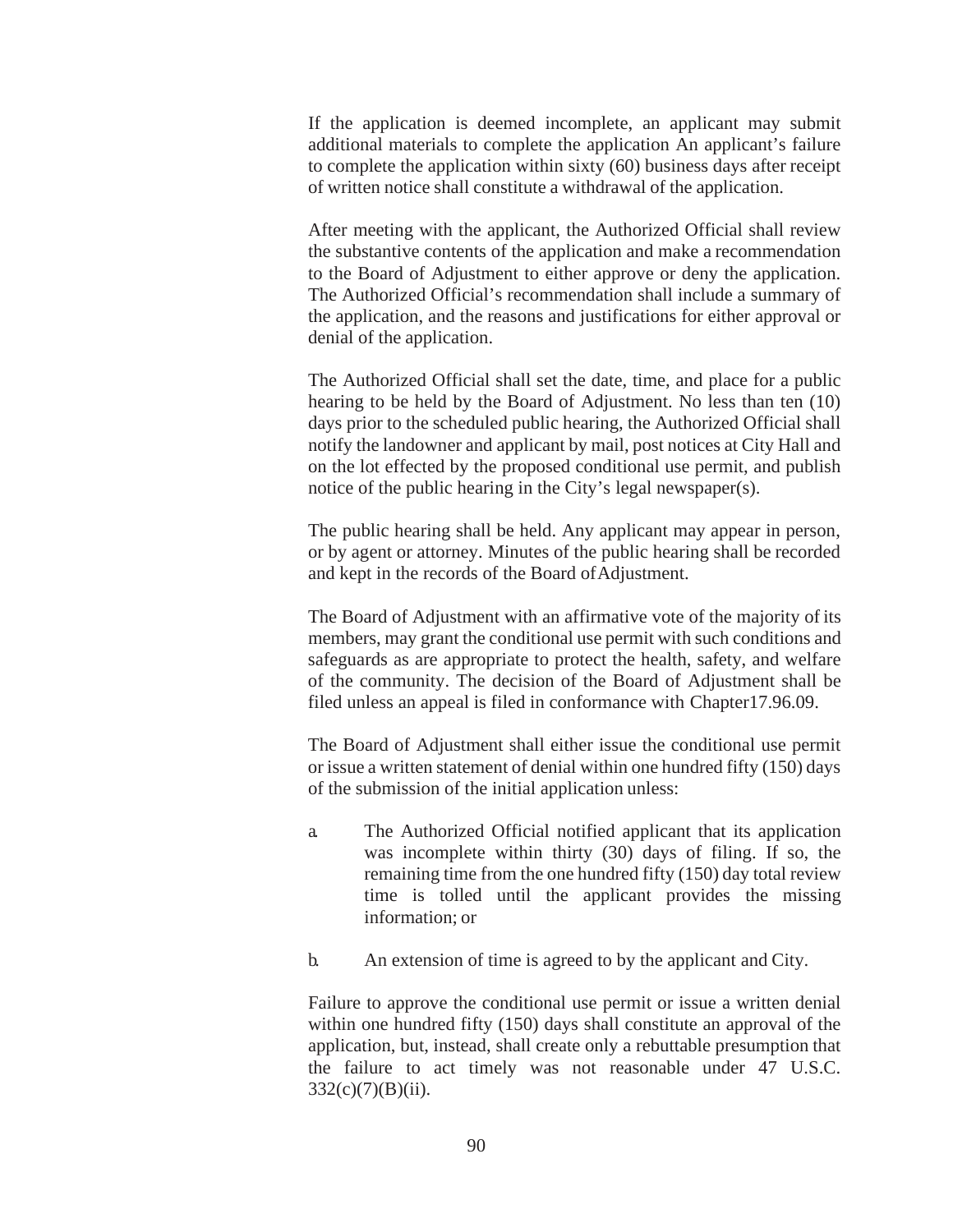- 5. Findings Required for Approval. The Board of Adjustment shall not grant the conditional use permit unless it finds as follows:
	- a. All applicable requirements of Chapters 17.96 and  $17.68.12(C)(3)$  are met; or
	- b. The applicant has demonstrated by clear and convincing evidence that the facility is necessary to close a significant gap in the service provider's coverage. Such evidence shall include in-kind call testing of existing facilities within the area the applicant contends is a significant gap in coverage to be served by the facility; and
	- c. The applicant has demonstrated by clear and convincing evidence that no feasible alternative site exists that would close a significant gap in the service provider's coverage which alternative site is a more appropriate location for the facility under the standards.

## D. Mandatory Collocation or ModificationRequests.

- 1. Purpose. This Section is intended to comply with the City's obligations under federal law, which provides that the City "may not deny, and shall approve any eligible facilities request for a modification of an existing wireless tower or base station that does not substantially change the physical dimensions of such tower or base station." (47 U.S.C. § 1455, subd. (a)(1), adopted as Section 6409 of the Middle Class Tax Relief and Job Creation Act of 2012, Pub. L. No. 112-96, 126 Stat. 156.) This Section creates a process for the City to review an application for a wireless facility minor modification permit submitted by an applicant who asserts that a proposed collocation or modification to an existing personal wireless telecommunications facility is covered by federal law and to determine whether the City must approve the proposed collocation or modification. The City's review of these applications is structured to comply with the requirements of 47 U.S.C. § 1455 and the FCC's regulations implementing this federal law, adopted on December 17, 2014 and codified at 47 C.F.R. §§ 1.40001, et seq. This Section is intended to promote the public health, safety, and welfare, and shall be interpreted consistently with the Telecommunications Act of 1996 (Pub. L. No. 104-104, 110 Stat. 56), Title 47 U.S.C. § 1455, and all applicable FCC regulations and court decisions considering these laws and regulations.
- 2. Minor Modification Permit.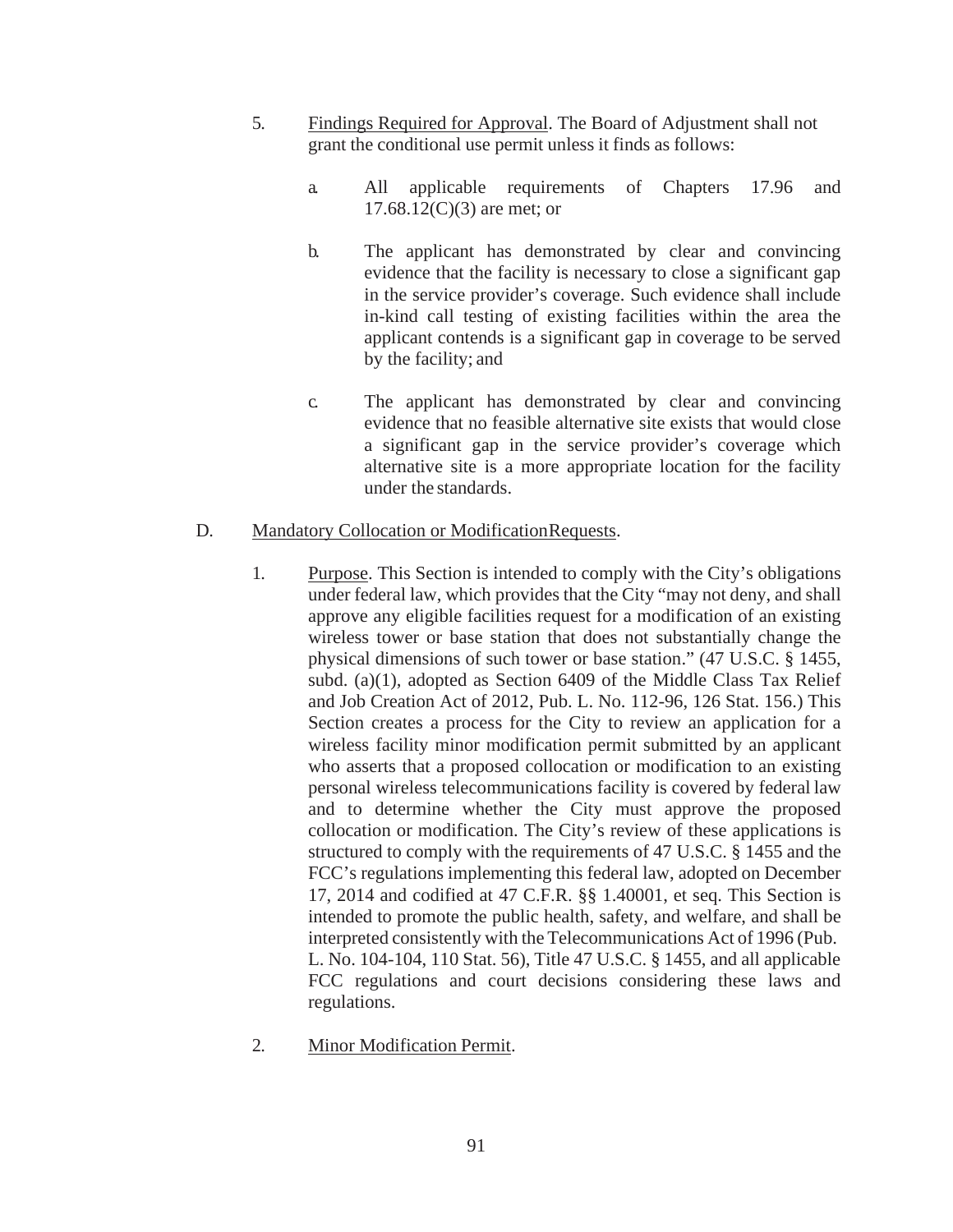- a. Permit Required. An applicant seeking approval of a collocation or modification to an existing wireless telecommunications facility which he or she contends is within the protection of 47 U.S.C. § 1455 shall apply for a Minor Modification Permit. No collocation or modification to an existing wireless telecommunications facility shall be installed unless the applicant obtains the permit.
- b. Permit Application. All applications for a minor modification permit must include the following items:
	- (1) Legal description and/or address of the lot upon which the existing facility is located.
	- (2) Name, address, and phone number of the owner of the lot which is the subject of the application.
	- (3) Name, address, and phone number of the owner of the existing facility.
	- (4) Name, address, and phone number of the applicant, if different than the owner of the existing facility.
	- (5) The zoning district and principal land use classification(s) under which the lot is regulated at the time of the application.
	- (6) A site plan of sufficient clarity to indicate the location, nature, and extent of the building or work proposed. Where applicable, all site plans shall contain the following information:
		- (a) The legal description or address of the lot shown on the site plan.
		- (b) A north arrow.
		- (c) All existing and proposed buildings, structures, or additions thereto, with information regarding their dimensions, height, and number of stories.
		- (d) Distance from all building lines to the lot lines at the closest points.
		- (e) Dimensions of all lot lines.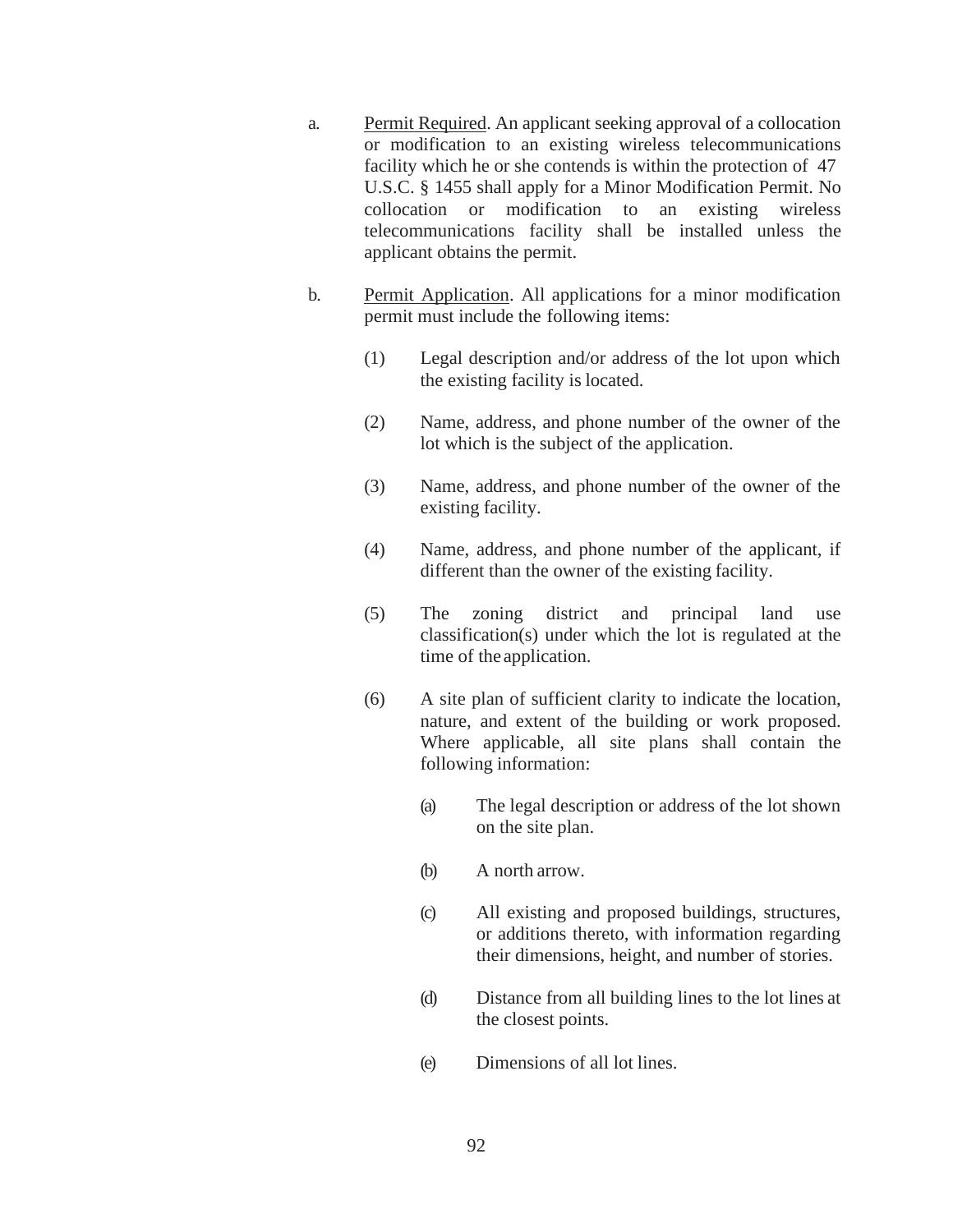All plans shall not be changed, modified, or altered, and all work shall be performed in accordance with the approved plans.

- (7) Be signed by the applicant, who may be required to submit evidence to indicate such authority if the lot has more than one owner.
- (8) Any other information concerning the lot or the proposed work as may be requested by the AuthorizedOfficial.
- c. Application Review. Each application for a minor modification permit shall be reviewed by the Authorized Official. Under federal law, the Authorized Official, within thirty (30) days of receipt of the application, shall either: (1) inform the applicant in writing of the specific reasons why the application is incomplete and does not meet the submittal requirements; or (2) deem the application complete and meet with the applicant. If the Authorized Official informs the applicant of an incomplete application within thirty (30) days, the overall timeframe for review is tolled until such time the applicant provides the requested information.

If the application is deemed incomplete, an applicant shall submit the missing materials to the Authorized Official within sixty (60) business days after receipt of the written notice. Failure to complete the application within that timeframe shall constitute a withdrawal of the application.

The Authorized Official must approve or deny an application for a minor modification permit, together with any other City/Town permits required for a proposed collocation or modification to an existing facility, within sixty (60) days after the applicant submits the application, unless tolled due to issuance of any notice of incomplete filing or by mutual agreement between the City and the applicant. Under federal law, failure to act on a minor modification permit within the sixty (60) day review period, excluding tolling period, will result in the permit being deemed granted by operation oflaw.

#### d. Findings Required forApproval.

(1) Existing Towers. The Authorized Official shall approve an application for a minor modification permit for a collocation or modification to an existing wireless tower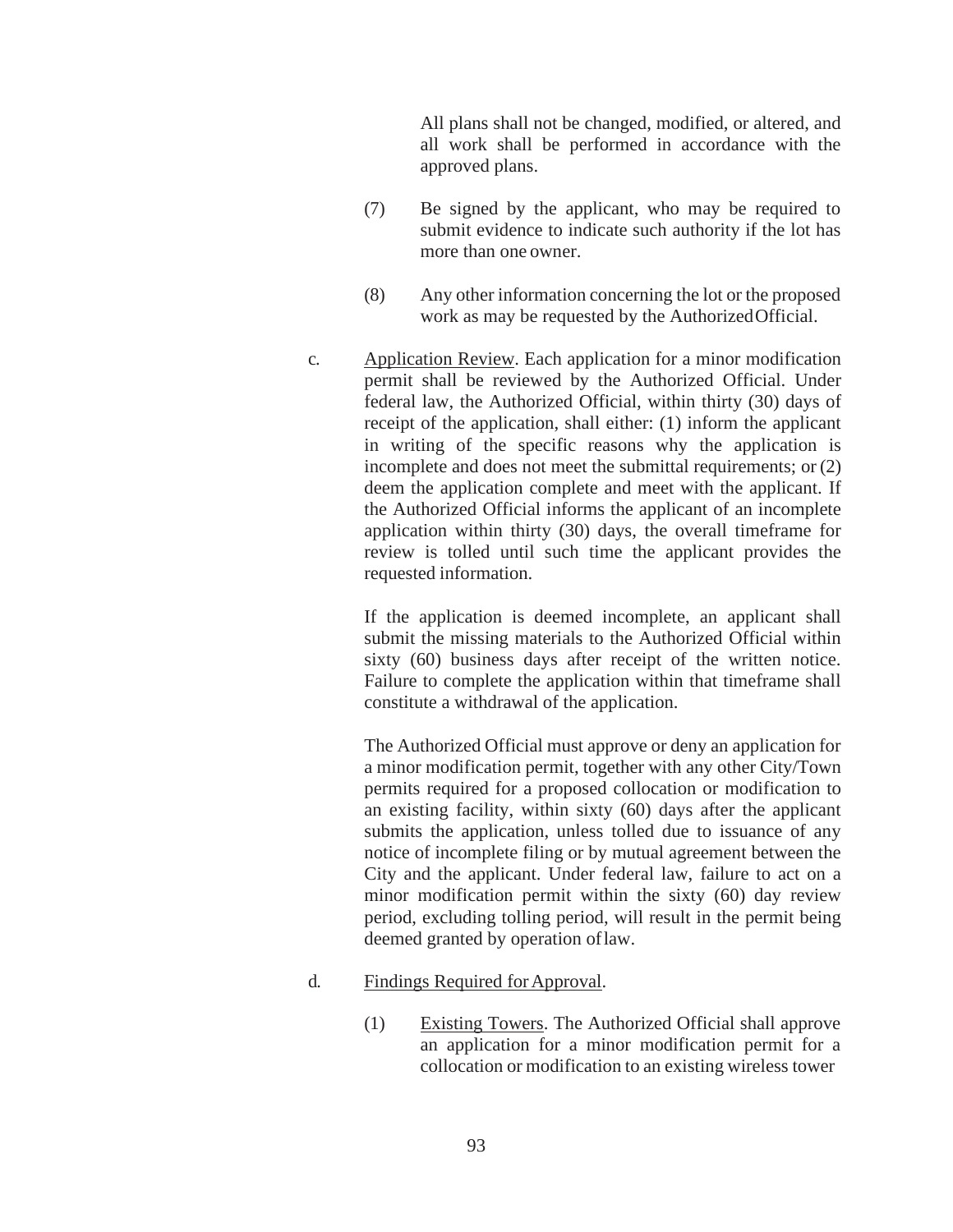located on a privately owned lot only if the following findings can be made:

- (a) The applicant proposes a collocation or modification to a structure constructed and maintained with all necessary permits in good standing for the sole and primary purpose of supporting any FCC licensed or authorized facilities;
- (b) The proposed collocation or modification does not increase the height of the facility above its lowest height on the effective date of this Ordinance or as approved if constructed after the effective date of this Ordinance by more than ten percent (10%) or by the height or one additional antenna array with separation from the nearest existing antenna not to exceed twenty (20) feet, whichever is greater;
- (c) The proposed collocation or modification does not increase the width of the facility by more than twenty (20) feet or the width of the tower at the level of the appurtenance, whichever isgreater;
- (d) The proposed collocation or modification does not involve the installation of more than the standard number of new equipment cabinets for the technology involved, not to exceed four $(4)$ ;
- (e) The proposed collocation or modification does not involve any excavation outside the leased or licensed area of the facility, including any access or utility easements;
- (f) The proposed collocation or modification does not defeat any existing concealment elements of the facility; and
- (g) The proposed collocation or modification does not violate any prior conditions of approval, except as may be preempted by Section 6409, 47 U.S.C. 1455(a).
- (2) Existing Base Stations. The Authorized Official shall approve an application for a minor modification permit for a collocation or modification to an existing base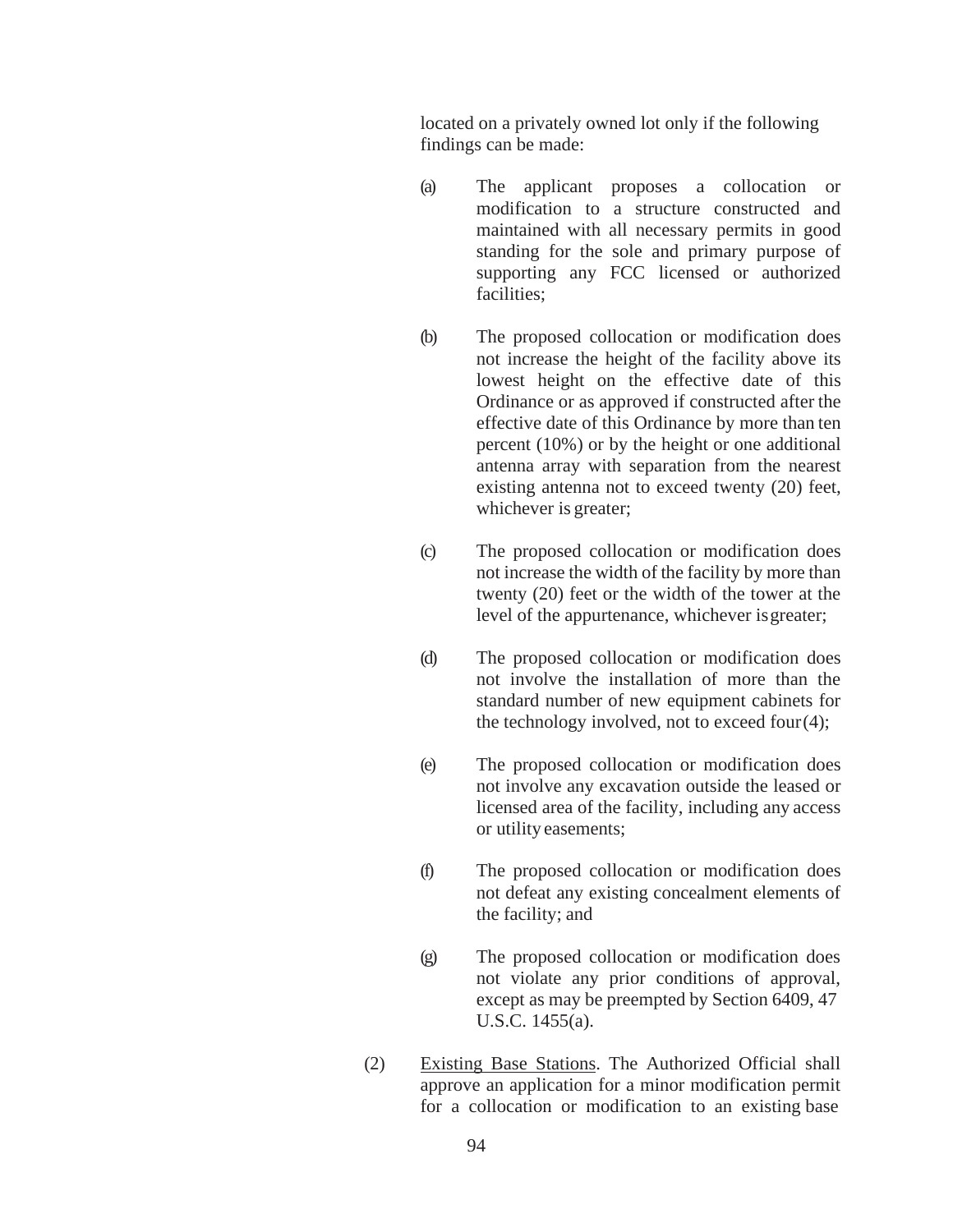station on private property only if each of the following findings can be made:

- (a) The applicant proposes a collocation or modification to a base station constructed and maintained with all necessary permits in good standing, regardless of whether it was built for the sole or primary purpose of supporting any FCC licensed or authorized facilities, that currently supports existing facilities;
- (b) The proposed collocation or modification does not increase the height of the existing facility above its lowest height on the effective date of this Ordinance or as approved if constructed after the effective date of this Ordinance by more than ten percent (10%) or ten (10) feet, whichever is greater;
- (c) The proposed collocation or modification does not increase the width of the facility by more than  $six(6) feet;$
- (d) The proposed collocation or modification does not involve the installation of more than the standard number of new equipment cabinets for the technology involved, not to exceed four $(4)$ ;
- (e) The proposed collocation or modification does not involve any excavation outside the leased or licensed area of the facility, including any access and utility easements;
- (f) The proposed collocation or modification does not defeat any existing concealment elements of the existing facility; and
- (g) The proposed collocation or modification does not violate any prior conditions of approval, except as may be preempted by Section 6409, 47 U.S.C. 1455(a).
- e. Permit Denial. An application for a minor modification permit may be denied if the Authorized Official determines the proposed collocation or modification does not qualify for mandatory approval under 47 U.S.C. 1455, as amended, and as may be interpreted by any order of the FCC or any court of competent jurisdiction.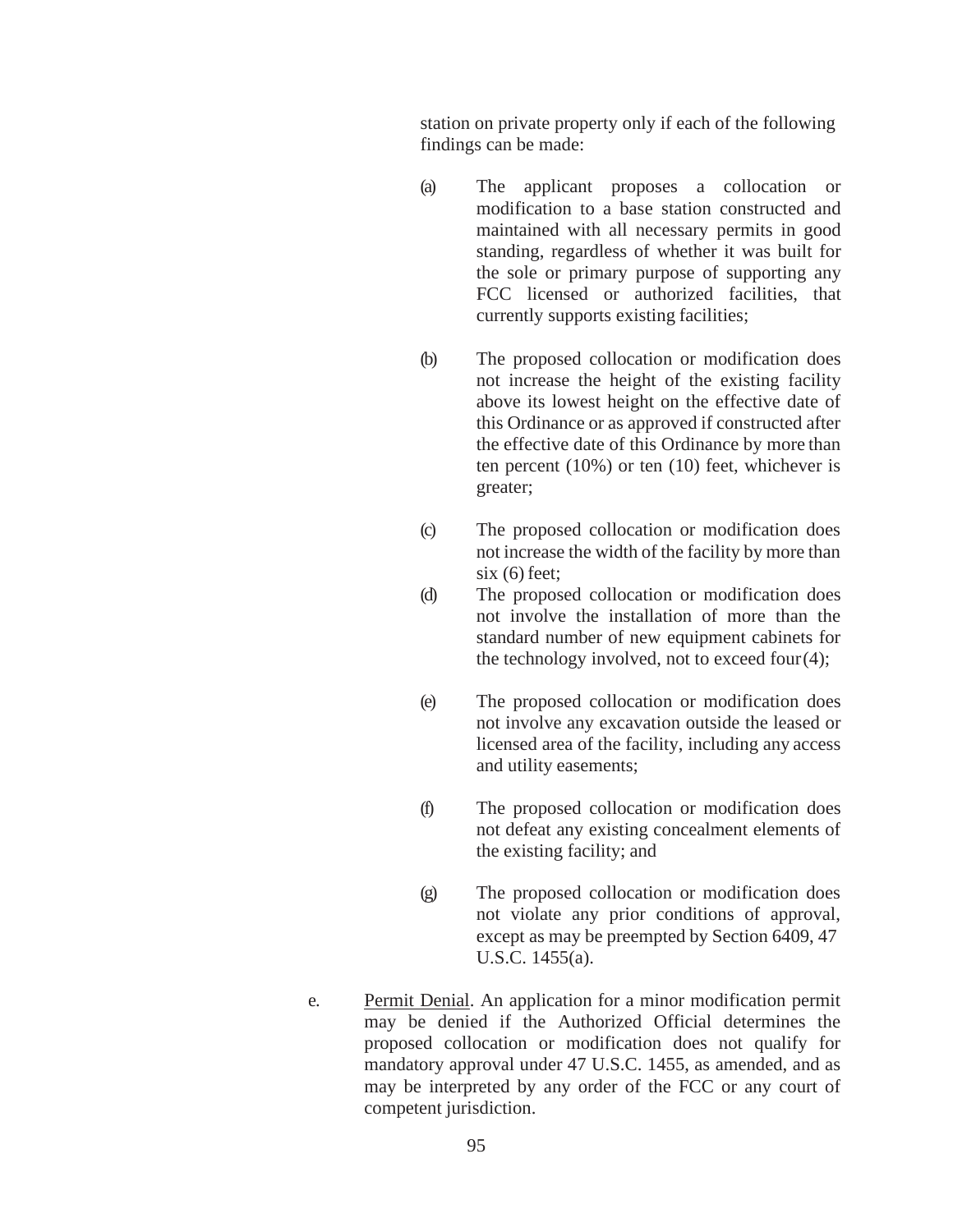- E. Non-Mandatory Collocation or Modification Requests.
	- 1. Permit Required. All collocations or modifications to an existing facility that do not meet the findings of approval required for a minor modification permit in conformance with Chapter 17.68.12(D)(2)(d) shall require the approval of a conditional use permit, which meets the requirements of Chapter 17.68.12(E)(3)below.
	- 2. Permit Application. In addition to the requirements of Chapter 17.96 for all conditional use permit applications, the following information is required:
		- a. Documented evidence that the applicant holds all current licenses and registrations from the FCC and any other applicable regulatory body where such license(s) and/or registration(s) are necessary to provide wireless telecommunications services utilizing the proposed facility;
		- b. An inventory of the applicant's existing facilities that are either within the City or within one-quarter (1/4) mile of the City's border, including a map showing the location of the specific site that is the subject of the application. The inventory shall provide specific information about the location, height, power rating, frequency range, and design of each facility.
		- c. Photographs and photo simulations showing the proposed facility superimposed on the site and surroundings from reasonable line-of-sight locations from public streets or other adjacent viewpoints, together with a map that identifies the photo location of each viewangle.
	- 3. General Requirements. Collocations and modifications to facilities not protected by 47 U.S.C. § 1455 shall be designed and maintained as follows:
		- a. The applicant proposes a collocation or modification to a wireless tower or base station constructed and maintained with all necessary permits in good standing for the sole and primary purpose of supporting any Federal Communications Commission licensed or authorized antennas and their associated facilities;
		- b. Wireless facilities on an existing base station shall not exceed or project more than fifteen (15) feet beyond the existing building orstructure.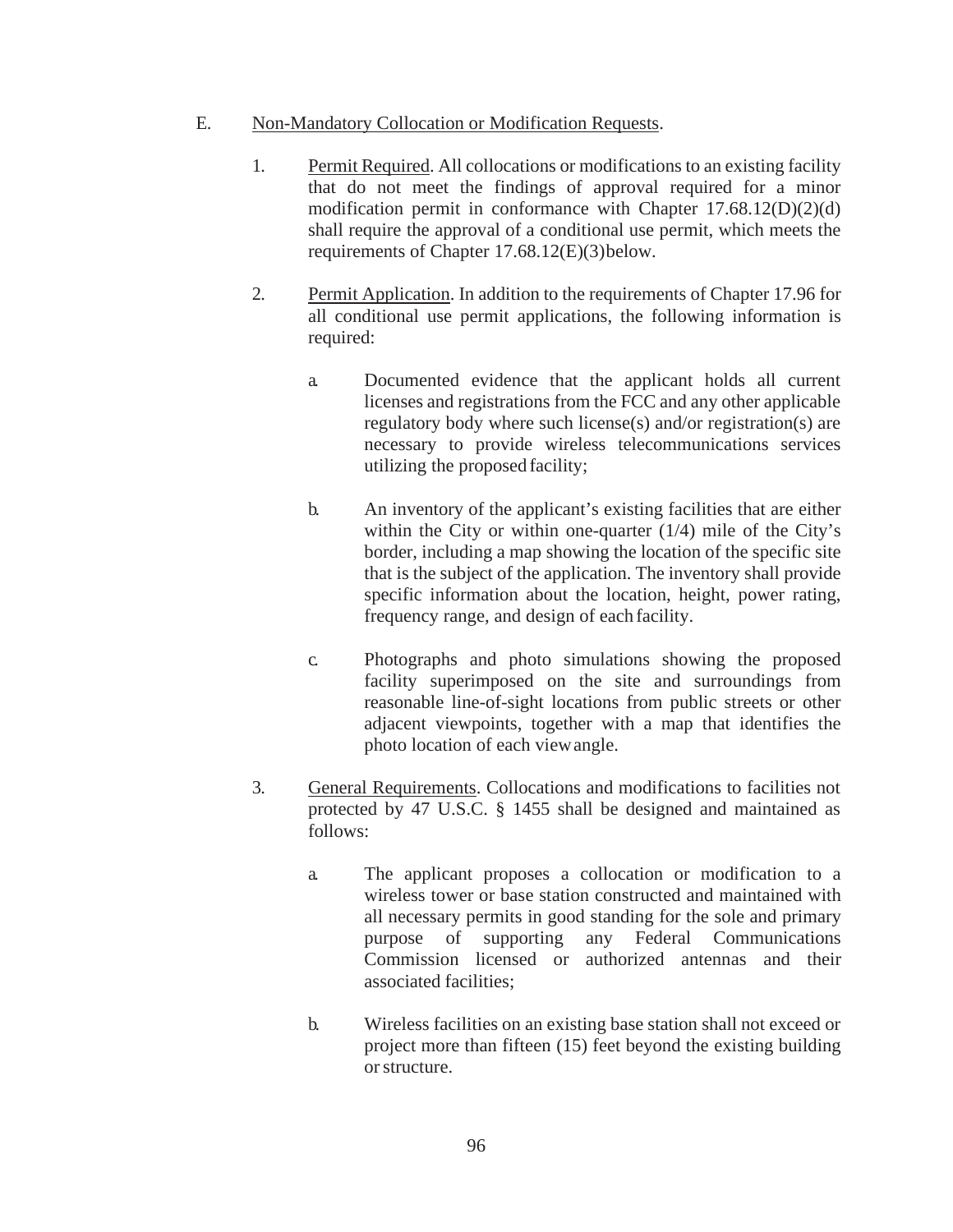- c. Facilities shall have subdued colors and non-reflective materials that blend with the materials and colors of the surrounding area and structures.
- d. The facilities shall not bear any signs or advertising devices other than certification, warning, or other signage required by law or expressly permitted by theCity.
- e. To the extent feasible and aesthetically desirable, all facilities should be collocated or modified in a manner that accommodates future collocations and equipment installations that can be integrated into the wireless facility or its associated structures with no or negligible visual changes to its outward appearance.
- f. All cables and connectors for telephone, primary electric, and other similar utilities must be routed underground to the extent feasible in conduits large enough to accommodate future collocated wireless facilities. Meters, panels, disconnect switches, and other associated improvements must be placed in inconspicuous locations where possible. The Authorized Official shall not approve new overhead utility lines or service drops merely because compliance with the undergrounding requirements would increase the cost of theproject.
- g. Facilities shall not be artificially lighted, unless required by the FAA or other applicable authority. If lighting is required, the Planning & Zoning Commission shall review the available lighting alternatives and approve the design that would cause the least disturbance to the surrounding lots.
- 4. Application Review. Each conditional use permit application for a nonmandatory collocation or modification request shall be submitted to the Authorized Official. Under federal law, the Authorized Official, within thirty (30) days of the receipt of the application, shall either: (1) inform the applicant in writing of the specific reasons why the application is incomplete and does not meet the submittal requirements; or (2) deem the application complete and meet with the applicant. If the Authorized Official informs the applicant of an incomplete application within thirty (30) days, the overall timeframe for review is suspended until such time that the applicant provides the requested information.

If the application is deemed incomplete, an applicant may submit additional materials to complete the application. An applicant's failure to complete the application within sixty (60) business days after receipt of written notice shall constitute a withdrawal of the application.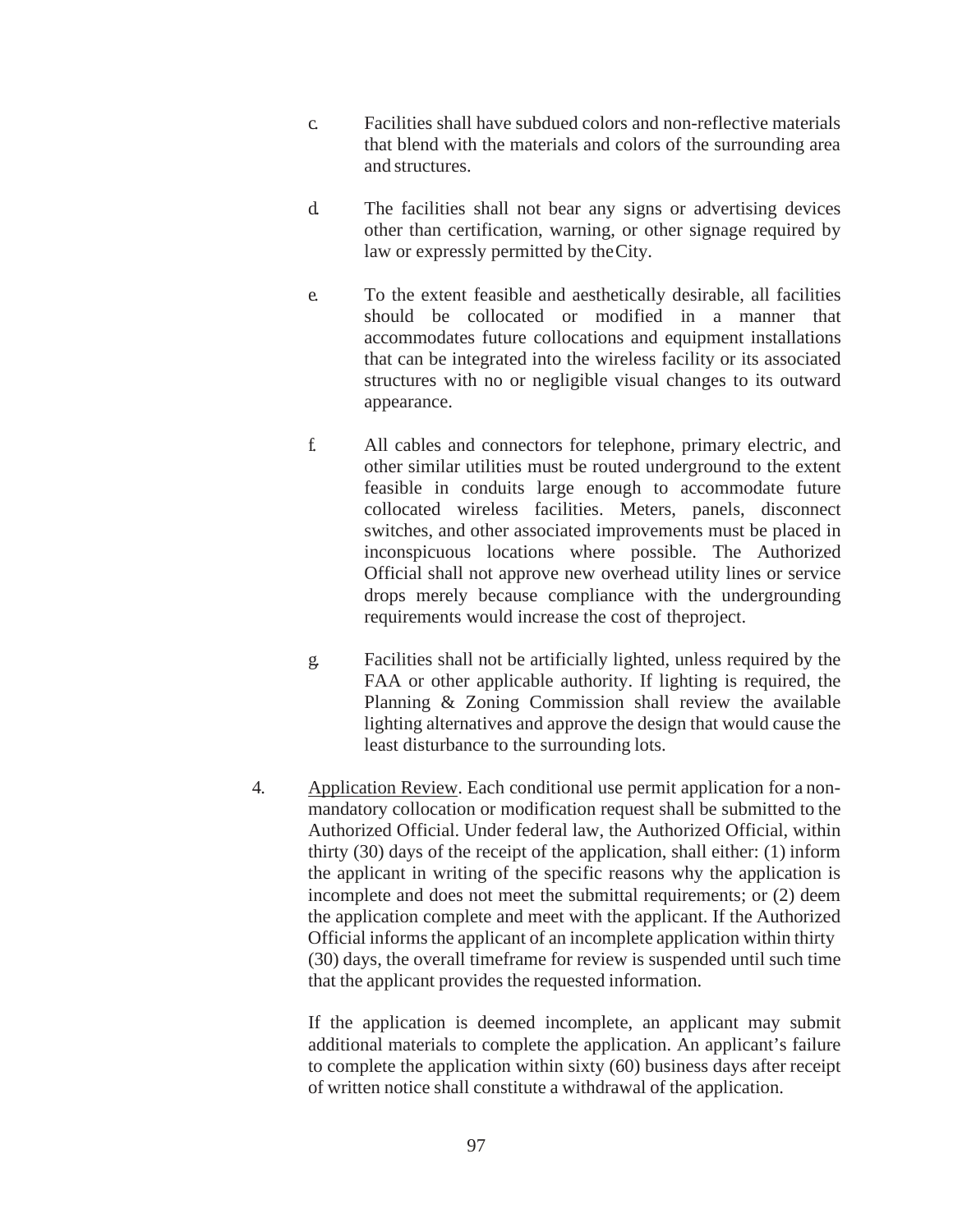After meeting with the applicant, the Authorized Official shall review the substantive contents of the application and make a recommendation to the Board of Adjustment to either approve or deny the application. The Authorized Official's recommendation shall include a summary of the application, and the reasons and justifications for either approval or denial of the application.

The Authorized Official shall set the date, time, and place for a public hearing to be held by the Board of Adjustment. No less than ten (10) days prior to the scheduled public hearing, the Authorized Official shall notify the landowner and applicant by mail, post notices at City Hall and on the lot effected by the proposed conditional use permit, and publish notice of the public hearing in the legal newspaper of the City.

The public hearing shall be held. Any applicant may appear in person, or by agent or attorney. Minutes of the public hearing shall be recorded and kept in the records of the Board of Adjustment.

The Board of Adjustment with an affirmative vote of the majority of its members, may grant the conditional use permit with such conditions and safeguards as are appropriate to protect the health, safety, and welfare of the community. The decision of the Board of Adjustment shall be filed unless an appeal is filed in conformance with Chapter17.96.09.

The Board of Adjustment shall either issue the conditional use permit or issue a written statement of denial within ninety (90) days of the submission of the initial application unless:

- a. The Authorized Official notified applicant that its application was incomplete within thirty (30) days of filing. If so, the remaining time from the ninety (90) day total review time is tolled until the applicant provides the missing information; or
- b. An extension of time is agreed to by the applicant and City.

Failure to approve the conditional use permit or issue a written denial within ninety (90) days shall constitute an approval of the application, but, instead, shall create only a rebuttable presumption that the failure to timely act was not reasonable under  $47 \text{ U.S.C. } 332(\text{c})(7)(\text{B})(\text{ii}).$ 

- 5. Findings Required for Approval. The Planning & Zoning Commission shall not grant the conditional use permit unless it finds as follows:
	- a. All applicable requirements of Chapters 17.96 and 17.68.12(E)(3) are met; or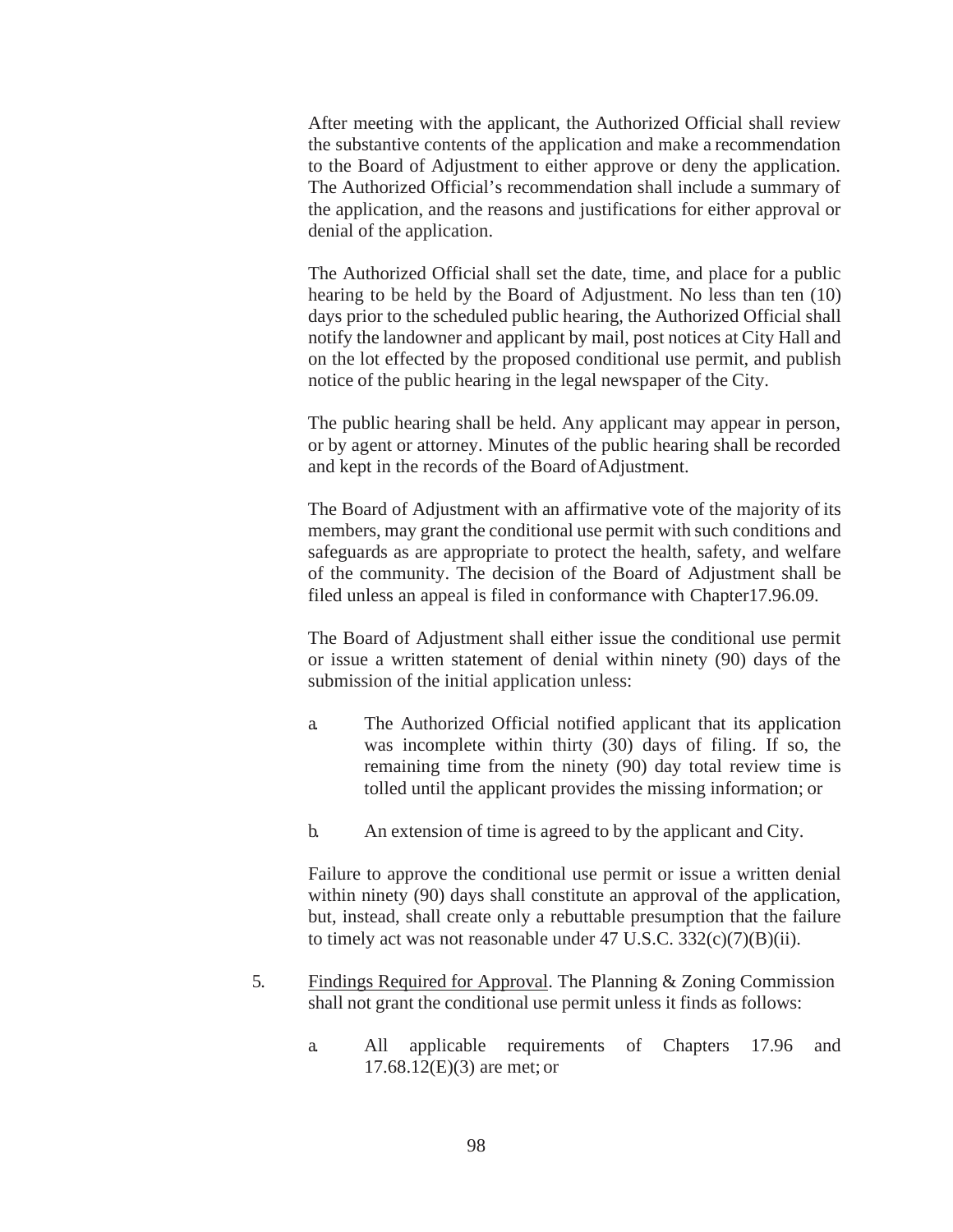- b. The applicant has demonstrated by clear and convincing evidence that the facility is necessary to close a significant gap in the service provider's coverage. Such evidence shall include in-kind call testing of existing facilities within the area the applicant contends is a significant gap in coverage to be remedied by the facility; and
- c. The applicant has demonstrated by clear and convincing evidence that no feasible alternative exists that would close the significant gap in the service provider's coverage that would be a more appropriate location or design for the facility under the standards prescribed above.
- F. Operation and Maintenance Standards. All facilities shall comply with the following operation and maintenance standards:
	- 1. Facilities and related equipment, including lighting, fences, shields, cabinets, and poles, shall be maintained in good repair, free from trash, debris, litter, graffiti, and other forms of vandalism, and any damage from any cause shall be repaired as soon as reasonably possible so asto minimize occurrences of dangerous conditions or visual blight. Graffiti shall be removed from any facility or equipment no laterthan forty-eight (48) hours from the time of notification by the City.
	- 2. Except for emergency repairs, all testing and maintenance activities that will be audible beyond the lot line shall only occur between the hours of 7:00 a.m. and 7:00 p.m., excluding holidays.
	- 3. Backup generators shall be operated only during periods of power outages or for testing. Any testing of the backup generators should occur during daylight hours.
- G. Permit Fees. A permit fee shall be paid to the City for each permit required by this Chapter in an amount set by resolution of the City Council. All applicable fees must be paid prior to the issuance of a permit.
- H. Financial Assurance. Prior to obtaining a building permit to erect or install the proposed wireless facility, the applicant shall secure a bond or provide financial assurances, in a form acceptable to the Authorized Official, for the removal of the facility in the event that its use is abandoned or the approval is otherwise terminated.
- I. Removal of Abandoned Facility. Any wireless telecommunication facility that has not operated for a continuous period of twelve (12) months shall be considered abandoned. Upon making the determination that the facility has been abandoned, the Authorized Official shall notify its owner that it shall be removed within ninety (90) of receipt of the notice. Failure to remove an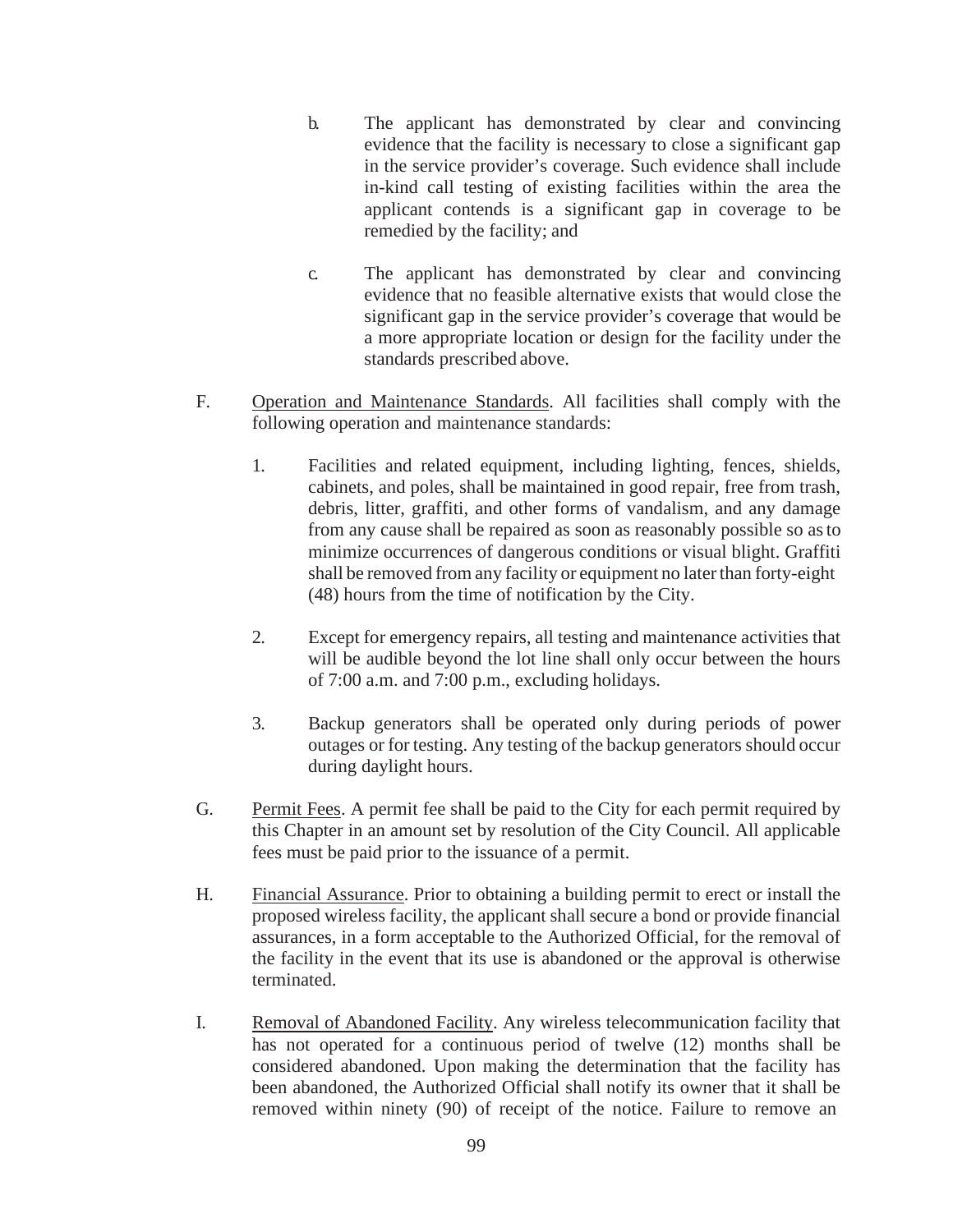abandoned facility within said ninety (90) days shall result in the City removing it at its owner's expense. If there are two (2) or more users of a single facility, this provision shall not become effective until all users have abandoned the facility.

## <span id="page-48-0"></span>**17.68.13 Vacation Rental By Owner (VRBO).**

- A. Purpose. These regulations are designed to set regulations and standards for persons owning and/or renting Vacation Rentals By Owner (VRBO) properties within the City in order to protect the health, safety, and welfare of the public, and to minimize the impacts of such use on neighboring properties.
- B. Applicability. These requirements shall apply to all VRBOs, regardless of whether they qualify as a principal land use or an accessory land use of thelot.
- C. Permit Required. It shall be unlawful for any person to operate a VRBO on a lot within the City without first obtaining a conditional use permit in conformance with Chapter 17.96. The permit required by this Chapter is in addition to any license, permit, or fee required elsewhere in this Ordinance or required by StateLaw.
- D. Permit Application. In addition to the requirements of Chapter 17.96 for all conditional use permit applications, the following information is required:
	- 1. The owner(s) shall have received a South Dakota Vacation Home Lodging License from the South Dakota Department of Health. A copy of the license shall be provided to the Authorized Official.
	- 2. A copy of the owner(s) South Dakota Sales TaxLicense.
	- 3. The name, address, and contact information for the Local Contact, if applicable. See Chapter 17.68.13(E)(2)below.
- E. General Requirements. All VRBOs shall meet the followingrequirements:
	- 1. The maximum occupancy allow in a VRBO shall be no greater than two (2) persons per bedroom, plus four (4) additional persons. For purposes of this section, children age five (5) and below are not counted as occupants.
	- 2. Where the owner(s) do not reside within thirty (30) miles driving distance of the VRBO, a Local Contact shall be designated. The Local Contact shall reside within thirty (30) miles driving distance to the VRBO. The owner(s) or Local Contact, whichever is applicable, shall be responsible for responding in a reasonable time to complaints about the VRBO. This information shall be supplemented within a reasonable time upon changing the designated Local Contact. Failure to do so may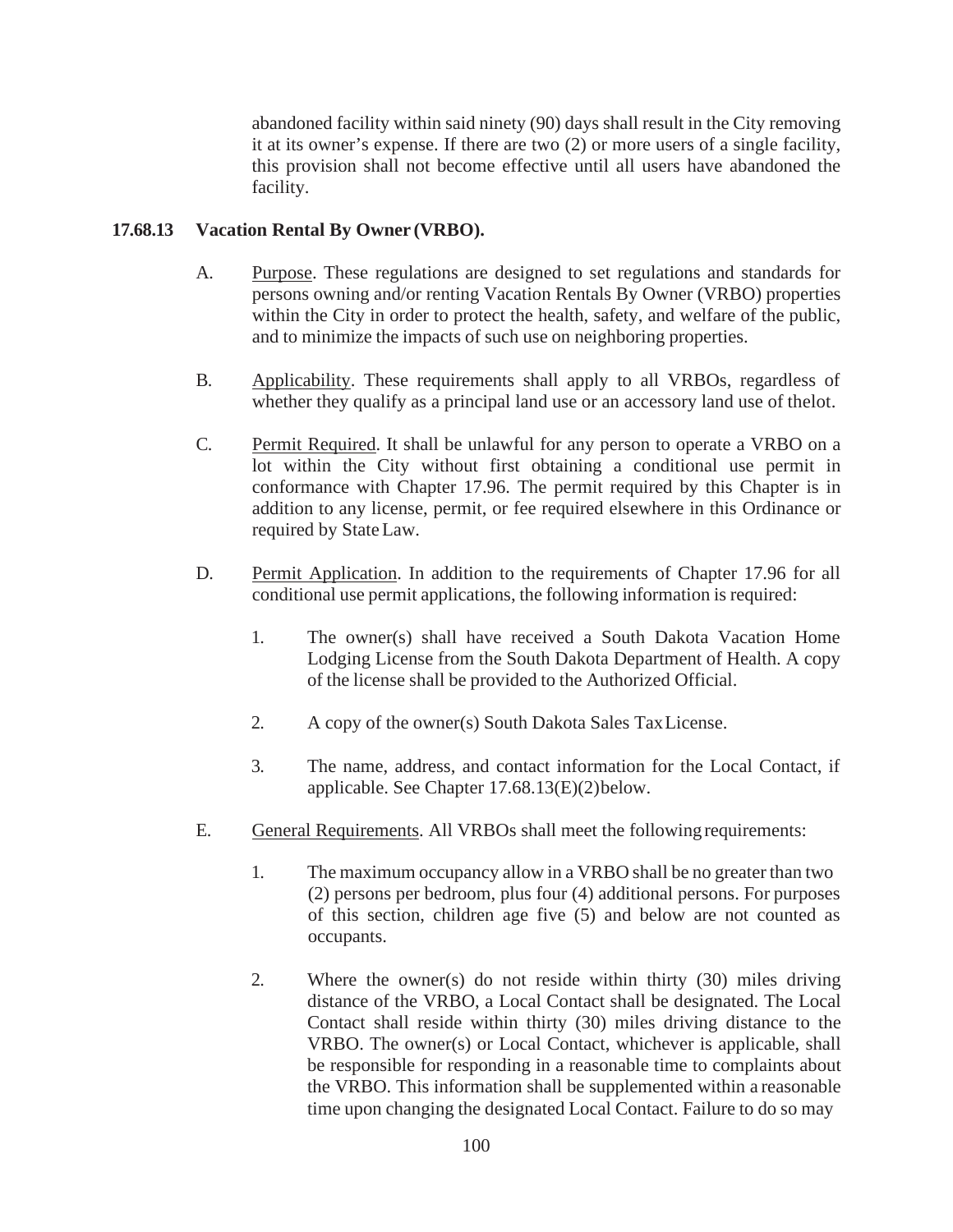result in the review of the conditional use permit pursuant to Chapter 17.96.08.

- 3. The owner(s) shall keep records as required by SDCL 34-18-21. The report shall be provided to the Authorized Official upon request.
- 4. Occupancy of recreational vehicles (RVs), camper trailers, and tents shall not be allowed. Children under the age of thirteen (13) are allowed to "camp out" in a tent on the lot but count toward the maximum occupancy.
- 5. The minimum age allowed for the principal renter of a VRBO shall be twenty-one (21) years of age.
- 6. Quiet hours shall be from 10 p.m. until 7 a.m.
- 7. The maximum number of day quests allowed, not to include overnight quests, shall be double the maximum occupancy of the VRBO.
- 8. The use of open fires, fire pits, fireworks, charcoal burning grills, gas fired grills, or other devices shall comply all relevant federal, state, and/or local laws.
- F. Interior Sign Requirements. Each VRBO shall have a clearly visible and legible notice posted within the dwelling on or next to the front door, containing the following information:
	- 1. The name of the owner(s) or Local Contact, and a telephone number at which they may be reached on a 24-hourbasis;
	- 2. The property address;
	- 3. The maximum number of occupants permitted to stay in the dwelling;
	- 4. The maximum number of day quests permitted to visit the dwelling;
	- 5. The number and location of all off-street parkingspaces;
	- 6. The rules/regulations for pets and applicable leash laws;
	- 7. The rules/regulations for open fires, fire pits, fireworks, charcoal burning grills, gas fired grills, or other similar devices;
	- 8. The quiet hours;